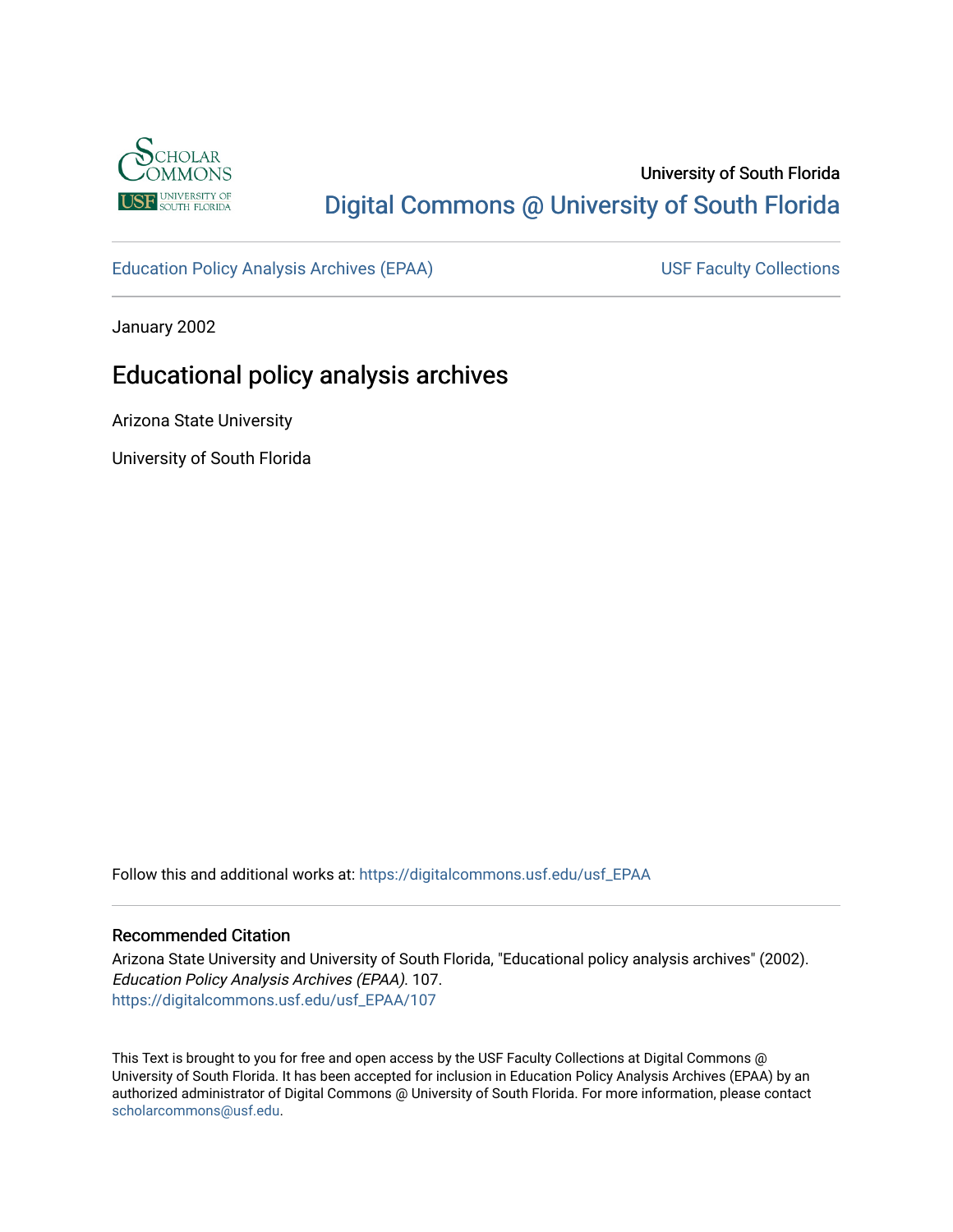# **Education Policy Analysis Archives**

**Volume 10 Number 7 January 25, 2002 ISSN 1068-2341**

A peer-reviewed scholarly journal **Editor: Gene V Glass** College of Education Arizona State University

Copyright 2002, the **EDUCATION POLICY ANALYSIS ARCHIVES** . Permission is hereby granted to copy any article if **EPAA** is credited and copies are not sold.

Articles appearing in **EPAA** are abstracted in the Current Index to Journals in Education by the ERIC Clearinghouse on Assessment and Evaluation and are permanently archived in Resources in Education.

## *¿Exito en California?* **A Validity Critique of Language Program Evaluations and Analysis of English Learner Test Scores**

**Marilyn S. Thompson Kristen E. DiCerbo Kate Mahoney Jeff MacSwan Arizona State University**

Citation: Thompson, M.S., DiCerbo, K.E., Mahoney, K. and MacSwan, J. (2002, January 25). *¿Exito en California?* A validity critique of language program evaluations and analysis of English learner test scores. *Education Policy Analysis Archives*, *10*(7). Retrieved [date] from http://epaa.asu.edu/epaa/v10n7/.

#### **Abstract**

Several states have recently faced ballot initiatives that propose to functionally eliminate bilingual education in favor of English-only approaches. Proponents of these initiatives have argued an overall rise in standardized achievement scores of California's limited English proficient (LEP) students is largely due to the implementation of English immersion programs mandated by Proposition 227 in 1998, hence, they claim *Exito en California* (Success in California). However, many such arguments presented in the media were based on flawed summaries of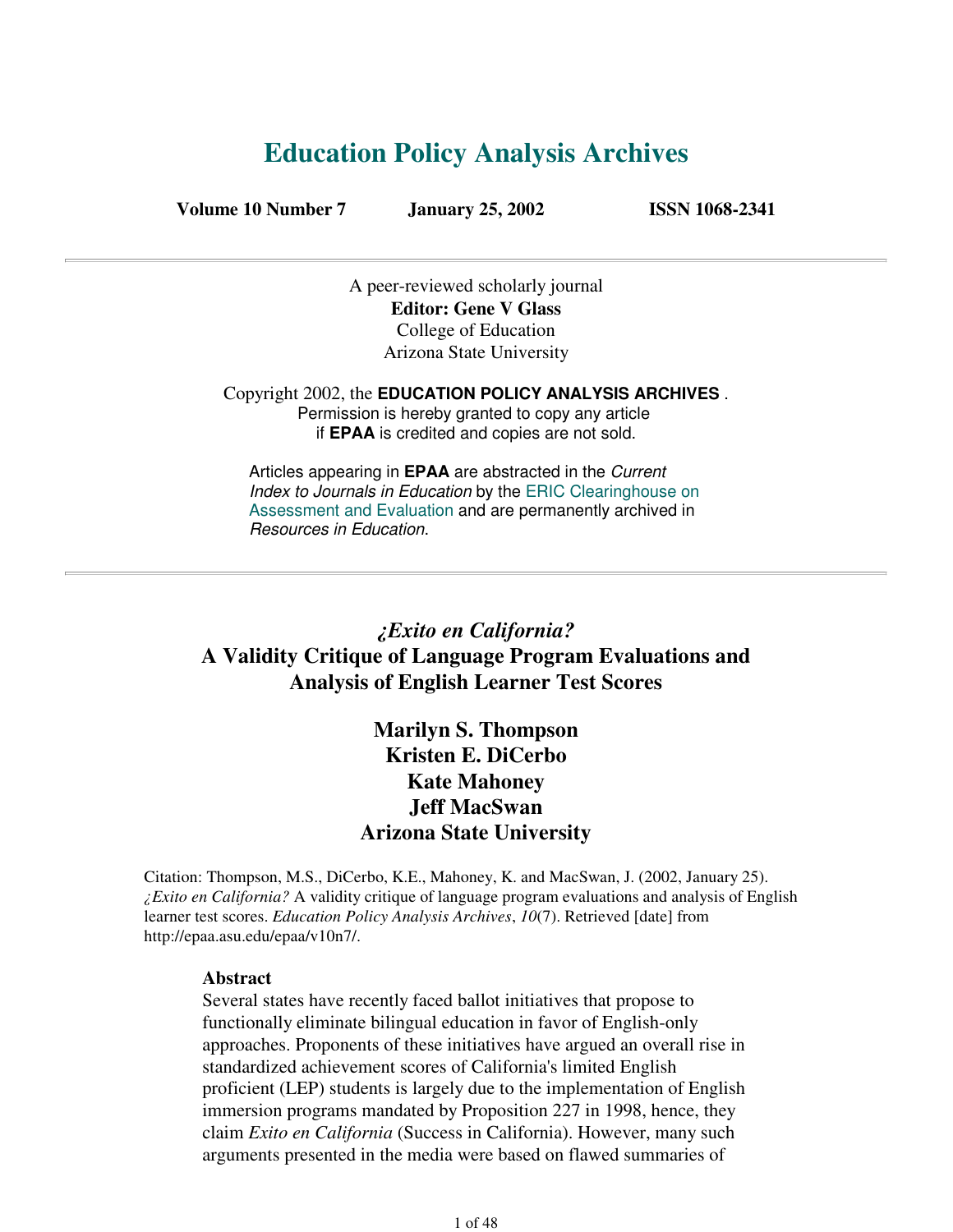these data. We first discuss the background, media coverage, and previous research associated with California's Proposition 227. We then present a series of validity concerns regarding use of Stanford-9 achievement data to address policy for educating LEP students; these concerns include the language of the test, alternative explanations, sample selection, and data analysis decisions. Finally, we present a comprehensive summary of scaled-score achievement means and trajectories for California's LEP and non-LEP students for 1998-2000. Our analyses indicate that although scores have risen overall, the achievement gap between LEP and EP students does not appear to be narrowing.

Education policy concerning the instruction of limited English proficient (LEP) students in the United States has been debated for a number of decades and considerable attention has been given to the best method of instruction for these students. In recent years, the controversy regarding how to best educate LEP students has surfaced in the form of political legislation. According to the United States Department of Education (1994) the term "limited English proficient" refers to individuals who (1) were not born in the U. S. and whose native language is other than English, or (2) come from environments in which a language other than English is dominant. The education of LEP students is important, especially given that during the 1996-1997 academic year U. S. school districts reported an enrollment of approximately 3.5 million limited-English proficient (LEP) students, accounting for 7.4% of the total reported enrollment (Macías, Nishikawa, & Venegas, 1998). The proportional rate of increase in LEP students from 1995 to 2020 is projected to be 96%, compared to an expected increase of 22% for native-English speakers (Campbell, 1994).

The controversy regarding the education of LEP students generally focuses on the amount of instruction provided in the children's native language. English immersion programs provide instruction almost exclusively in English, which the teacher attempts to make accessible to LEP students. Bilingual education programs provide a substantial amount of content area instruction in the students' native language, while some time each day is spent developing English skills. It should be noted, however, that the actual implementation of programs varies across states, districts, schools, and even classrooms (August & Hakuta, 1998; Berliner, 1988).

Proponents of bilingual education argue that without support in their native language, LEP students will fall behind academically while they are learning English (Crawford, 1999; Krashen, 1996). They also argue that if students first learn to read in the language in which they are fluent, they can then transfer those skills to reading in English (Krashen, 1996). Proponents of English immersion argue that instructional time devoted to intensive learning of English will more likely benefit children's academic achievement in a second language environment (Rossell & Baker, 1996).

Recently, the debate surrounding the education of LEP students has shifted to the political arena. Several states, including California, Colorado, and Arizona, have faced ballot initiatives that propose to restrict the types of educational methods and programs that may be used to instruct LEP students. Specifically, these restrictions functionally eliminate bilingual education programs in favor of an English immersion approach. The first such proposition was California's Proposition 227, which passed by a majority vote in 1998. In November of 2000, voters in Arizona approved a similar, but even more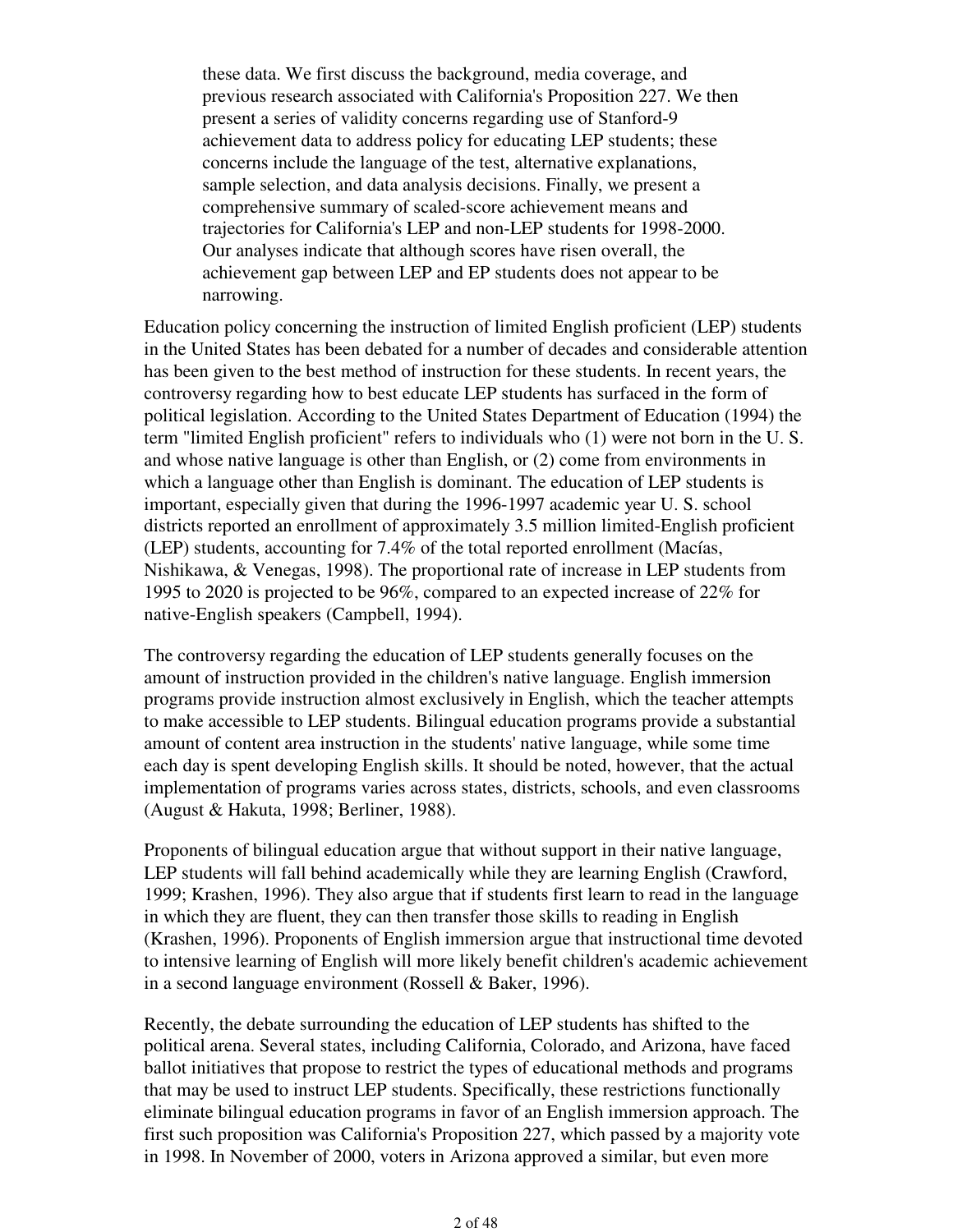restrictive measure, Proposition 203. In early 2001, measures similar to these propositions were introduced in the state legislatures of Massachusetts, Oregon, and Rhode Island.

In this article, we first provide an overview of the media coverage surrounding the implementation and evaluation of California's Proposition 227 and then review scholarly analyses related to its initiation, including both qualitative studies of implementation and quantitative evaluations of student achievement scores. We then discuss several methodological problems we have observed with the use of California Department of Education's Standardized Testing and Reporting (STAR; California Standardized Testing and Reporting, 2000) data to support arguments about the effects of Proposition 227. We limit our discussion to Stanford-9 scores released in 1998, 1999 and 2000 because we are concerned with the validity of claims about the success of Proposition 227 which purport to derive from these specific data. See Hakuta (2001) for remarks on the 2001 Stanford-9 scores of California's English learners. We frame these problems in the context of specific threats to validity and inappropriate approaches to data analysis. Finally, we present a comprehensive reanalysis of the STAR data and summarize achievement trajectories for LEP and non-LEP students. In interpreting our reanalysis, we discuss policy issues we feel cannot be adequately examined based on these data.

# **All the News That's Fit to Print? Media Accounts of California's Stanford-9 Scores and Proposition 227**

California implemented Proposition 227 during the 1998-1999 school year. During the previous year, California also began statewide administration of the Stanford Achievement Test, 9th edition (Stanford-9). These test results are publicly available, aggregated by grade level for each school, through the STAR system (California Standardized Testing and Reporting, 2000). In the past two years, many educators, media sources, and political stakeholders have reported summaries of these data as evidence of the effectiveness of Proposition 227.

The *New York Times*, which is widely recognized as one of the most influential newspapers in the United States, published a news story focusing on Stanford-9 achievement scores of LEP children in California on August 20, 2000. *Times* reporter Jacque Steinberg claimed that the increase in scores "at the very least" represented "a tentative affirmation" of the vision of Ron Unz (Steinberg, 2000, A1), who had sponsored the California initiative that banned bilingual education two years earlier. The *Times* story appeared as front-page news, running 1,744 words in length, and opened with the following statement:

Two years after Californians voted to end bilingual education and force a million Spanish-speaking students to immerse themselves in English as if it were a cold bath, those students are improving in reading and other subjects at often striking rates, according to standardized test scores released this week. (p. A1)

Steinberg concluded the test results provide tentative evidence that Proposition 227's prescribed "cold bath" of English immersion is responsible for the increase in scores, and characterized the results as "remarkable." The *Times* piece also included an extensive anecdote of a school superintendent from the Oceanside district who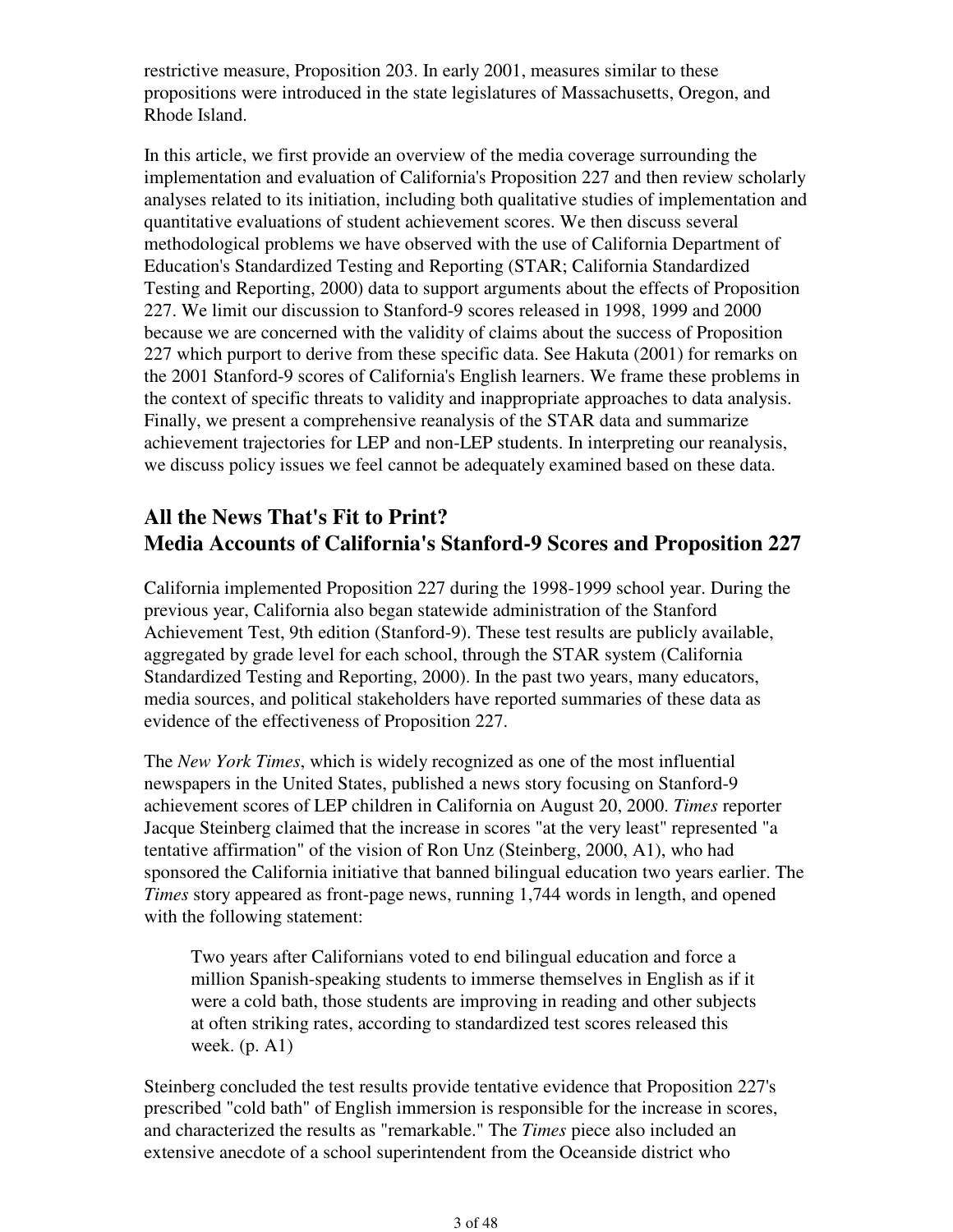converted from an advocate of bilingual education to a proponent of structured English immersion.

To present a contrasting view, Steinberg included a 59-word paragraph in which he suggested alternative explanations for the increase in scores, citing class-size reduction in particular. However, these alternatives were introduced by the suggestion that Proposition 227 was at least in part responsible for the increase, which Steinberg found to be "remarkable given predictions that scores of Spanish-speaking children would plummet" (p. A1). Steinberg also quoted Stanford Professor Kenji Hakuta, who had conducted an analysis of the test scores and posted them on the World Wide Web the same day they were released. Rather than discussing Hakuta's study, Steinberg briefly summarized that it was Hakuta's view that "few conclusions could be drawn from the results, other than that 'the numbers didn't turn negative,' as many had feared" (p. A1). Steinberg appeared to use Hakuta's quote essentially to sustain his main point, namely, that the increase in test scores is a tentative affirmation of Proposition 227, and a clear indication that educators were wrong to predict children would suffer.

The *Times* story was syndicated in the *Milwaukee Journal Sentinel* (Steinberg, 2000b, p. 3A), where the opposing viewpoint was cut by half, and in the *Baltimore Sun* (New York Times New Service, 2000, p. 3A) and Cleveland's *Plain Dealer* (Steinberg, 2000c, p. 21A), where it was entirely eliminated. After the *New York Times* story appeared, the idea that California's Stanford-9 gains for LEP students resulted from the implementation of Proposition 227 was cited in 24 major U. S. newspapers, frequently without any question of the accuracy of the claim. Of these, 17 (or 71%) gave no voice to opposing viewpoint at all (see Table 1). (Note 1)

### **Table 1 News Stories in Major Newspapers (Aug. 20, '00—June 9, '01) Mentioning the Increase in California's Stanford-9 Test Scores as Evidence of the Success of Structured English Immersion (Proposition 227)**

| <b>Newspaper</b>              | Date of<br>publication | (in words) | Length of article Length of opposing<br>view (in words) |
|-------------------------------|------------------------|------------|---------------------------------------------------------|
| The Plain Dealer              | 8/20/00                | 712        | 0                                                       |
| Milwaukee Journal Sentinel    | 8/20/00                | 839        | 41                                                      |
| The Baltimore Sun             | 8/20/00                | 848        | 0                                                       |
| New York Times                | 8/20/00                | 1744       | 78                                                      |
| The Arizona Republic          | 8/22/00                | 679        | 46                                                      |
| The Christian Science Monitor | 8/23/00                | 1172       | $\theta$                                                |
| The Houston Chronicle         | 8/28/00                | 261        | 105                                                     |
| <b>Star Tribune</b>           | 8/28/00                | 540        | $\theta$                                                |
| <b>USA Today</b>              | 8/28/00                | 996        | 0                                                       |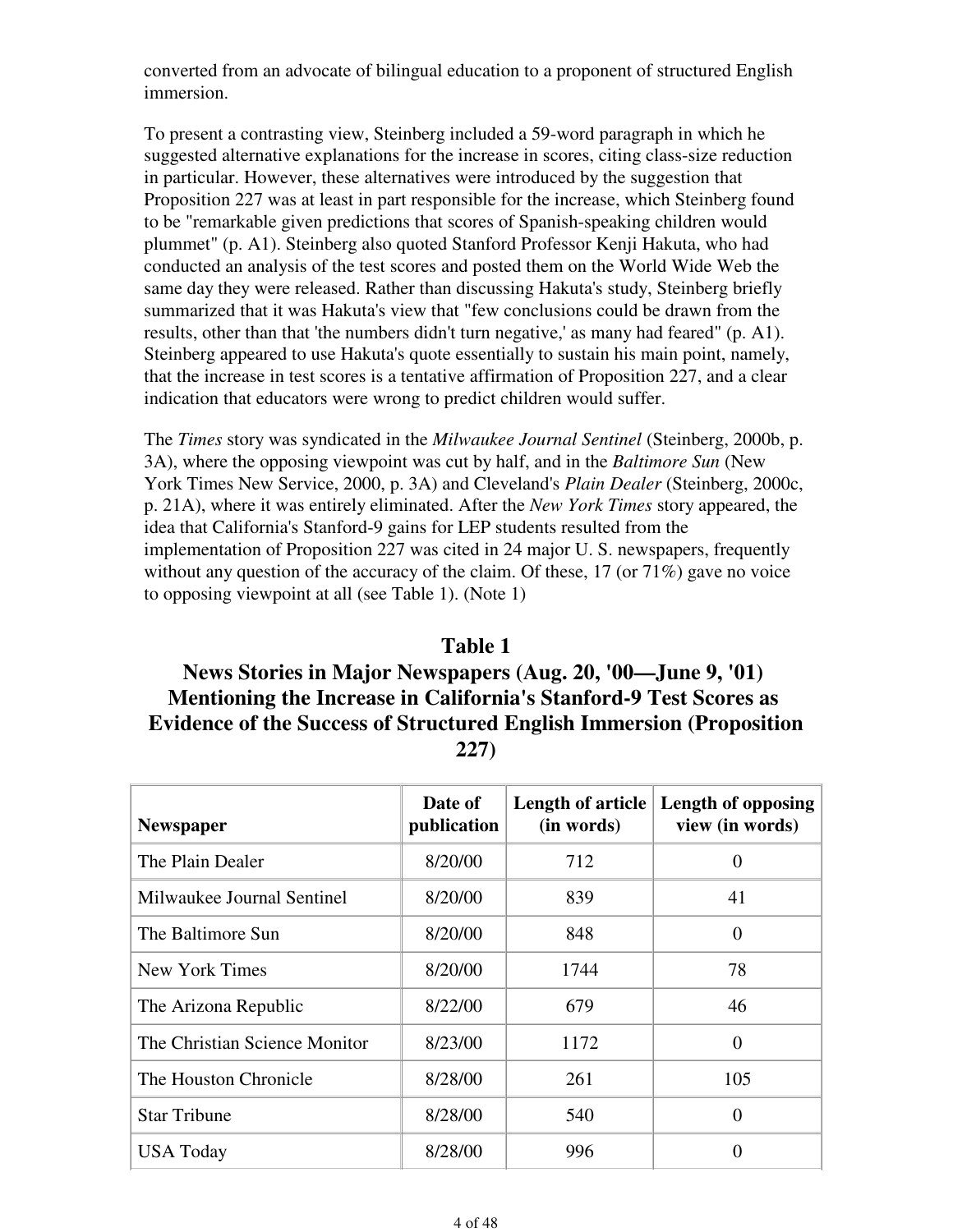| Newsday                           | 9/09/00          | 450   | $\theta$       |
|-----------------------------------|------------------|-------|----------------|
| The Arizona Republic              | 9/22/00          | 844   | $\overline{0}$ |
| The Christian Science Monitor     | 9/27/00          | 862   | $\overline{0}$ |
| The San Diego Union Tribune       | 10/06/00         | 574   | $\overline{0}$ |
| The Arizona Republic              | 10/29/00         | 1283  | $\overline{0}$ |
| Los Angeles Times                 | 11/07/00         | 98    | 46             |
| The Arizona Republic              | 11/08/00         | 678   | $\overline{0}$ |
| <b>New York Times</b>             | 11/15/00         | 600   | $\overline{0}$ |
| The Boston Globe                  | 12/31/00         | 1125  | $\overline{0}$ |
| The Atlanta Journ. & Constitution | 1/04/01          | 647   | $\overline{0}$ |
| The Boston Globe                  | 1/14/01          | 436   | $\overline{0}$ |
| The Arizona Republic              | 3/01/01          | 431   | $\overline{0}$ |
| The Arizona Republic              | 3/02/01          | 448   | 40             |
| The Denver Post                   | 3/28/01          | 811   | 29             |
| New York Times                    | 4/01/01          | 228   | $\overline{0}$ |
|                                   | <b>Averages:</b> | 721.1 | 16.0           |

Interestingly, the Associated Press (AP), which writes stories circulated to its 1,550 clients, including the *New York Times*, wrote a considerably more balanced story a week before the publication of the *Times* piece. AP reporter Jennifer Kerr's story opened as follows: "Two years after voters ended most bilingual education in California, statewide test scores for non-English speakers jumped about as much as scores for their fluent fellow students" (Kerr, 2000). Kerr's story noted that test scores had risen for all students in the state about equally, that the Stanford-9 was not written for English learners and is arguably inappropriate, and provided much stronger objections from the research community.

Only three news stories appeared in major U.S. newspapers before the *New York Times* story, one in the *Los Angeles Times* (Groves, 2000, p. A3) and two in the *San Diego Union-Tribune* (Moran & Spielvogel, 2000, p. B1). Like the AP story, these papers presented a much more balanced account. Groves' *Los Angeles Times* story began,

California students who are not proficient in English improved their scores on the Stanford 9 standardized test at about the same rate as their fluent classmates, but new state data released Monday continue to show an immense disparity between the two groups. (p. A3)

The main *San Diego Union-Tribune* story (Moran & Spielvogel, 2000) opened this way:

Celebrated gains in student state *test scores* are spread among all students—whether advantaged or disadvantaged, whether they speak English or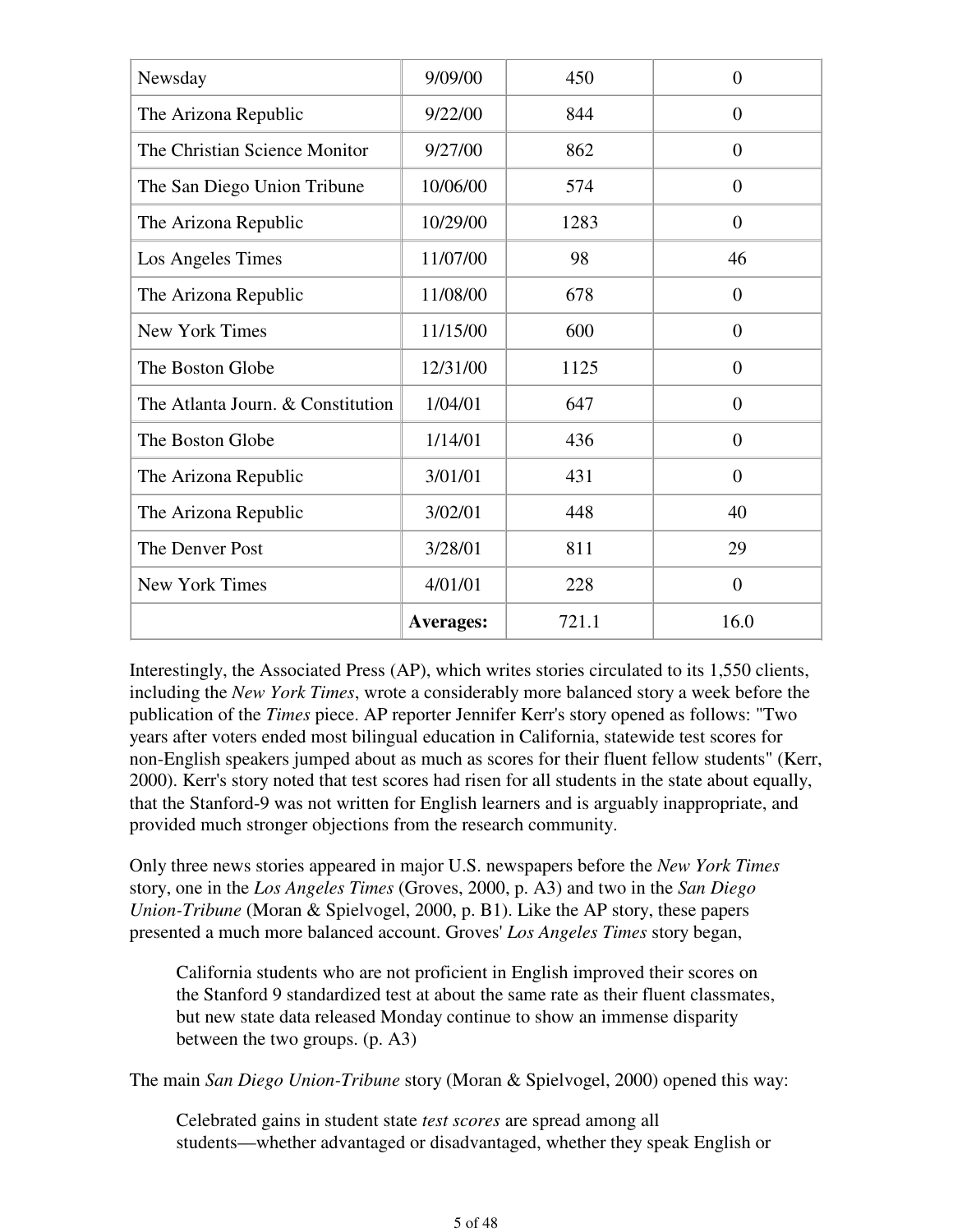not—according to data released today. (p. B1)

However, the view appearing in the *New York Times,* due to the paper's enormous influence on the national press, strongly predominated. The *Times* was cited as an authority on the issue in 56 published letters and editorials, and in one story appearing in the *Arizona Republic* (Gonzalez, 2000, p. EX1). Following the appearance of the *Times* article, numerous television and radio news shows, including those of the major television networks, broadcasted the story that rising scores in California indicated Proposition 227 was a success in that state. A story in *Newsday* (Willen & Kowal, 2000, p. A10) said that the conclusion followed from "a recent California study."

Inaccuracies in scientific and technical reporting are known to occur widely in journalistic writing (Simon, Fico, & Lacy, 1989; Singer & Endreny, 1993; Tankard & Ryan, 1974; Weiss & Singer, 1987). However, what is particularly disturbing about the *New York Times* story is that conclusions were drawn based on claims that disregarded basic principles of scientific research design and educational measurement. Undermining the credibility of the story were inadequate consideration of alternative explanations and improper interpretation and use of Stanford-9 scores. Further, the *Times* failed to discuss controlled studies comparing bilingual education to all-English instructional approaches (Ramirez et al., 1991; Willig, 1985) or recent comprehensive research syntheses prepared by the National Research Council (August & Hakuta, 1998; Meyer & Fienberg, 1992). These errors and exclusions are particularly grievous given the high-stakes nature of the inferences drawn regarding an extremely complex educational issue.

#### **Brief Background on Proposition 227 Implementation**

In this section, we provide some background on Proposition 227 and summarize briefly recent research addressing the implementation of the initiative. The full text of the California law can be reviewed online (English Language Education for Immigrant Children, 2001; http://www.leginfo.ca.gov/calaw.html), however the general mandate of Proposition 227 is the following: "Children who are English learners shall be educated through sheltered English immersion during a temporary transition period not normally intended to exceed one year" (Section 305, 2001). The law applies to English learners, defined as "a child who does not speak English or whose native language is not English and who is not currently able to perform ordinary classroom work in English, also known as a Limited English Proficiency or LEP child" (Section 306, 2001). The law also further defines sheltered English immersion as "an English language acquisition process for young children in which nearly all classroom instruction is in English but with the curriculum and presentation designed for children who are learning the language" (Section 306, 2001). The implementation of sheltered English immersion (SEI; equivalently referred to as 'structured' English immersion) as mandated by Proposition 227 has been addressed in the educational research literature. Most of these studies may be described as either qualitative studies of the implementation of SEI in California schools or quantitative summaries of standardized achievement scores pre- and post-implementation of Proposition 227.

#### **Studies of Proposition 227 Implementation**

Although districts, schools, and teachers did not ignore Proposition 227, there was not a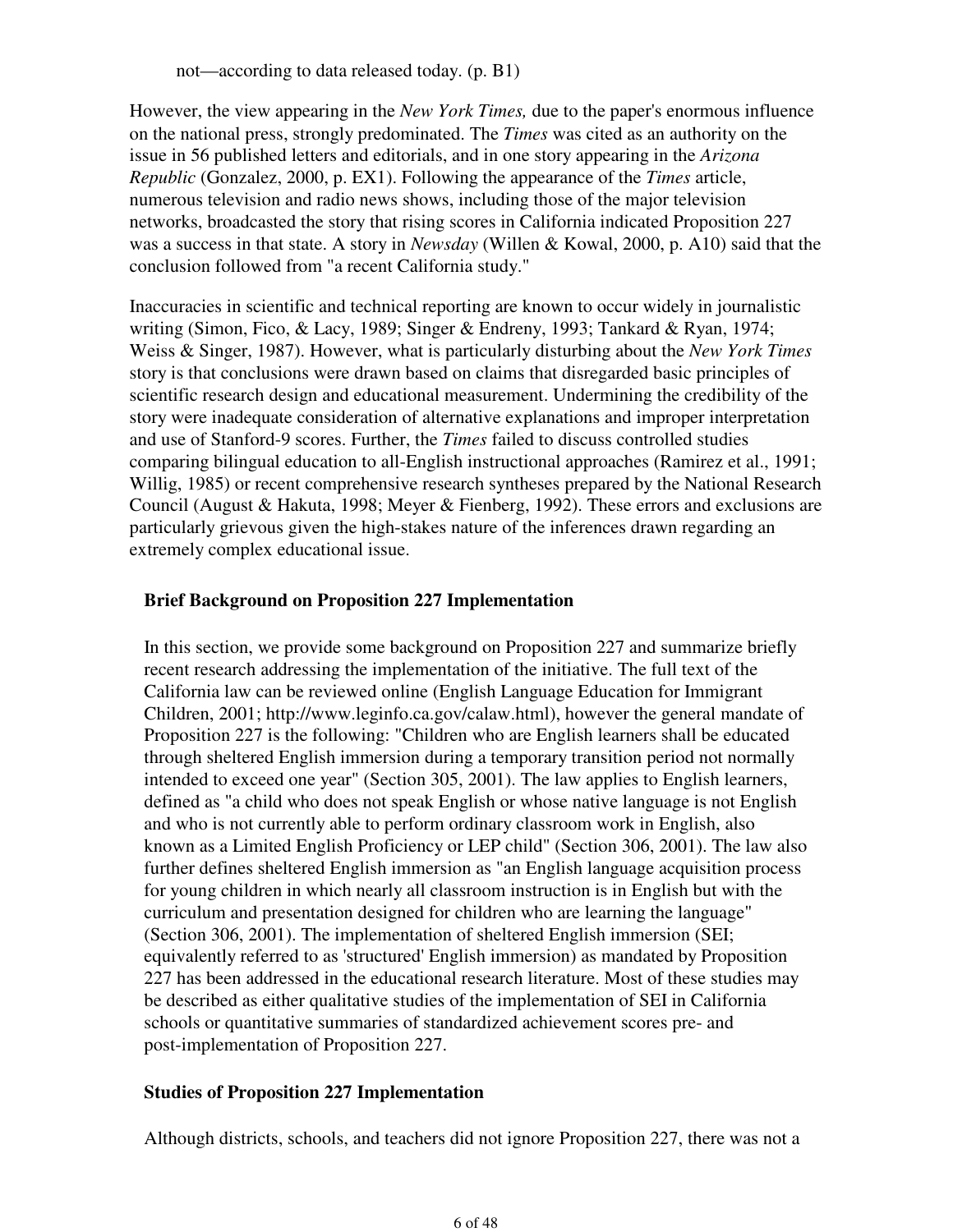"sea of change" in programs for English learners apparent in the schools (García  $\&$ Curry-Rodríguez, 2000). In fact, prior to implementation of Proposition 227, only 29% of English learners were in programs that included native language instruction, and 12% of students were still in those programs following implementation (Gándera et al., 2000). Maxwell-Jolly (2000) studied the interpretation and implementation of 227 in seven different school districts and found that although district interpretation of 227 set the tone, responses to and implementation of district policy regarding 227 varied widely. Further research indicated that when district administrators set a strong tone for eliminating native language instruction or providing alternatives to SEI, schools followed suit. However, when district leadership was lacking, implementation of the proposition varied across schools (Gándera et al., 2000).

Gándara (2000) documented the impact 227 had on instructional services, classroom pedagogy, and distribution of teachers, concluding the greatest impact of Proposition 227 was on classroom instruction. For example, teachers reported leaving out much of their normal literacy instruction, such as storytelling and story sequencing, to focus on English word recognition. Instructional challenges presented by Proposition 227 included having a lack of instructional materials and teaching students with a wider linguistic range (Schirling, Contreras, & Ayala, 2000). Teachers reported that even for programs in which parental waivers were obtained for native language instruction, they were required to include 30 days of English instruction before the waiver could take effect. Because schools did not know how many waivers they would receive, orders for instructional materials were delayed or made in insufficient quantities.

Hayes & Salazar (2001) evaluated instructional services offered to English learners enrolled in SEI in first, second, and third grade classes in Los Angeles Unified School District. They noted uneven implementation of SEI, with programs generally adopting one of two general approaches: use of primary language *for clarification* only and use of primary language for *concept development*. The effects of the proposition on teachers varied based on what the teachers had done prior to the passage of 227 and on teachers' education, skills, experience, and views on student learning (Gándera et al., 2000). For example, teachers who were certified to teach bilingual education were more likely to continue some level of native language support in their classrooms.

Studies offering various other perspectives on implementation of Proposition 227 have been published, many of them in a special issue of the *Bilingual Research Journal* devoted to the topic (e.g., Dixon, Green, Yeager, Baker, & Fránquiz, 2000; Palmer & Garcia, 2000; Paredes, 2000; Schirling, Contreras, & Ayala, 2000; Stritikus & Garcia, 2000). A California Research Bureau report by de Cos (1999) presented issues surrounding implementation of 227 in a historical context of language policy issues. The effects of STAR on English learners were also discussed and the author warned against using these publicly available test scores to evaluate SEI programs. We now review some published quantitative analyses of these STAR data that have been used to support arguments for or against Proposition 227.

#### **Analyses of California Achievement Data**

When the publicly available aggregated standardized test scores of California children were released following implementation of Proposition 227, they were quickly analyzed in an attempt to determine the effects of the initiative. It is well-documented in the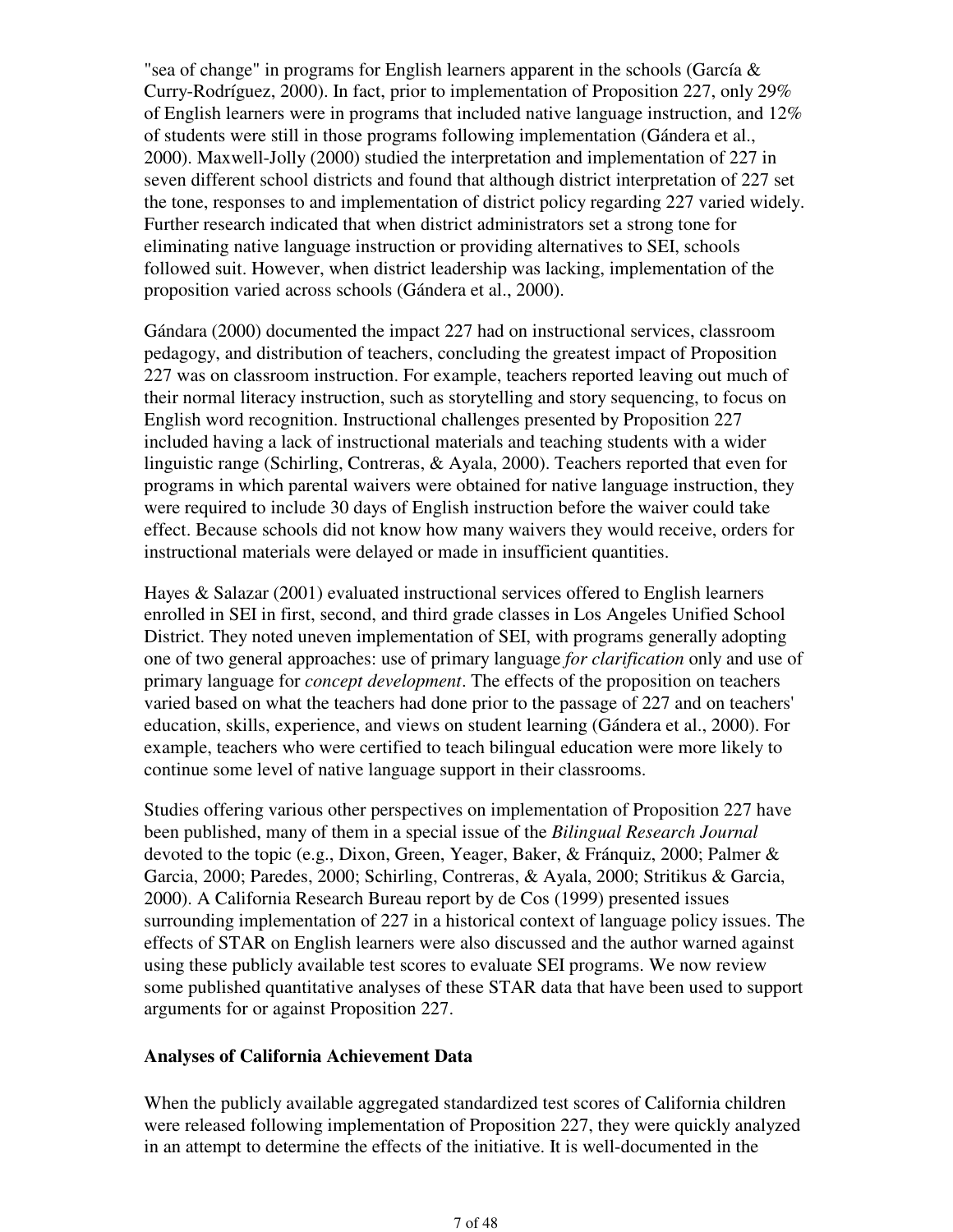literature that LEP students made gains in test scores, as did all students in the state (Butler, Orr, Gutierrez, & Hakuta, 2000; Gándara, 2000; Garcia & Curry-Rodríguez, 2000). Butler et al. (2000) reported that schools maintaining strong bilingual programs had scores that equaled or exceeded those of schools that had dropped bilingual programs. In addition, Butler et al. (2000) noted that due to regression to the mean, scores of lower performing students are more likely to improve than those at the middle of the scale. Finally, they emphasized there was significant variation in test scores across schools in both the bilingual and English-only categories. García and Curry-Rodríguez (2000) studied a random sample of districts and found no specific patterns of test scores across schools with different 227 implementation strategies.

Amselle and Allison (2000) examined percentile rank increases for LEP students and found that LEP students made "significant gains in reading and writing in English as well as math" (p.1). They went on to examine percentile rank improvements in four school districts that reported to be in strict compliance with Proposition 227 and four school districts that reported maintenance of a bilingual program. They found greater score improvements in the select districts reporting compliance with the initiative. Finally, they pointed to Los Angeles Unified School District as a district that openly defied Proposition 227 and had percentile rank test scores below "the state average for LEP students" (p. 12). Unfortunately, Amselle and Allison (2000) failed to note the variability within districts. In addition, their focus on select districts did not allow them to examine the variability across districts that reported similar implementations of Proposition 227. Finally, they inappropriately used summaries of national percentile ranks to determine academic growth, a problem we discuss in greater depth later in this paper.

A noteworthy limitation of the publicly available data is the lack of student level information (Gándara, 2000). However, Gutiérrez, Asato, and Baquedano-Lopez (2000) acquired and utilized student-level data for LEP students from an urban unified school district. Over three years, they tracked student scores in this predominantly English-only, phonics-based literacy district. They found the percentage of LEP students scoring at or above the 50th percentile decreased dramatically over the three years. Disaggregation of these data by language group showed that the percentage of Spanish-speaking children reading at or above the 50th percentile dropped from 32% in the first grade to 30% in the second grade to 15% in the third grade. Other language groups (Cantonese, Russian, Hmong, and Mien) also experienced sharp declines between first and third grade (Gutiérrez et al., 2000). The specific causes of these declines were not explored.

In sum, published qualitative evaluation reports of Proposition 227 generally conclude the overall effect of the new law on the education of language minority students has been negative. Furthermore, with the exception of Amselle and Allison's (2000) report, quantitative analyses of the Stanford-9 data to date reveal comparable gains for English learners and their fluent English-speaking peers. Many arguments and quantitative summaries based on the STAR data have been replete with improper statistical analyses and fail to acknowledge the many limitations of these highly aggregated standardized achievement data (e.g., Amselle & Allison, 2000). We now discuss multiple validity concerns as they apply to use of the California Stanford-9 data for evaluating language policy.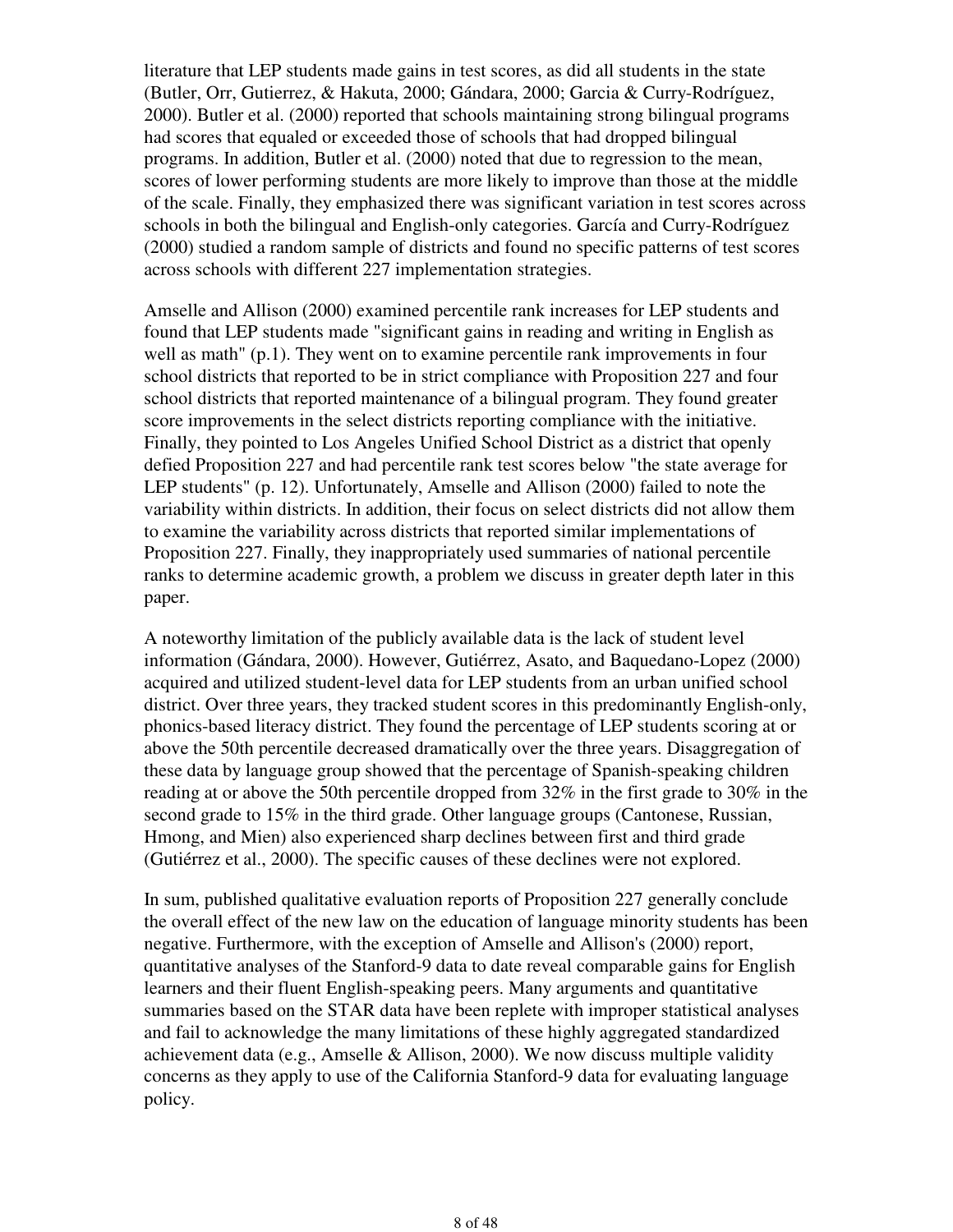### **Validity Issues**

Of utmost concern when using assessment data in research should be the validity of the assessment for the intended purpose. A large literature exists addressing the conceptualization of validity in educational and psychological testing and research (see Messick, 1989, for a comprehensive discussion of validity); therefore, we do not attempt a comprehensive review of validity, but rather concentrate on those validity issues that appear to be most problematic in our research context. To help focus our discussion, we borrow from Messick (1989) a definition of validity as a unified concept with multiple facets: "Validity is an integrated evaluative judgment of the degree to which empirical evidence and theoretical rationales support the *adequacy* and *appropriateness* of *inferences* and *actions* based on test scores or other modes of assessment" (Messick, 1989, p. 13, emphasis added). As such, validity is not merely about the meaning of test scores. Validity encompasses "... the interpretability, relevance, and utility of scores, the import or value implications of scores as a basis for action, and the functional worth of scores in terms of social consequences of their use" (Messick, 1989, p. 13). The measurement context and the inferential context are both vitally important in forming validity judgments. We focus our discussion in the following section on issues that pose major threats to the validity of inferences based on the STAR data concerning LEP students: language of the test, alternative explanations, and sample selection.

### **Language of the Test**

In this section, we consider the meaning of scores in the context of the assessment. Of particular concern is the administration of English-language standardized achievement tests to evaluate the academic achievement of students who are not proficient in English. Testing students in a language in which they are not yet proficient is problematic for multiple reasons. The *Standards for Educational and Psychological Testing* warn that when testing a non-native speaker in English, the test results may not reflect accurately the abilities and competencies being measured if test performance depends on the test takers' knowledge of English (American Educational Research Association, American Psychological Association, & National Council on Measurement in Education, 1999). The Stanford-9 is a test of academic achievement, not a test of language proficiency, and the test developers have not conducted any specific studies to establish validity of Stanford-9 scores for children who have limited ability in the language of the test (Harcourt Brace Educational Measurement, 1997c). Therefore, limited English proficiency should be regarded a likely source of measurement error in the Stanford-9 test scores intended to reflect academic achievement.

Language proficiency in general has been shown to influence performance on achievement tests (Ulibarri, Spencer, & Rivas, 1981). Pilkington, Piersel, and Ponterotto (1988) reported that the home language of a child influenced the predictive validity of kindergarten achievement measures. These studies suggest language proficiency plays a role in young children's performance on achievement tests. This relationship may continue in high school children, where LEP status was shown to be a significant predictor of both language arts and mathematics scores on the California Assessment of Progress, although a poverty measure was a stronger predictor (Wright & Michael, 1989).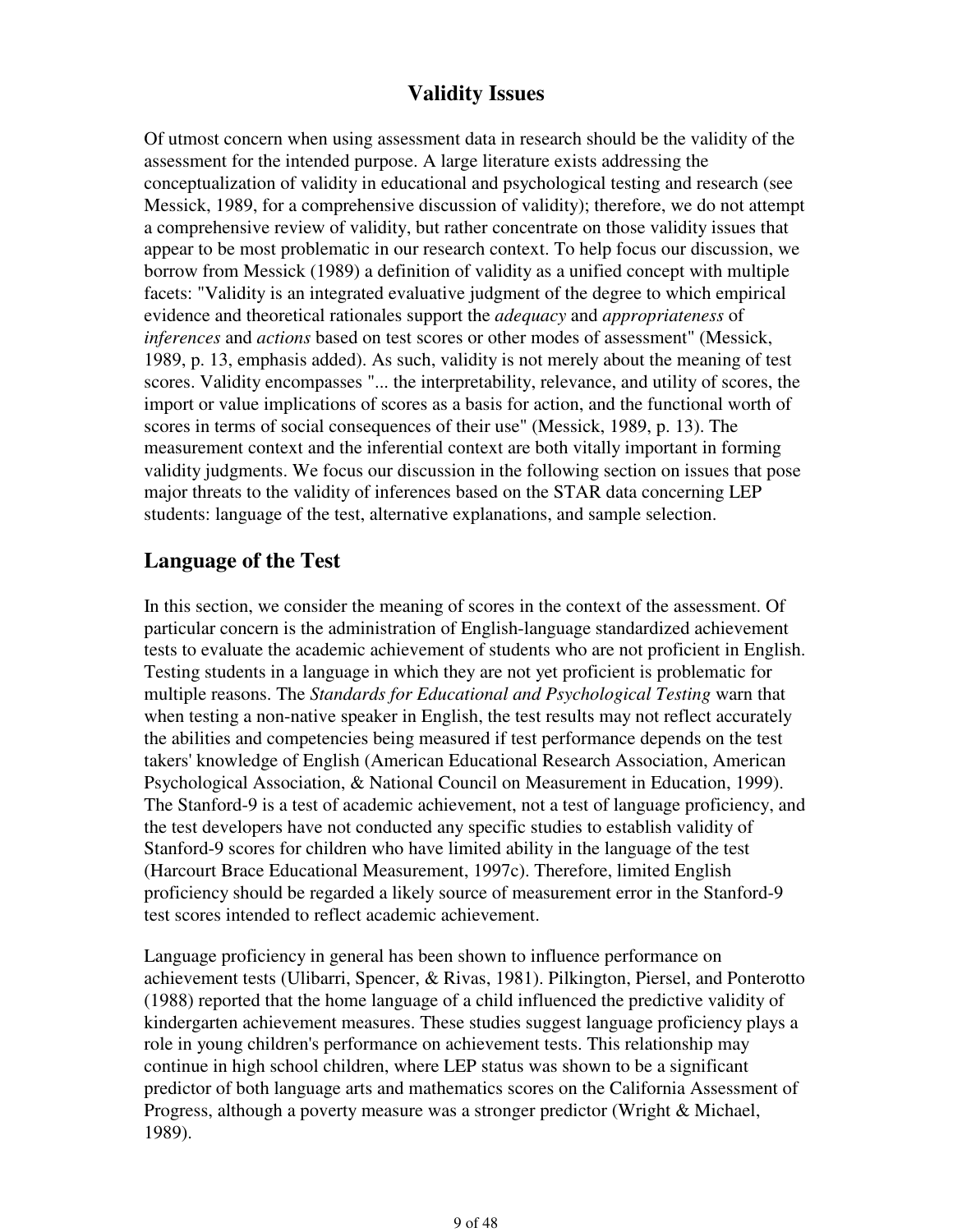# **Alternative Explanations**

An important consideration in interpreting trajectories of achievement scores in California is the acknowledgement of potential confounding conditions and alternative explanations. In this section, we address five such considerations: simultaneous changes in educational policy and practice, inconsistent implementation of immersion programs, increasing test familiarity and preparation, the limitations of using aggregated data, and regression to the mean.

#### **Simultaneous Policy Implementations**

Proposition 227 was introduced concurrently with other changes in educational policy and practice. In fact, Gándara (2000) explained Proposition 227 was enacted in what has been the most active period of education reform in recent times. Statewide initiatives include class size reductions from an average of 30 to 20 in early elementary classrooms and a switch from a whole language approach to a phonics-based method of reading instruction for poor readers. Gutiérrez et al. (2000) specifically noted that class size reduction, the new state standardized testing program, new reading and accountability initiatives, and the new language arts standards had all been implemented concurrently. In addition, other reforms have likely occurred at the district, school, and classroom level. Any or all of these may be important contributors to student gains.

#### **Inconsistencies in Language Programs**

Evaluating language program policy is further complicated by inconsistent implementation of English immersion programs, with instructional practices varying widely across districts, schools, and even classrooms (Berliner, 1988; Gándara et al., 2000). There are many different variations of English-only programs, as well as of bilingual programs. Therefore, it is not clear exactly which programs are being compared when simply examining changes in test scores from 1998 to 1999. The state education system is terrifically diverse and educational practices are far from uniform.

### **Test Familiarity and Coaching**

Because the aggregated scores are publicly released, schools and districts feel pressure to achieve high test scores and thus encourage test preparation in varying degrees. As the stakes become higher, test preparation often becomes a high profit industry, as documented in Texas (McNeil, 2000; Sacks, 1999). The California test was tied to different, but motivating, rewards and sanctions for schools, teachers, and students. Schools and teachers could receive bonuses based on increased test scores. For example, each of the 1,000 certificated staff in underachieving schools with the largest growth in California receives \$25,000 (Public Schools Accountability Act, 1999). On the other hand, schools that do not meet goals for academic improvement in 24 months may be taken over by the state Superintendent for Public Instruction. The Superintendent may then take a variety of actions, up to and including closing the school (Public Schools Accountability Act, 1999). Bilingual and English-only teachers alike, in the presence of so many rewards and sanctions, may feel pressure to specifically teach to the test or focus disproportionately on test preparation, as Moran (2000) has discussed.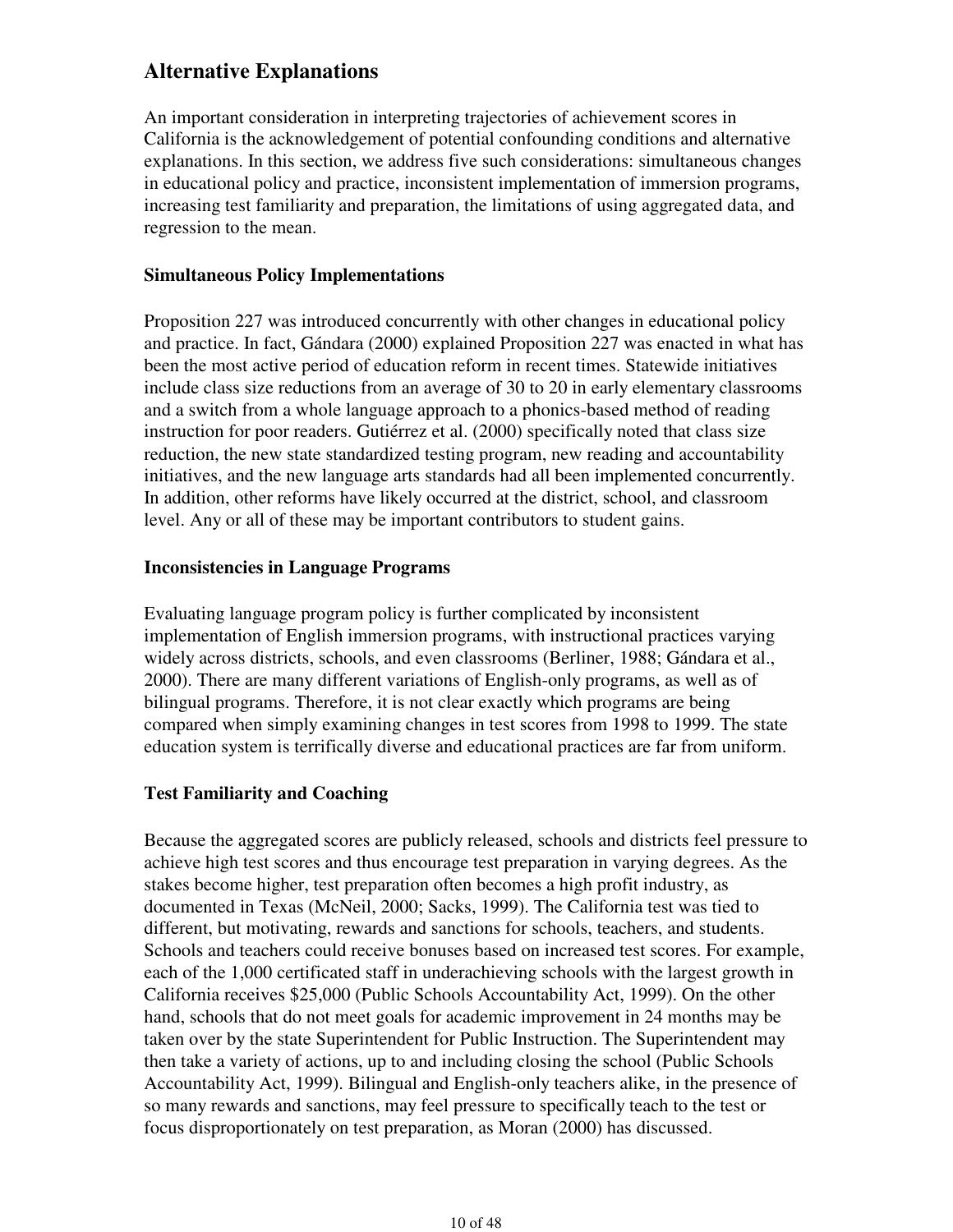Even without these extensive consequences, a dramatic and consistent rise in test scores is frequently observed in the first few years following implementation of a new testing program (Linn, Graue, & Sanders, 1990), such as occurred in California following implementation of Stanford-9 testing in 1998. There are several possible explanations for this trend. Coaching and teaching to the test, often at the expense of more desirable teaching and learning activities, can contribute to striking rises in test scores. A meta-analysis of 30 studies revealed that coaching for standardized tests increases test scores in the typical study by .25 standard deviations (Bangert-Drowns, Kulik, & Kulik, 1983). Coaching may refer to a variety of test preparation activities, including general test-taking strategies (e.g., guessing, underlining main ideas, time management), test-specific strategies (e.g., methods useful for quirks of a particular test), and academic instruction tied closely to the content and skills on the assessment (Anastasi, 1981; Bond, 1989).

As teachers and administrators become more familiar with the tests, coaching strategies may become more effective. Butler et al. (2000) suggested that since there is a trend for test scores to rise for all students in California, these broad patterns of improvement may result largely from "teaching to the test." Teachers in all types of classrooms, including bilingual and SEI classrooms, report having modified their teaching practices substantially, with a greater emphasis on preparing students to answer English standardized test-like questions (Alamillo & Viramontes, 2000; Gándara 2000).

#### **Unknown Student and School Characteristics**

Another factor limiting conclusions based on the STAR data is the nature of the data itself. We have noted the California STAR data are available to the public and the research community only in aggregated form—by grade level within school. The lack of student-level information makes these data insufficient for thoroughly exploring relations between student achievement and language program for LEP students. Although indicators of the dominant language program and enrollment numbers are available at the school level (California Language Census Data Files, 2000), this information cannot be tied to individual students or even grade-level averages. Further, relevant student-level information such as socioeconomic status, level of English proficiency, and the previous year's score cannot be used to control for potentially relevant individual differences.

A problem of particular relevance for studying the effects of language programs on LEP students is the variability among districts in the criteria for defining LEP students, as well as who will be tested. As noted by Gándara (2000) and Butler et al. (2000), redesignation of students with borderline English proficiency could have a profound effect on aggregated scores in LEP and non-LEP groups. Although the Stanford-9 is not a measure of English language proficiency, some districts redesignate LEP students achieving a certain score on the Stanford-9 to EP status for the following year. This skimming effect may result in depressed scores for the LEP group. In contrast, Gándara (2000) pointed out that some districts are not reclassifying students on the basis of high scores on the Stanford-9, perhaps because they have not performed well on language proficiency tests. Differences in redesignation policies and rates, in the absence of student-level data, blur the meaning ascribed to LEP and EP score means.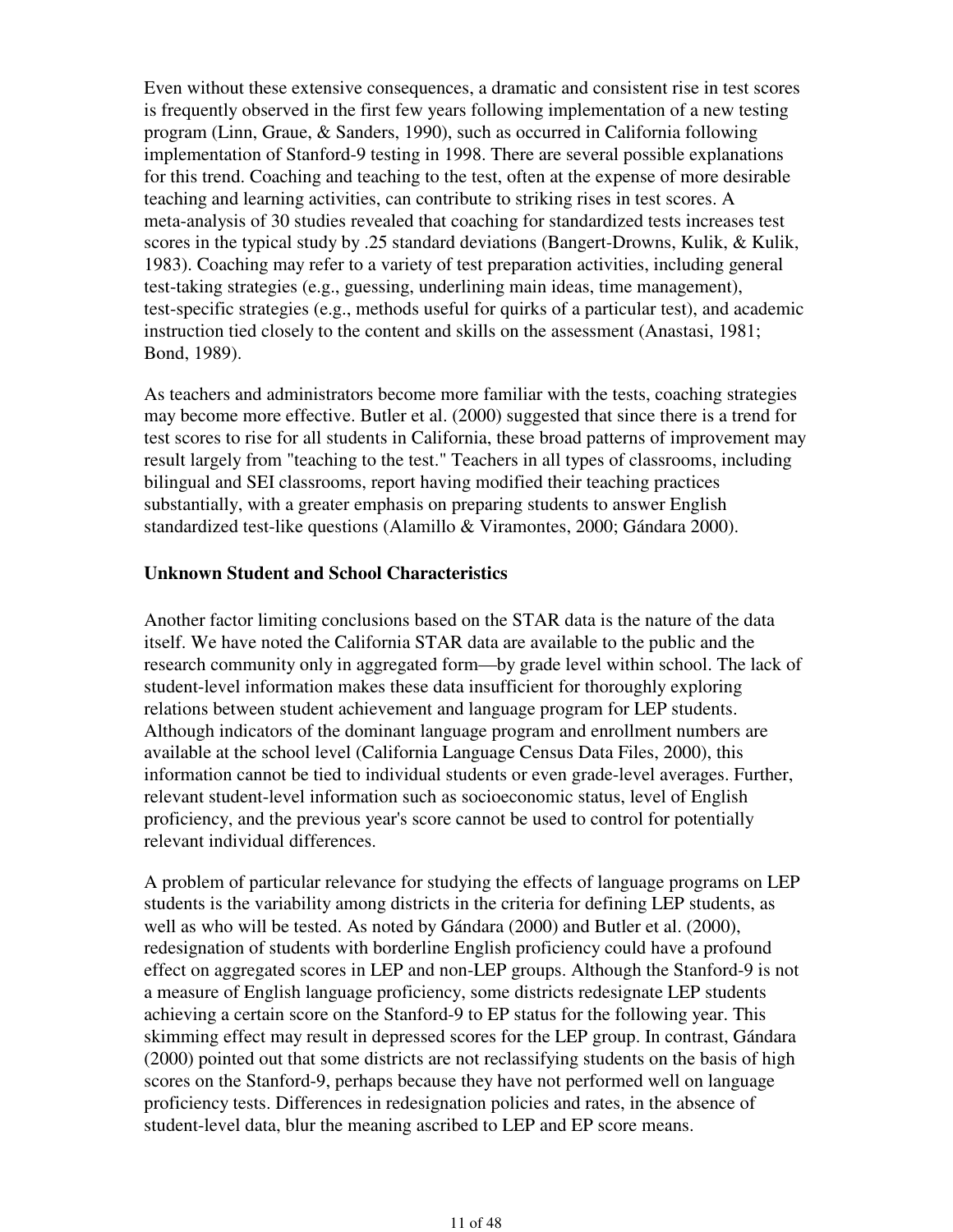Additionally, use of these aggregated data induces two distinct problems related to school size. First, grade-level averages of achievement scores for each academic subject were included only if there were at least ten students in the summary category represented. Schools were therefore unable to report summaries of any subgroup, such as LEP students, if there were fewer than ten students in the grade. It follows that the scores of many students are not represented in these subgroup aggregates. If, for example, schools with fewer LEP students tended to be schools having higher socioeconomic status (SES), systematic omission of these schools due to insufficient numbers of LEP students may introduce bias in estimated LEP group means related to average school SES.

A second problem related to school size is that the oft-reported statewide averages of the grade-level means do not account for the drastically varying numbers of students represented by the available grade-level within-school score aggregates. Certainly, the numbers of students in each grade varies across schools overall and for particular subgroups, yet computation of unweighted averages gives equal influence to small and large schools. This presents a unit of analysis problem when trying to make inferences about achievement at the student level. Unweighted averages of the grade-level means do not provide appropriate estimates of the statewide student averages.

As we later address, weighted means might provide better estimates of student scores. However, even weighted means do not allow representation of students excluded from subgroup summaries resulting from too few students in a category. Further, they do not address problems associated with the lack of relevant student covariates or redesignation of language proficiency status. Using aggregated rather than student-level data severely limits the nature and strength of generalizations that can be made based on these data. It is imperative that researchers realize the implicit limitations and fallacies associated with using such grossly aggregated data.

#### **Regression to the Mean**

Another explanation for score gains we must briefly consider is regression to the mean, a topic discussed thoroughly in many classic statistical textbooks (e.g., Campbell & Stanley, 1966; Glass & Hopkins; 1996) but often ignored by researchers as a genuine threat to validity. Regression to the mean refers to the tendency for student scores that are extreme upon initial testing (relative to the overall mean) to drift toward the population mean upon subsequent testing. Regression to the mean is particularly important when gains of extreme groups are of interest—such as in the comparison of low-scoring LEP students to other groups. For all available years of Stanford-9 score reports, LEP student scores are markedly lower than those for non-LEP students. In a district such as Oceanside, whose mean scores for LEP students were extremely low in 1998, scores might be expected to rise upon retesting—even without intervention—due to regression to the mean. Butler et al. (2000) compared low-scoring schools with mostly non-LEP students to low-scoring schools with mostly LEP students and demonstrated that schools with both compositions increased similarly from 1998-2000.

Failure to acknowledge or correctly address regression to the mean has been an issue in other large-scale policy analyses. For example, Camilli and Bulkley (2001), in a critique of Greene's (2001) evaluation of Florida's A-Plus accountability system, argued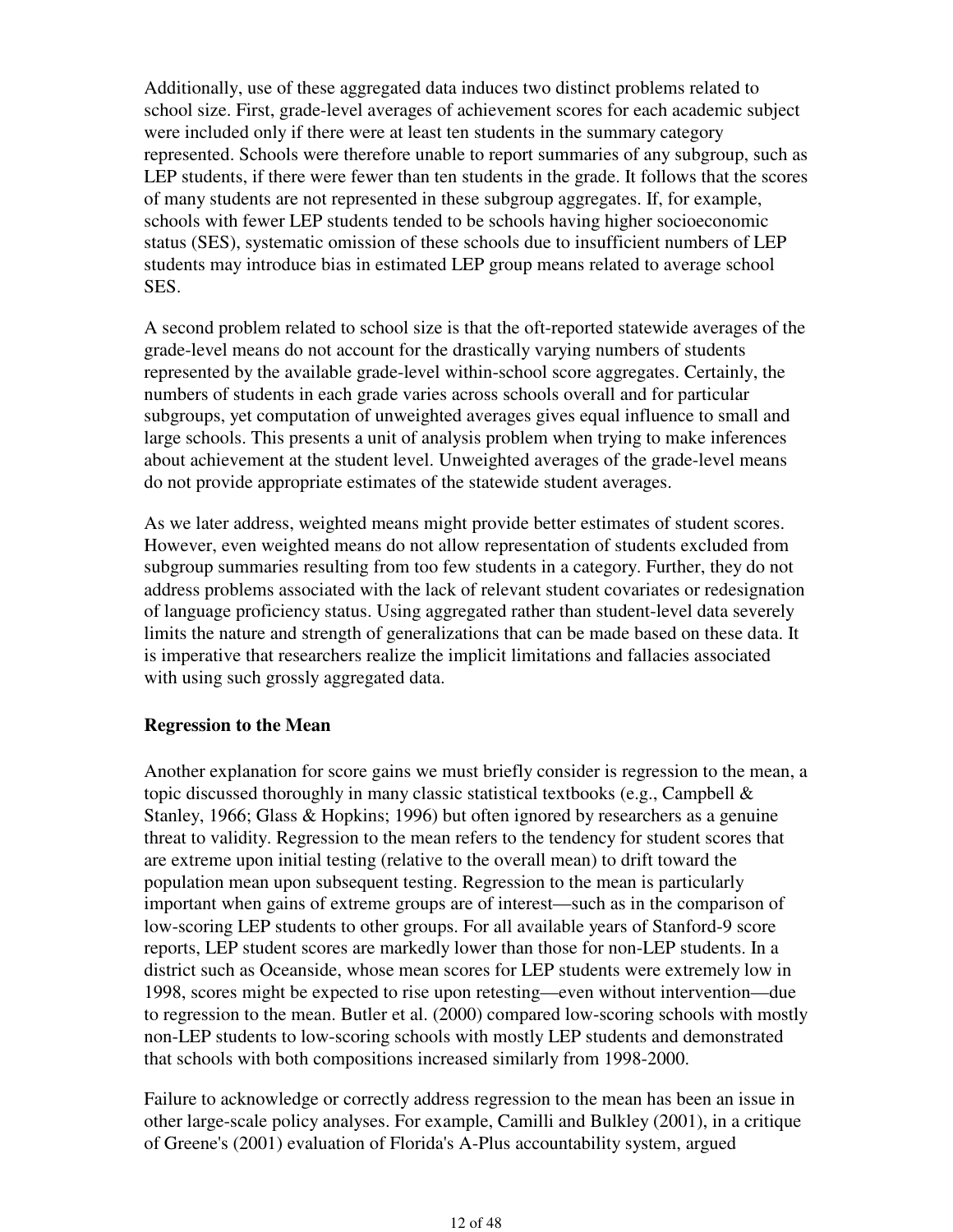convincingly for policy analysts to be aware of regression to the mean and to use statistical models that take regression to the mean into account. They noted such approaches have been recently employed in North Carolina's development of growth standards for the state. A detailed discussion of regression artifacts, particularly regression to the mean, may be found in a recent book devoted to this subject by Campbell and Kenny (1999).

### **Sample Selection**

Many, if not most, of the published reports of analyses of California's Stanford-9 scores have been based on the consideration of a small sample of schools. While it is perhaps more feasible to focus on a few schools when attempting a descriptive study of the policy implementation process, it is dangerous to make inferences based on quantitative differences in mean achievement across a small number of select schools. The presence of school and classroom effects on student achievement is well documented. Students sharing a common classroom and/or school environment tend to perform more similarly on achievement tests than students sampled from multiple sites (Muthén, 1991; Thompson, 2000). Demographic similarities, as well as collective experiences of students sharing an educational environment, contribute to these classroom and school effects.

Oceanside initially became the district held up as representative of schools that strictly implemented Proposition 227. Beginning with the emphasis on Oceanside's Stanford-9 gains in press releases from Ron Unz and English-only supporters (e.g., English for the Children, 2000), score gains in this district have been repeatedly cited as evidence of the success of the proposition (Amselle & Adams, 2000; Steinberg, 2000). In response to these claims of success due to SEI, opponents of Proposition 227 pointed out marked gains seen in specific districts maintaining bilingual education. For example, Butler et al. (2000) chose schools nominated by Californians Together, a bilingual advocacy group, for analysis (e.g., Fresno Unified School District; Californians Together, 2000, August 21). They compared these to English-only districts held up by advocates of Proposition 227 as the most successful English-immersion schools.

Schools that maintained bilingual programs likely had administrators and teachers who were highly committed to these programs, given the effort needed to obtain parental waivers for participating children. This degree of commitment to bilingual programs may also suggest exceptionally strong and effective programs. Similarly, it can be argued districts such as Oceanside had atypically strong SEI programs. While comparing what seem to be the most successful districts of each program type is informative, the results of such a comparison should not be used to suggest that the same outcomes would be observed in districts with different characteristics. A characteristic unique to a school or district may contribute substantially to a rise in test scores; this characteristic may or may not be related to the language program. We should not be surprised to see contradictory results and inferences regarding program effects from studies that employ selective sampling of a few specific schools and districts. While comparisons of select schools and districts are informative, we urge caution in making generalizations based on such samples.

### **Data Analysis Decisions**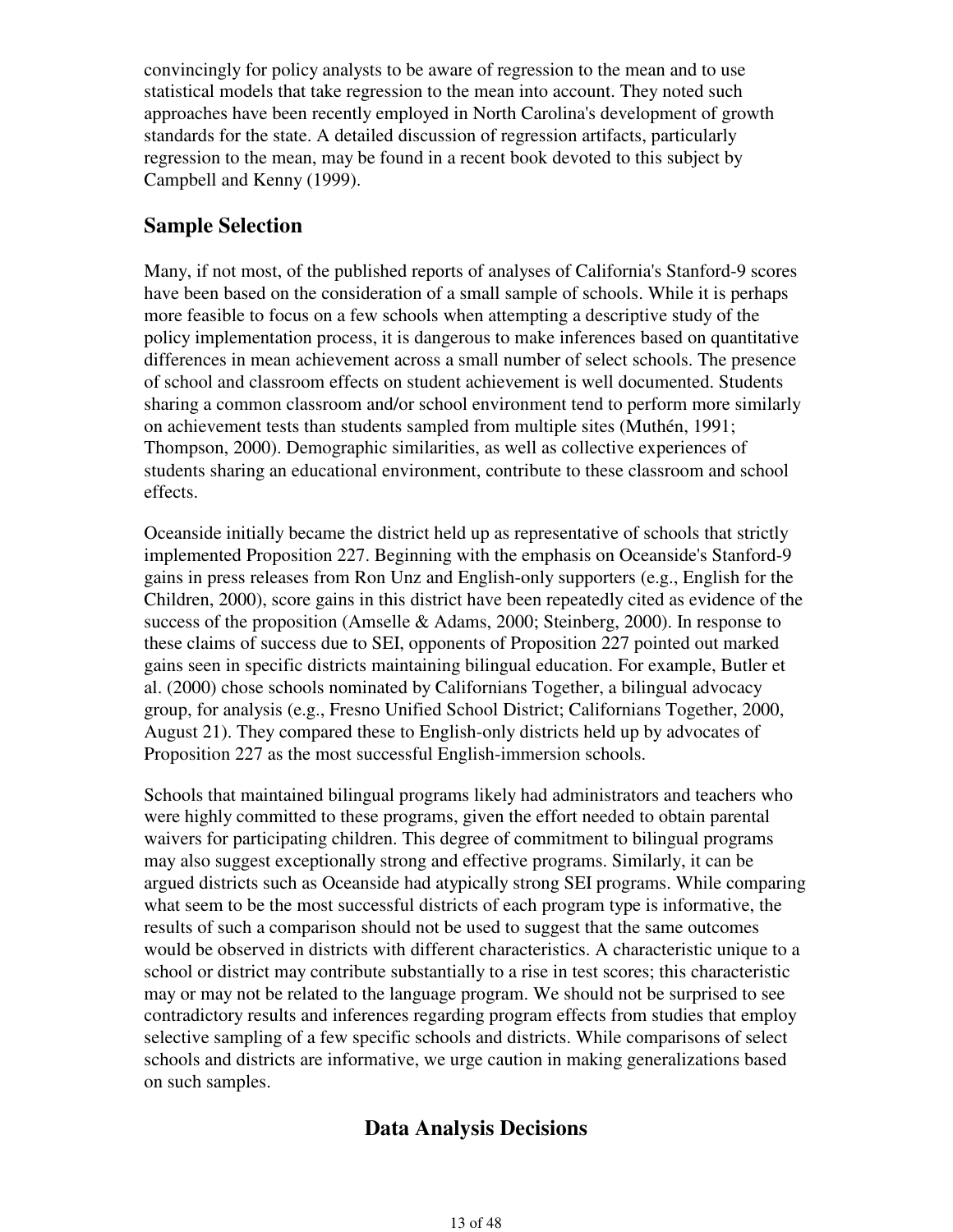The remaining issues we address are data analytic problems in summarizing the STAR data and using these summaries to support inferences. Our focus here is on analyses that manipulate students' scores in manners incongruent with the intended purpose of the assessment, and therefore these data analysis problems should also be considered threats to the validity of judgments based on STAR data. First, we discuss the misinterpretation and misuse of scores reported in the form of percentile ranks. Problems in using percentile ranks as a basis for longitudinal inferences result from incongruent norm group compositions, unequal score intervals, and difficulties in computing gains. We then discuss unit of analysis issues associated with using aggregated data to make inferences at the student level.

### **Misinterpretation and Misuse of Percentile Ranks**

Individual student reports of performance on standardized achievement tests, including the Stanford-9, frequently feature percentile ranks. National percentile rank (NPR) scores indicate percentile ranks for a subtest relative to the national within-grade norm group. The NPR scores reported for students taking the Stanford-9 are derived from distributions of scaled scores broken down by grade and subject (Harcourt Brace Educational Measurement, 1997c). For example, a 2nd-grade student estimated to be at the 56th percentile on the math test would score higher than 56% of the students in the 2nd-grade norm group. Similarly, he or she would score lower than 44% of the students in the 2nd-grade norm group. The popularity of percentile rank scores is likely due to the ease with which they are understood at a practical level—parents are comfortable with the notion of a percentile scale on which their child's relative standing can be located. However, there often are hidden validity problems in utilizing a "relative" comparison group in interpreting achievement scores.

Consider a statement from the earlier-mentioned *New York Times* article describing increasing Stanford-9 achievement scores of LEP students in California: "In second grade, ... average score in reading of a student classified as limited in English increased 9 percentage points over the last two years, to the 28th percentile from the 19th percentile in national rankings, according to the state" (Steinberg, 2000, p. 1A). While this statement may seem quite clear on the surface, there are multiple assumptions about the meaning and comparison of percentile ranks that may cloud the perception of true academic growth. We briefly develop several points, well-known to psychometricians, that discourage the use of percentile ranks as measures for assessing academic gains for a collective group of students.

### **NPRs Are Norm-referenced Scores**

For any one student, percentile ranks indicate only relative standing within a norm group. It follows that NPR scores should always be interpreted with the characteristics of the norm group in mind. The norm sample for the Stanford-9 was balanced to generally represent the U.S. population according to socioeconomic status, ethnicity, and urbanicity, with nonpublic schools oversampled to facilitate a separate norm group. Sampled schools were asked to test students who would typically be tested with other students in regular education classrooms, except those classified as trainable mentally handicapped or severely/profoundly mentally handicapped.

Individual districts and schools were therefore able to include or exclude LEP students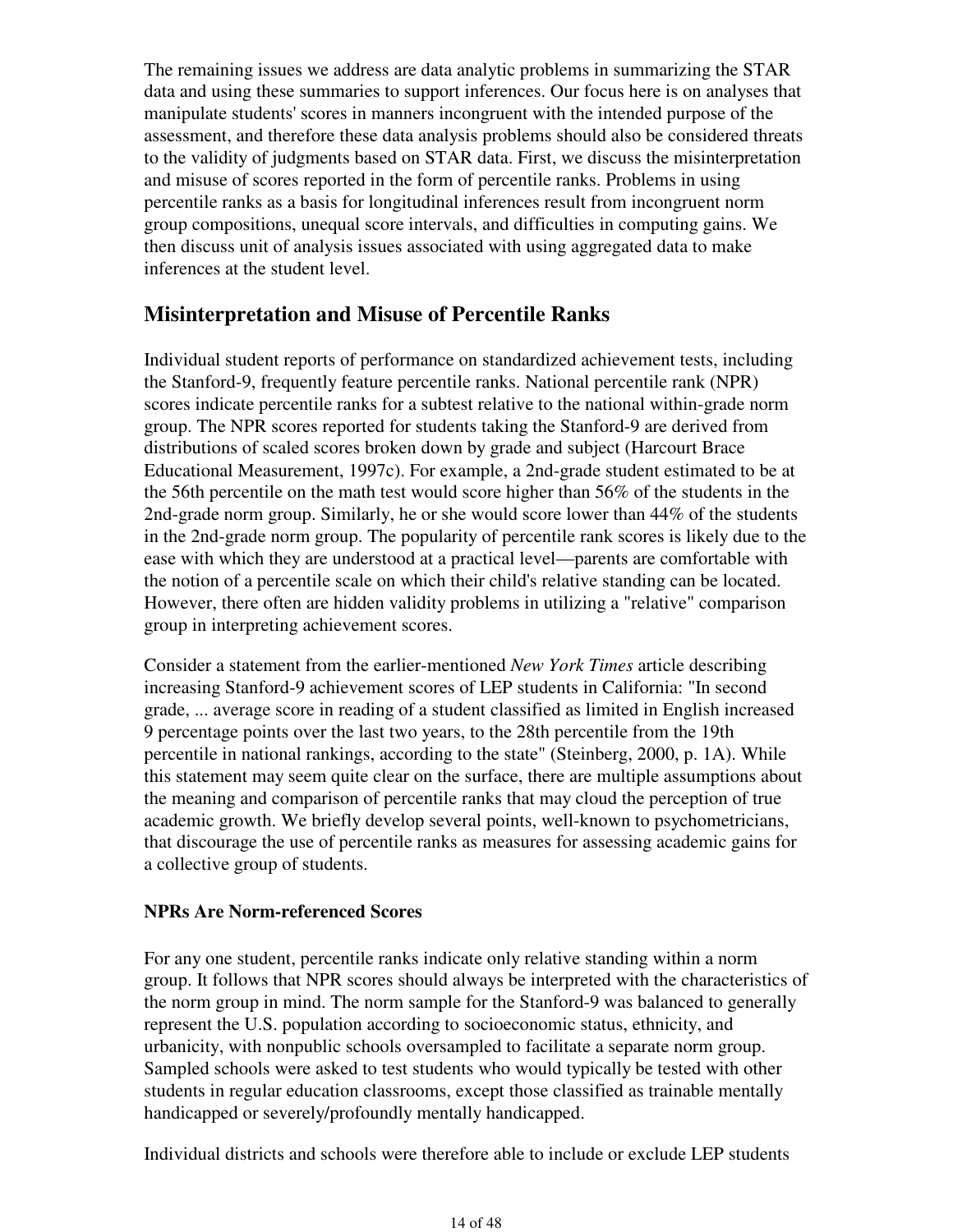and some classifications of special education students according to local policy. The tested student population in California contains a much greater proportion of LEP students than does the Stanford-9 norm group. Specifically, the Stanford-9 spring norm sample contained only 1.8% LEP students (Harcourt Brace Educational Measurement, 1997b). In contrast, California estimates approximately 25% of its students are LEP (Macías et al., 1998). The incongruence between the makeup of the reference group and California with respect to LEP students calls into question the validity of generalizations based on NPR scores for LEP students.

Due to their normative nature, NPRs are not a measure of academic achievement as defined by a level of knowledge or skill. It is possible that a true academic gain may appear as a decline according to the change in NPR across years. For example, a student could display greater mastery than in the previous year, but have a lower percentile rank if students in the norm group scored proportionally higher than the tested student in the second year. It again follows that changes in percentile ranks across multiple years are not well suited for demonstrating improvements in academic knowledge or skill.

#### **NPR Score Increments Represent Unequal Achievement Intervals**

To understand more thoroughly the pitfalls of manipulating NPR scores, we consider how NPR scores are derived from the students' raw scores. A raw score is simply the total number of items a student answers correctly on a test. The test publisher determines NPRs through a two-step score conversion process (Harcourt Brace Educational Measurement, 1997b). On a specific test, such as the Stanford-9 5th-grade reading test, the original raw scores from the norm group are first transformed into *scaled scores* by applying item response theory (IRT). The IRT model employed for the Stanford-9 takes item difficulties into account to estimate a proficiency level, or scaled score, that is both independent of the specific items to which the student responds (i.e., the form and level of the subtest may vary) and independent of the group of students to whom the test is administered. These scaled scores are on a single scale for a subject area, so they can be compared across different test forms and grade levels. Scaled scores also have the convenient property of an equal-interval scale that supports comparisons of proficiency level across time for a specific subject test (i.e., a one-unit increase from 1998-1999 on a subject test represents the same amount of achievement growth as a one-unit increase from 1999-2000, regardless of grade level).

To convert scaled scores into NPRs, the cumulative distribution of scaled scores from the norm group is transformed into a roughly uniform distribution of percentile ranks ranging from 1 to 99. When a new group of students is administered the exam, their raw scores are first converted to scaled scores. NPRs are then determined for students in the testing group such that the percentile rank for a specific scaled score reflects the percentage of the norm group scoring at or below that level. Table 2 illustrates conversions among raw, scaled, and percentile rank scores on the 5th-grade reading subtest of the Stanford-9, using the spring national norm sample (Intermediate 2 Reading Scores, Form T; Harcourt Brace, 1997b). This reading subtest had 84 items. Because there are 4 choices, it is worth noting that we might expect merely guessing on the exam to yield correct answers to 21 of the 84 items, which would place the score at the 3rd percentile on the NPR scale.

### **Table 2**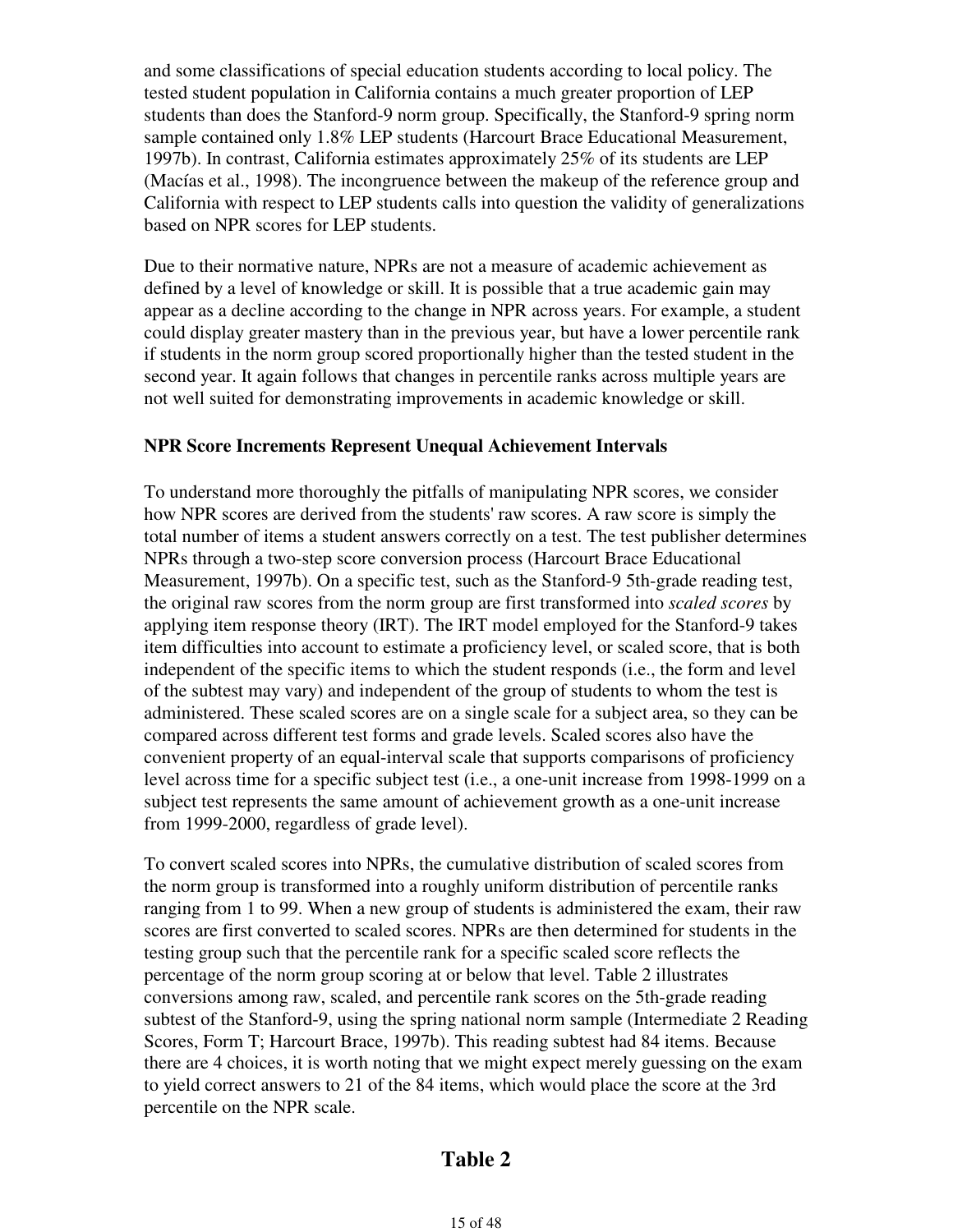# **Conversions of Select Raw, Scaled, and National Percentile Rank Scores for the Stanford-9 5th-grade Reading Subtest**

| <b>Raw score</b> | <b>Scaled scores</b><br>(Form T) | <b>National</b><br>percentile rank |  |  |  |
|------------------|----------------------------------|------------------------------------|--|--|--|
| 80               | 742                              | 99                                 |  |  |  |
| 75               | 710                              | 93                                 |  |  |  |
| 70               | 691                              | 82                                 |  |  |  |
| 65               | 676                              | 72                                 |  |  |  |
| 60               | 663                              | 59                                 |  |  |  |
| 55               | 652                              | 48                                 |  |  |  |
| 50               | 642                              | 38                                 |  |  |  |
| 45               | 632                              | 29                                 |  |  |  |
| 40               | 622                              | 22                                 |  |  |  |
| 35               | 612                              | 15                                 |  |  |  |
| 30               | 599                              | 8                                  |  |  |  |
| 25               | 591                              | 6                                  |  |  |  |
| 20               | 579                              | 3                                  |  |  |  |
| 15               | 564                              | $\mathbf{1}$                       |  |  |  |

(Note: Adapted from Harcourt Brace Educational Measurement, 1997b. Intermediate 2 (grade 5) Total Reading, Form T, spring norm sample.)

This transformation of the distribution of scaled scores into percentile ranks is nonlinear, resulting in a loss of the equal-interval scale property of scaled scores. Equal differences in percentile ranks do not reflect equal differences in achievement or skill. Because the relative frequency of the original scaled scores is typically greater in the middle range than in the upper and lower ranges, conversion to percentile ranks results in spreading of the mid-range scaled scores and condensing of the upper- and lower-range scaled scores (the tails of the distribution).

This lack of an equal-interval scale has several important implications. An achievement gain of 1 scaled score point does not result in a consistent gain in percentile ranks throughout the range of the scale. Specifically, a gain of 1 percentile rank will reflect a greater achievement difference (reflected by the scaled score difference) in the upper or lower range than in the middle range. A difference in percentile ranks between 10 and 20 or between 80 and 90 may reflect a greater achievement gain than a difference between 50 and 60. This can be seen from the example in Table 3. Student 1 scored lower than most other students taking the test and Student 2 scored near the middle of students taking the test. Both students improved 50 scaled score points from 3rd grade to 4th grade, representing equivalent achievement gains. Student 1, at the low end of the scale, improved from the  $1<sup>st</sup>$  percentile to the  $7<sup>th</sup>$  percentile, an increase of 6 percentiles.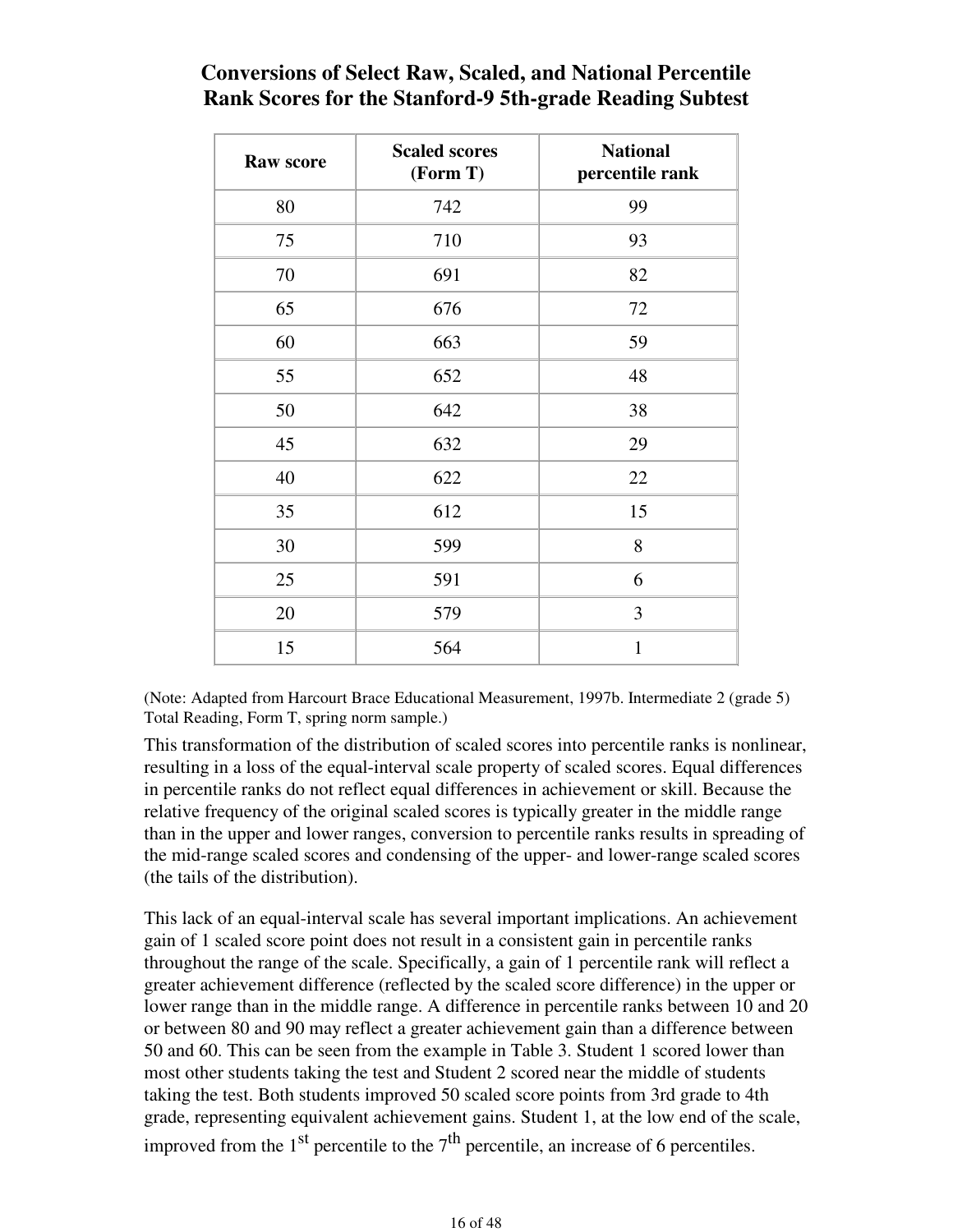However, Student 2, in the middle of the scale, improved from the  $41<sup>st</sup>$  to the  $67<sup>th</sup>$ percentile, an increase of 26 percentiles. In addition, the accuracy of percentile ranks differs across the range of scores (Rogosa, 1999). Comparisons of percentile gains for students at different skill levels are not transparent and may be regarded as misleading at best.

# **Table 3 Example of Percentile Rank Gains at Different Points in the Distribution**

|                 | Student 1                             |     | Student 2 |     |  |  |
|-----------------|---------------------------------------|-----|-----------|-----|--|--|
|                 | Grade 3   Grade 4   Grade 3   Grade 4 |     |           |     |  |  |
| Scaled score    | 525                                   | 575 | 605       | 655 |  |  |
| Percentile rank |                                       |     |           | 67  |  |  |

(Note: Adapted from Harcourt Brace Educational Measurement, 1997b. Primary 3 (grade 3) & Intermediate 1 (grade 4) Total Reading, Form T, spring norm sample.)

#### **NPRs Should Not Be Averaged or Used to Compute Gains**

Another important implication of the lack of an equal-interval scale is that means and gain scores of NPRs should not be computed (Crocker & Algina, 1986; Cronbach, 1960). The California Stanford-9 data are only publicly available as means for each grade level within school. Additionally, these grade-level within-school means often are averaged further in an attempt to summarize subgroup means. Due to the unequal intervals created in deriving the NPR scale, such averaging of data may drastically propagate errors in estimating true achievement.

Although both the California STAR website (California Standardized Testing and Reporting, 2000) and Stanford-9 Technical Manual (Harcourt Brace Educational Measurement, 1997c) state explicitly that NPRs should not be used to determine true academic change across years, many reports have focused on changes in percentile ranks (e.g. Amselle & Allison, 2000; Butler et al., 2000; English for the Children, 8/14/2000; Steinberg, 2000, p. 1A). The major argument against using changes in NPRs to assess achievement gain for a student is that a gain of 1 scaled score point translates into different NPR intervals at different points on the scale, thereby obscuring measurement of true achievement gains. Further, because scores within each year have already been averaged, the collective gains of a group are even more problematic to assess and compare.

Gains have been computed from two perspectives: within-grade changes across years or cohort gains across years. *Within-grade changes*, which have been more commonly reported in the context of California STAR data, compare means for a grade level across subsequent years (e.g., 2nd-graders in 1998 to 2nd-graders in 1999). Even when using scaled scores, these within-grade changes are not true achievement gains in the sense that they are based on different groups of students. In contrast, *cohort gains* compare scores for a cohort of students across subsequent years (e.g., 2nd-graders in 1998 to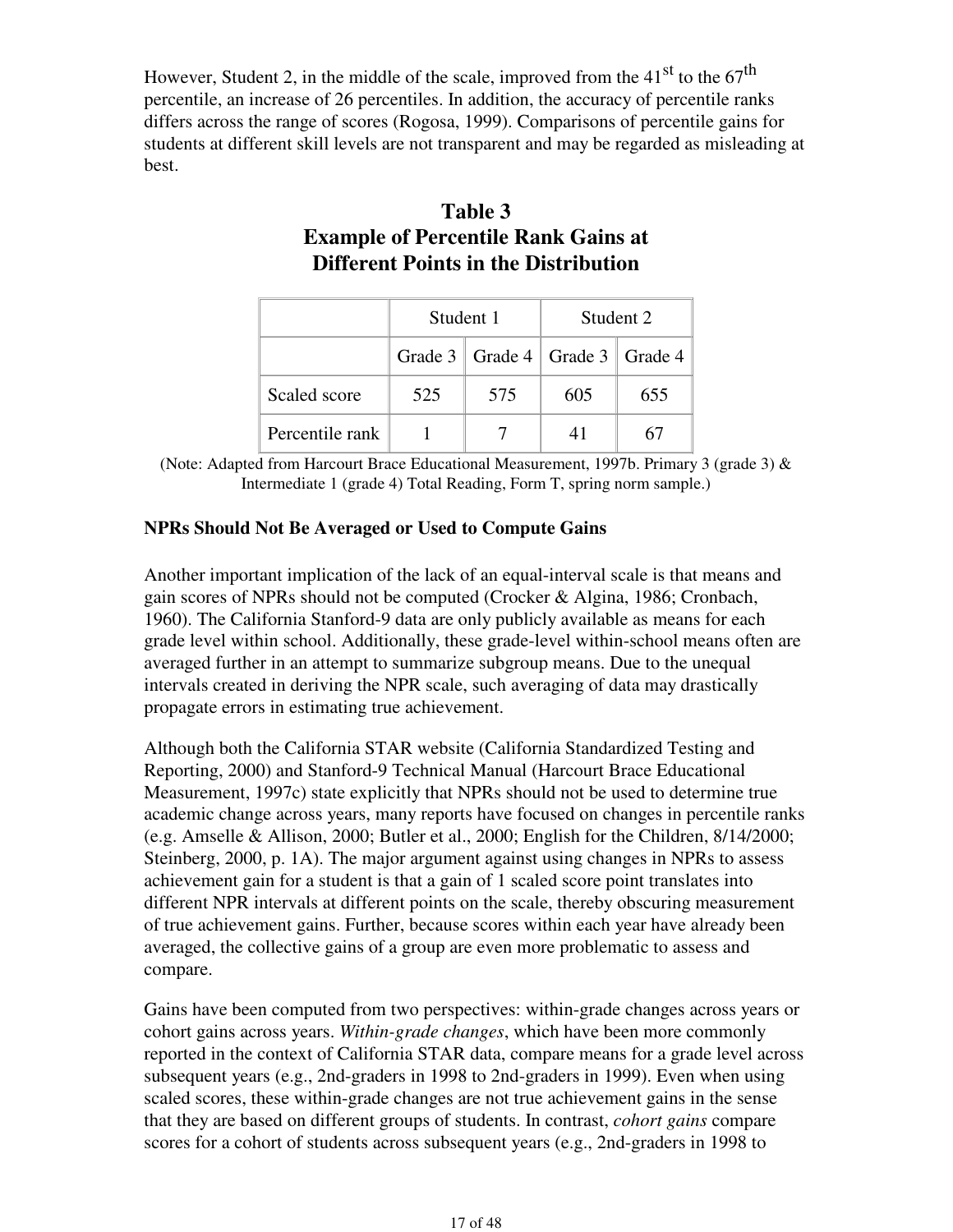3rd-graders in 1999). However, we caution that when working with aggregated data, individual students cannot be tracked and therefore student mobility introduces some uncertainty to within-school cohort gains. Further, even if we assume the student group to be relatively consistent across years, the norm group used to determine the NPRs is different. As earlier described, it is therefore possible for slight gains in true achievement to appear as declines if the relative standing in the norm group is lower in the second year of testing, and vice versa.

In summary, the use of NPRs for tracking and comparing student achievement trajectories is problematic from multiple perspectives. The utility of percentile ranks is limited to informing judgments of how well a student does relative to the norm group for a subject and grade, gaining a view of a student's relative score profile across subjects, and evaluating whether a student has improved standing relative to the norm group from one year to the next. Such judgments are only valid if the norm group is an appropriate basis for comparison, which it quite clearly is not for LEP students. The characteristics of percentile ranks—including norm group inconsistencies and an unequal interval scale—make this score form unsuitable for large-scale longitudinal policy analysis. We now treat one additional data analysis problem we have observed in reports of California achievement results—inappropriate averaging of data.

### **Averaging Scores Across Subjects and Grades**

Regardless of the score form reported, it is incorrect to average scores across different subjects and different grades (California Standardized Testing and Reporting, 2000; Harcourt Brace Educational Measurement, 1997c). Yet we have observed multiple citations of score improvements that involve averages across both grades and subjects. For example, consider the following statement, from a press release on the *English for the Children* website, that attempts to summarize the academic progress of English learners in California:

From 1998 to 2000, California English learners in elementary grades (2-6) ... raised their mean percentile scores by 35% in reading, 43% in mathematics, 32% in language, and 44% in spelling, with an average increase of 39% across all subjects (English for the Children, 2000, August 14).

The same site also displays tables showing mean percentile ranks across elementary grades 2-6 and across multiple subjects. Even prior to computing percentage improvements, consider the layers of averages implied in these numbers:

- 1. LEP student scores are first aggregated to grade-level, within-school means (before release of data);
- 2. LEP grade-level, within-school means are averaged across grades (2 through 6) *and* schools;
- LEP grade-level, within-school means are averaged across subjects (reading, 3. mathematics, language, and spelling) *and* schools; and
- LEP grade-level, within-school means are then simultaneously averaged across 4. grades *and* subjects *and* schools.

We therefore see that "average increase of 39% across all subjects" relies on a notion of gains based on *means of means of means of means*. What do these *mean*?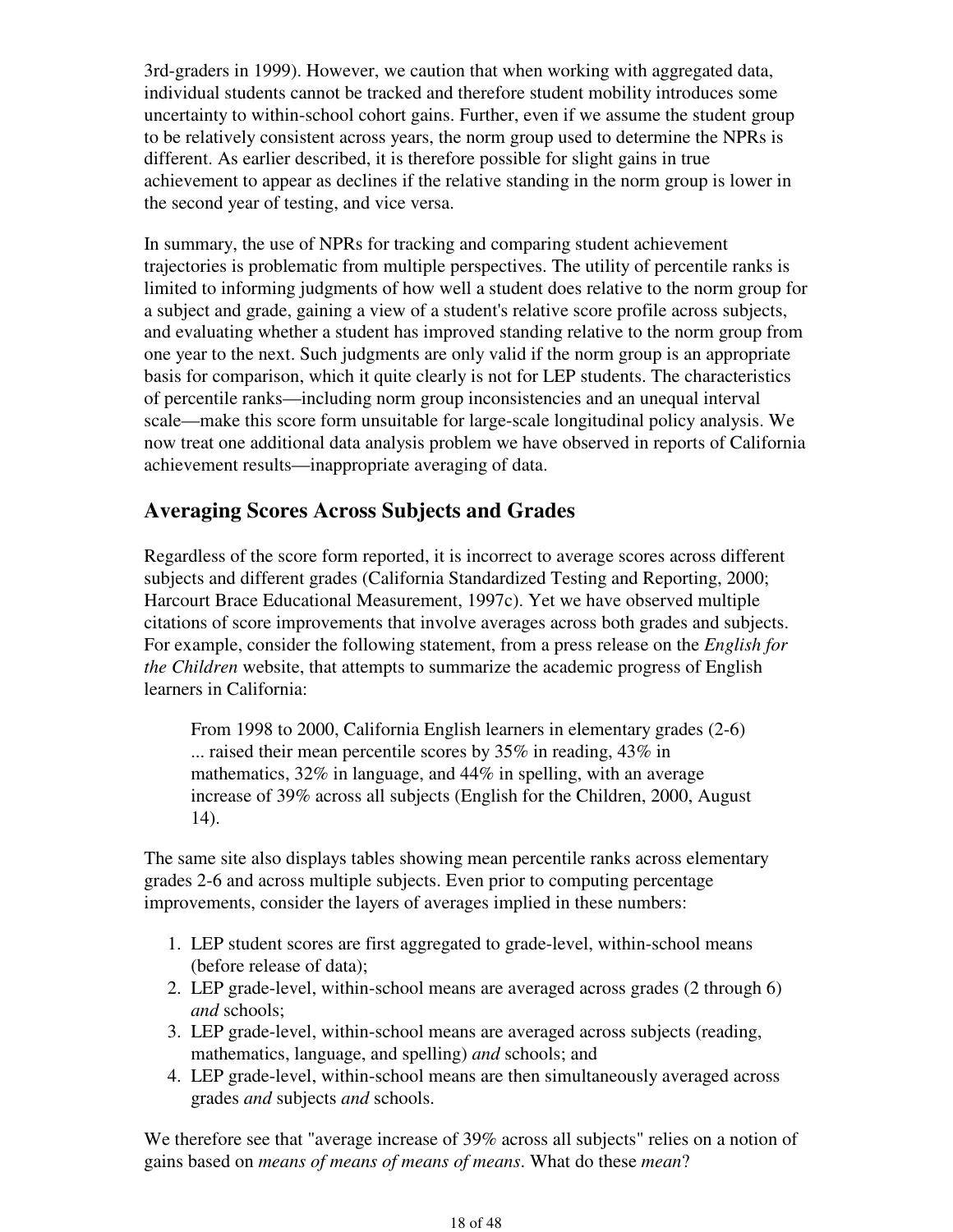These overall averages are not meaningful or defensible from a measurement perspective and, further, they may obscure important differences in means that exist across grades and subjects. Such data summaries are psychometric nightmares, and are particularly haunting when used to support arguments for educational policy that may strongly impact students' educational opportunities.

### **An Analysis of the California STAR Data**

Motivated by the validity problems we have observed in other summaries of these data, we conducted a reanalysis of the California STAR data. Although we have argued that the Stanford-9 has significant limitations as a measure of achievement for LEP students and that these aggregated data lack information necessary to inform language program policy, it is apparent from our review of press and research reports that trends observed in these data will continue to be cited as evidence for arguments on both sides of the language policy spectrum. Here we attempt to analyze differences in score means and trends for California LEP and EP students and interpret them thoughtfully—without leaping to unwarranted inferences about language program effects. We present a comprehensive summary of means and gains for all grades and subjects tested; however, we focus our discussion on reading, language (Note 2), and mathematics scores for the elementary grades 2-6.

### **Methods**

#### **Data**

We compiled data from three publicly available data sources. First, Stanford-9 scores were obtained from the California STAR website (California Standardized Testing and Reporting, 2000). This dataset provided within-school grade-level means on subtests of the Stanford-9 for reading, mathematics, and language for grades 2 to 11, spelling for grades 2 through 8, and science and social studies for grades 9 through 11. In addition to the within-school grade-level means, STAR also reports subgroup means for EP and LEP students. However, as noted previously, data were not reported for groups of less than 10 students for reasons of confidentiality. For example, the grade-level aggregate scores for the LEP subgroup were not included in the data report if a grade had less than 10 LEP students. Additionally, we obtained supplemental demographic information from the language census website (California Language Census Data Files, 2000) and from the academic performance index data website (California Academic Performance Index Data Files, 2000).

#### **Statistical Procedures**

The outcome scores used in these analyses were in the form of subject-area scaled scores. Recall that scaled scores are academic proficiency estimates that can be compared across time and across different levels of a subject-area test. Weighted means were computed for each subject area and grade level for three groups. With weighted means, schools with more students are weighted more heavily than schools with fewer students in computing the overall mean, providing a closer approximation to student-level mean. The three groups for which means were computed were: all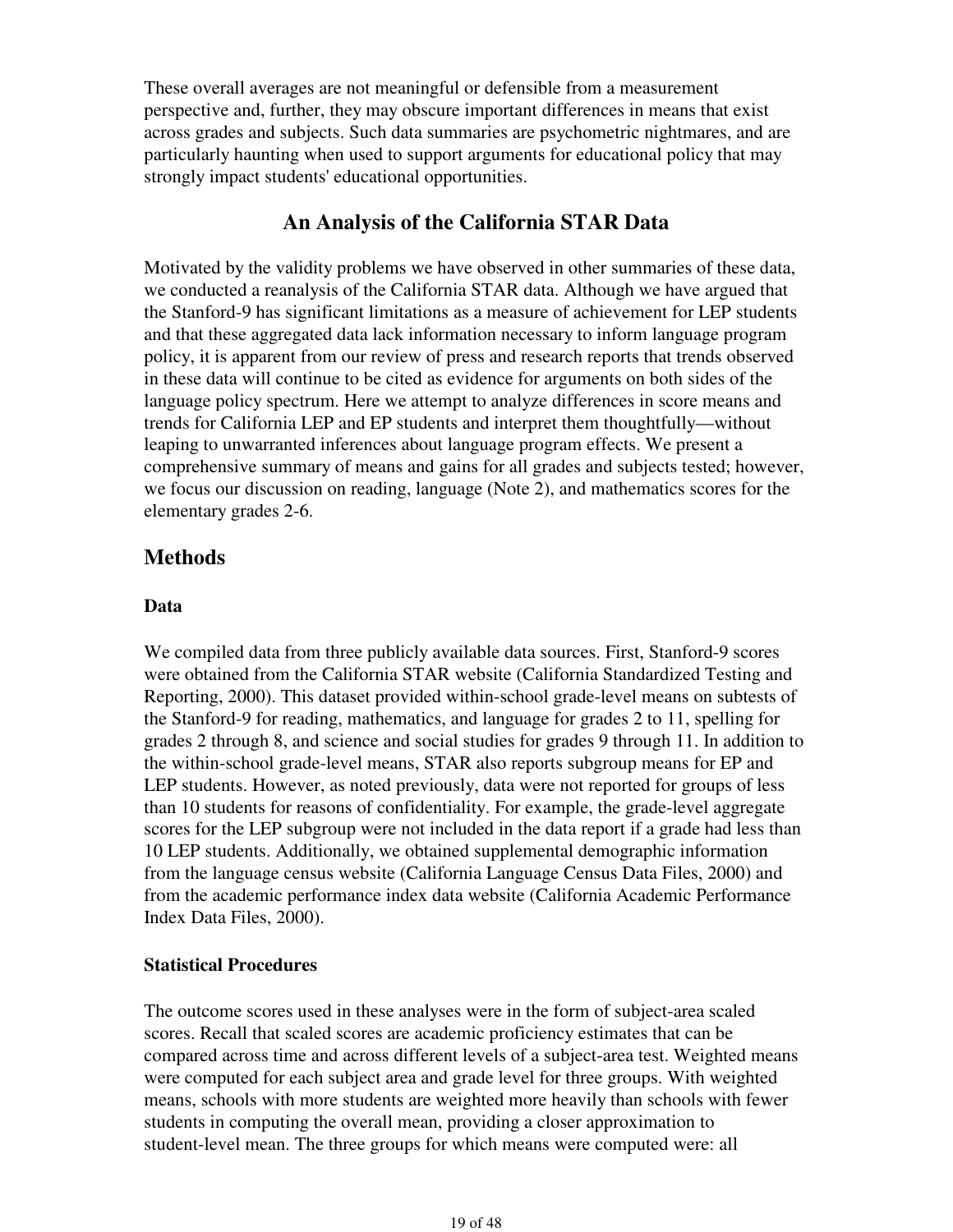students, LEP students, and EP students. Schools reporting overall scores were used in computing weighted means for the group of all students. For LEP and EP subgroup means, we included all schools that reported subgroup means for *both* LEP and EP students. In 1998, however, the STAR dataset did not include aggregate scores for EP students separately, so we were unable to compare these groups in 1998.

In order to determine changes in scores across years, we computed both within-grade changes and cohort gains. First, within-grade changes were computed by subtracting within-school grade-level means from one year to the next for a single grade; an example is the difference between 4th-grade reading scores in 1998 from 4th-grade reading scores in 1999. The weighted means of these within-grade changes were then computed for each grade level in each subject area. Second, cohort gains were computed by subtracting within-school grade-level scores from one year to the next in consecutive grades; an example is subtracting 3rd-grade reading scores in 1998 from 4th-grade reading scores in 1999. We regard this as a *loose* cohort because we do not have evidence regarding which students remained in the same school from one year to the next. Again, the weighted mean of these gains was computed in each subject area.

### **Results**

#### **Descriptive Statistics**

In order to examine how grade level means change for each academic subject over the years 1998, 1999, and 2000, we computed weighted means and standard deviations for each grade in each subject (see Appendix A). Our main finding from these means is that over the three-year period, scores for LEP students remain substantially below the scores for EP students in schools that reported aggregate scores for both LEP and EP students. And, with few exceptions, the gap in LEP and EP students' scores does not appear to be narrowing. We describe the score trends for 2nd through 6th grades in reading, mathematics, and language in greater depth in the following section. We summarize mean score differences by examining within-grade changes, followed by cohort gains.

#### **Within-grade changes**

*Reading.* Within-grade changes for each grade in reading across consecutive years are shown in Table 4 for grades 2-6 and in Appendix B for all grades. Figure 1 shows that for 2nd grade, all student groups improved substantially from 1998 to 2000. For example, from 1999 to 2000, 2nd-grade LEP students gained an average of 4.20 scaled score points, EP students gained an average of 4.40 scaled score points, and all students gained an average of 5.39 scaled score points. (Recall that the group termed *all* students consists of a larger number of schools; LEP and EP means are based on schools reporting scores in both of these subgroups.) It is also interesting to note that although the overall means increased, gains varied considerably among schools, and not all schools experienced improvement. For example, from 1999 to 2000, 27.2% of schools experienced declines in mean second-grade reading for LEP students and 28.6% experienced declines for EP students.

# **Table 4 Weighted Mean Within-Grade Gains in**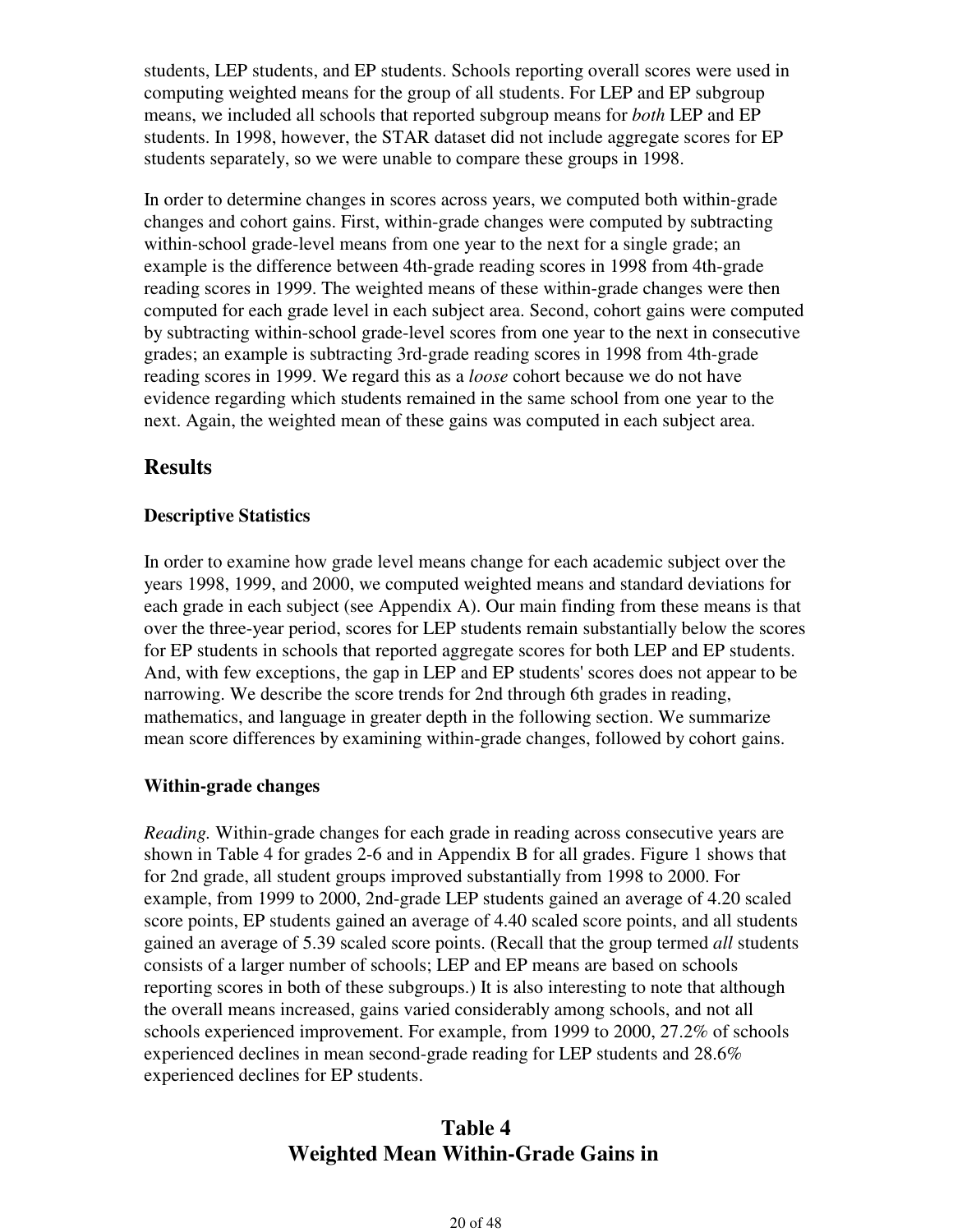|                |           | 1998-1999  |            |            | 1999-2000 |            | 1998-2000  |       |  |
|----------------|-----------|------------|------------|------------|-----------|------------|------------|-------|--|
| Grade          |           | <b>LEP</b> | <b>ALL</b> | <b>LEP</b> | EP        | <b>ALL</b> | <b>LEP</b> | ALL   |  |
| $\overline{2}$ | M         | 7.84       | 5.88       | 4.20       | 4.40      | 5.39       | 12.90      | 11.21 |  |
|                | <b>SD</b> | 9.82       | 8.89       | 10.54      | 9.67      | 8.31       | 10.88      | 9.66  |  |
| 3              | M         | 8.30       | 5.02       | 3.12       | 4.72      | 4.57       | 11.58      | 9.60  |  |
|                | <b>SD</b> | 10.87      | 8.36       | 10.98      | 9.41      | 7.80       | 10.24      | 8.71  |  |
| $\overline{4}$ | M         | 6.47       | 2.69       | 2.16       | 3.58      | 3.79       | 7.60       | 6.48  |  |
|                | <b>SD</b> | 10.27      | 8.02       | 10.07      | 8.69      | 7.48       | 9.65       | 8.44  |  |
| 5              | M         | 3.81       | 1.65       | 1.27       | 1.88      | 1.83       | 4.54       | 3.44  |  |
|                | <b>SD</b> | 7.68       | 7.09       | 7.92       | 7.75      | 6.90       | 8.88       | 7.56  |  |
| 6              | M         | 3.56       | 2.12       | 1.96       | 1.97      | 1.51       | 4.18       | 3.68  |  |
|                | <b>SD</b> | 8.01       | 5.93       | 6.84       | 6.52      | 5.52       | 7.35       | 6.23  |  |

**Reading for Grades 2-6**



**Figure 1. Mean within-grade changes for 2nd-grade reading.**

A comparison of reading scores for LEP and EP students from 1999 to 2000 (EP students were not reported separately in 1998) across grades 2-6 indicated that EP students made slightly larger gains than LEP students in all 5 grades. In no instance,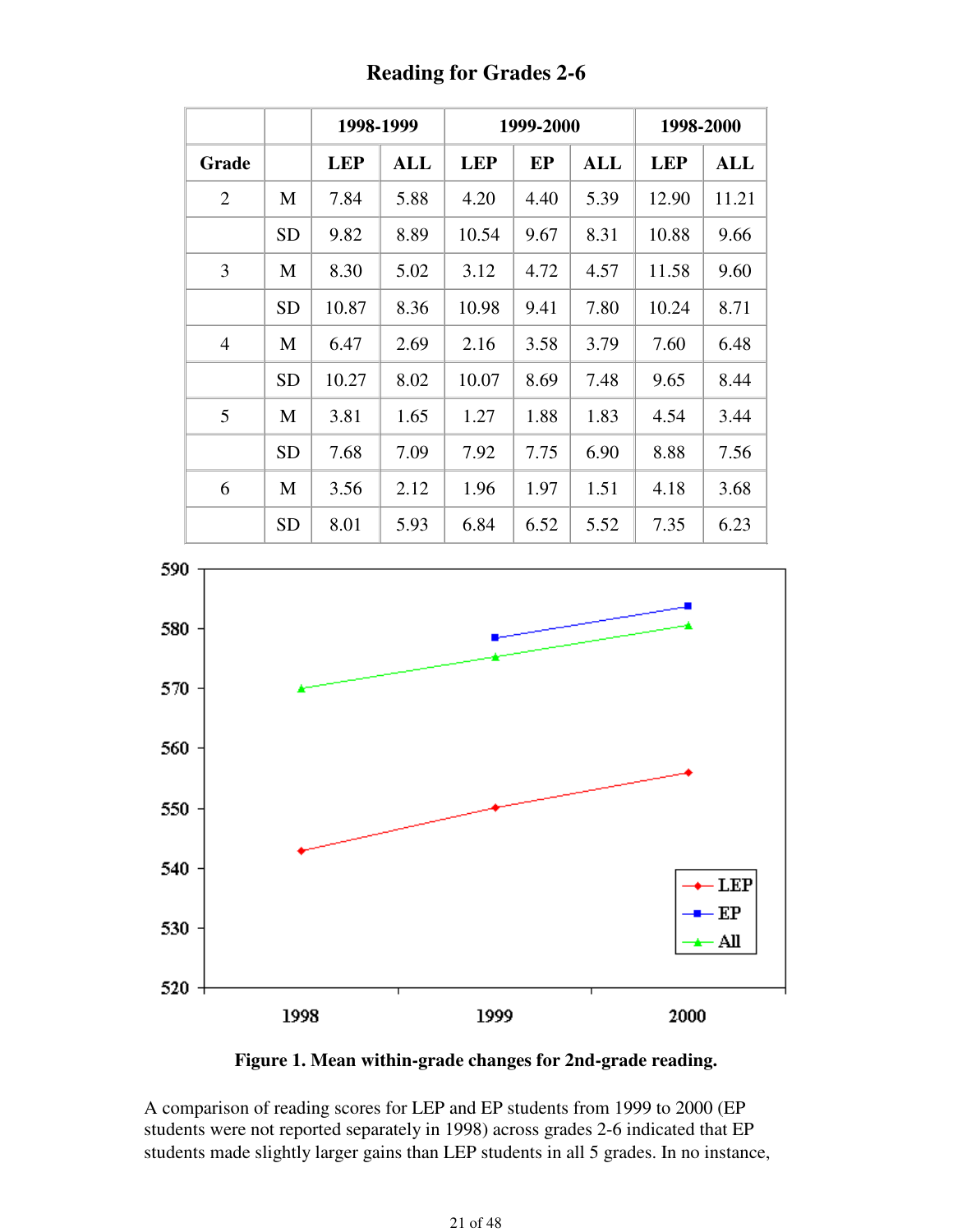however, was the difference in gains more than two scaled score points. This pattern is illustrated in graphs of reading means for grades 1 and 4 (see Figures 1 and 2, respectively), which show nearly parallel lines for LEP, EP, and all students.



**Figure 2. Mean within-grade changes for 4th-grade reading.**

*Language.* Within-grade changes in language were similar to those in reading (see Appendix B). Students in each group displayed gains in scores from 1998 to 1999, 1999 to 2000, and 1998 to 2000. A comparison of LEP and EP students from 1999 to 2000 again revealed that EP students made slightly larger gains than LEP students in grades 2-6, although the overall improvement was never greater than three scaled score points.

*Mathematics.* An examination of the within-grade mean increases in mathematics scores revealed that LEP students again improved slightly less than EP students in all grades from 1999 to 2000, as reported in Table 5 for grades 2-6 and Appendix B for all grades. For example, in 2nd grade, the mean change for LEP students was 6.91 scaled score points and the mean change for EP students was 7.63 scaled score points. In 4th grade, LEP students had an average increase of 4.95 scaled score points, while EP students had an average increase of 7.33 points. Figures 3 and 4 illustrate within-grade improvements for 2nd and 4th grades, respectively. A visual inspection suggests that increases were similar across groups; however, the cumulative effect of greater improvements for EP students over multiple years makes the trend worth noting. We again caution that these within-grade changes are average score improvements across years based on different groups of students.

# **Table 5 Weighted Mean Within-Grade Gains in Mathematics for Grades 2 through 6**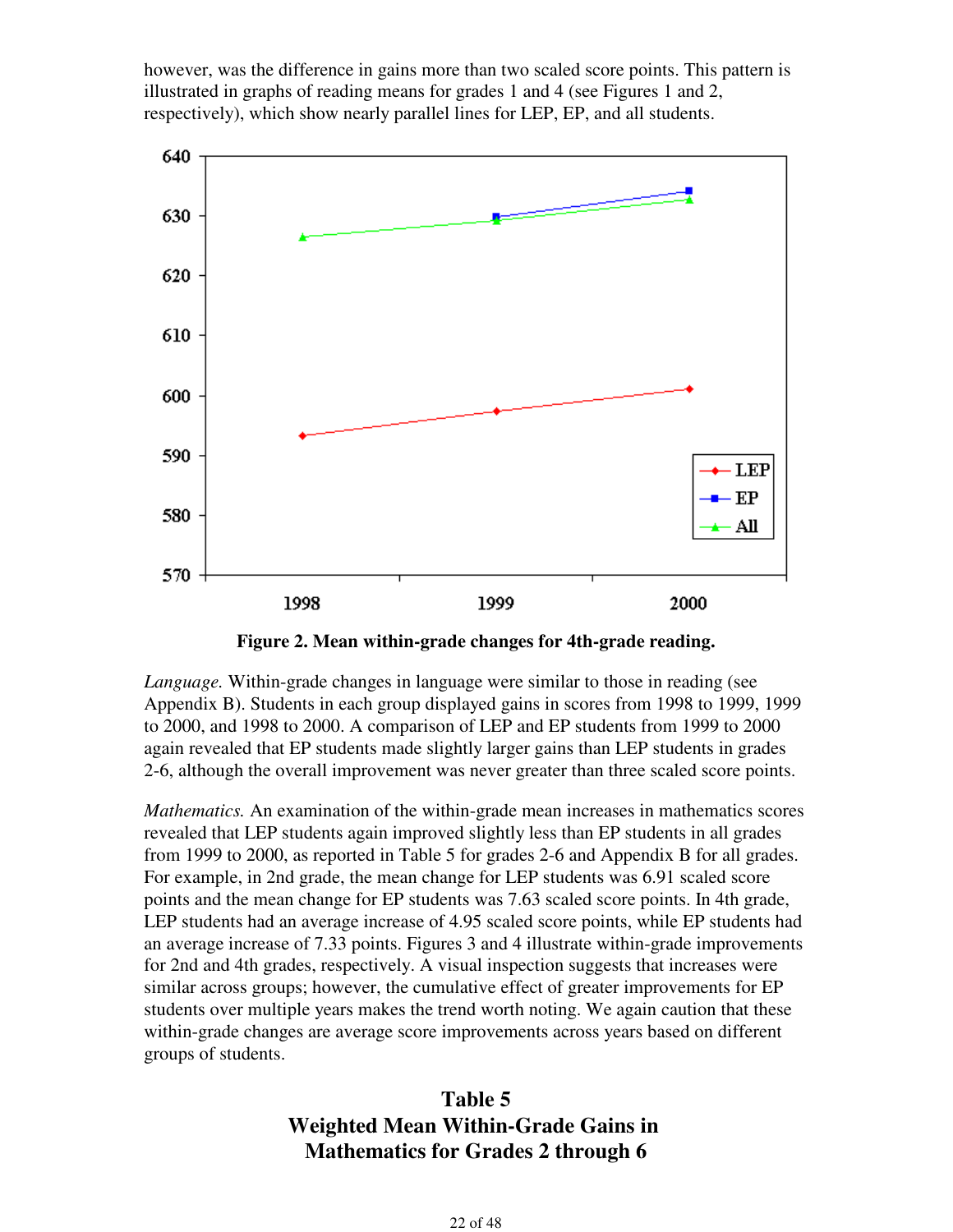|                |           |            | 1998-1999  |            | 1999-2000 |       | 1998-2000  |            |  |
|----------------|-----------|------------|------------|------------|-----------|-------|------------|------------|--|
| Grade          |           | <b>LEP</b> | <b>ALL</b> | <b>LEP</b> | EP        | ALL   | <b>LEP</b> | <b>ALL</b> |  |
| $\overline{2}$ | M         | 10.08      | 7.72       | 6.91       | 7.63      | 7.29  | 14.37      | 15.04      |  |
|                | <b>SD</b> | 12.82      | 10.02      | 14.14      | 12.01     | 10.18 | 13.47      | 11.66      |  |
| 3              | M         | 11.82      | 8.17       | 7.35       | 9.60      | 8.38  | 16.43      | 16.56      |  |
|                | <b>SD</b> | 13.23      | 9.87       | 12.92      | 10.59     | 9.38  | 13.08      | 11.03      |  |
| $\overline{4}$ | M         | 7.84       | 4.88       | 4.95       | 7.33      | 6.91  | 11.30      | 11.83      |  |
|                | <b>SD</b> | 10.33      | 8.71       | 11.39      | 9.51      | 8.35  | 11.08      | 9.69       |  |
| 5              | M         | 4.90       | 3.78       | 4.49       | 5.68      | 5.34  | 8.44       | 9.09       |  |
|                | <b>SD</b> | 9.10       | 8.31       | 10.03      | 8.84      | 8.18  | 10.37      | 9.39       |  |
| 6              | M         | 4.66       | 4.30       | 3.67       | 4.89      | 4.11  | 7.55       | 8.49       |  |
|                | <b>SD</b> | 10.06      | 7.54       | 9.66       | 8.61      | 7.51  | 9.51       | 8.51       |  |



**Figure 3. Mean within-grade changes for 2nd-grade mathematics.**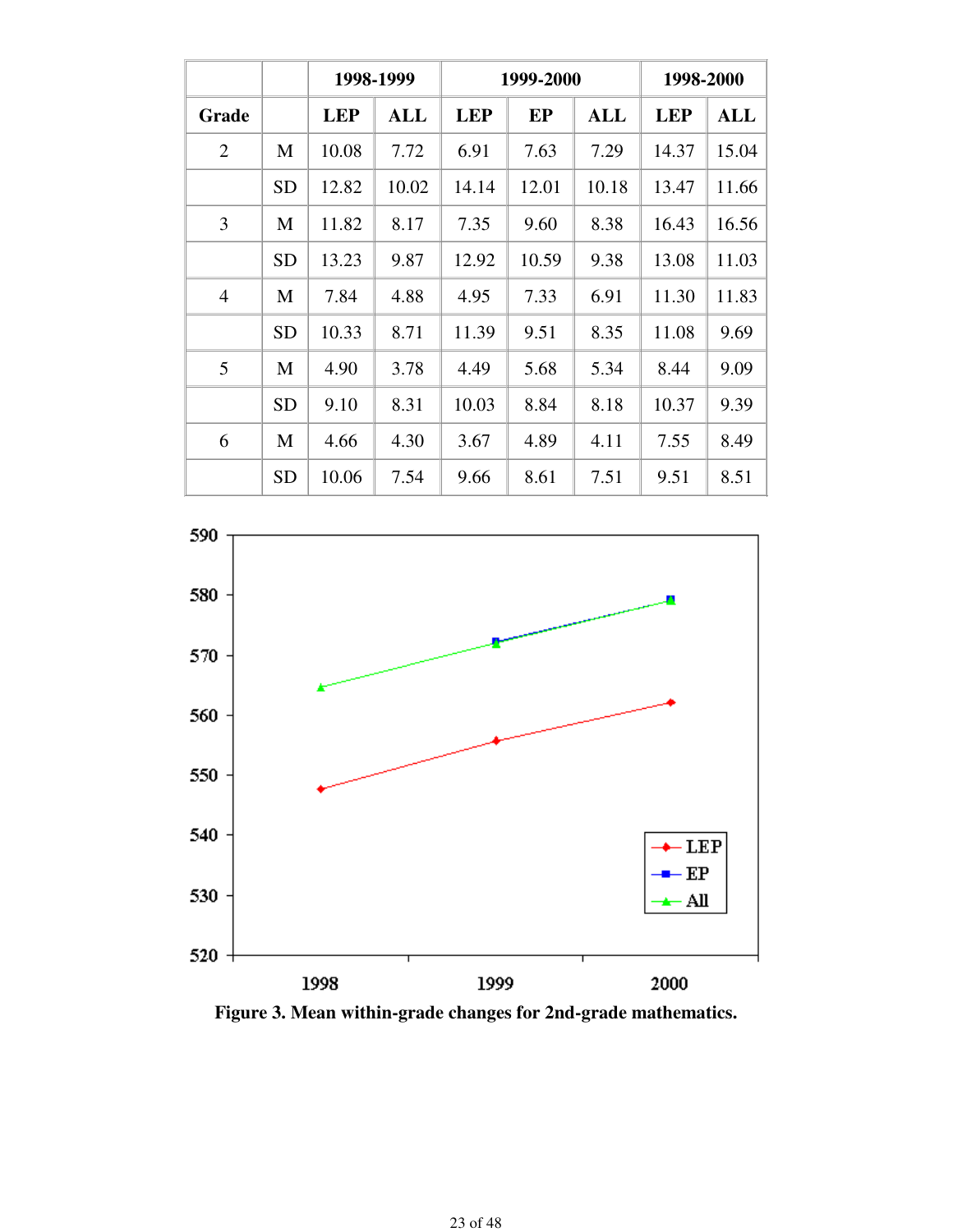

**Figure 4. Mean within-grade changes for 4th-grade mathematics.**

#### **Cohort gains**

*Reading.* We examined the gains made by cohorts of students across the three years of the test (see Table 6). Figures 5 and 6 show cohort gains for grades 2-4 and grades 4-6, respectively, in reading. Both LEP and EP cohorts improved substantially from 1999 to 2000; however, there was not a clear pattern with respect to which group gained more. From 2nd to 3rd grade, LEP students gained less (28.70 scaled score points) than EP students (34.21). The two groups' gains were similar to each other from 3rd to 4th grade and from 4th to 5th grade, while the LEP students gained more than EP students from 5th to 6th grade. Another interesting trend is that for all groups, cohort gains across grades are much greater in early elementary grades (2-4) than upper elementary grades  $(4-6)$ .

**Table 6 Weighted Mean Cohort Gains in Reading for Grades 2 through 6**

|                    |  | 1998-1999                             | 1999-2000 |                                                                   | 1998-2000 |      |
|--------------------|--|---------------------------------------|-----------|-------------------------------------------------------------------|-----------|------|
| <b>Grades</b>      |  |                                       |           | LEP   ALL   LEP   EP   ALL   Grades   LEP   ALL                   |           |      |
| 2 to 3 $\parallel$ |  |                                       |           | M   30.59   34.00   28.7   34.21   32.66   2 to 4   58.33   62.19 |           |      |
|                    |  | $SD$ 9.51   8.48   9.83   9.36   8.61 |           |                                                                   | 11.01     | 9.20 |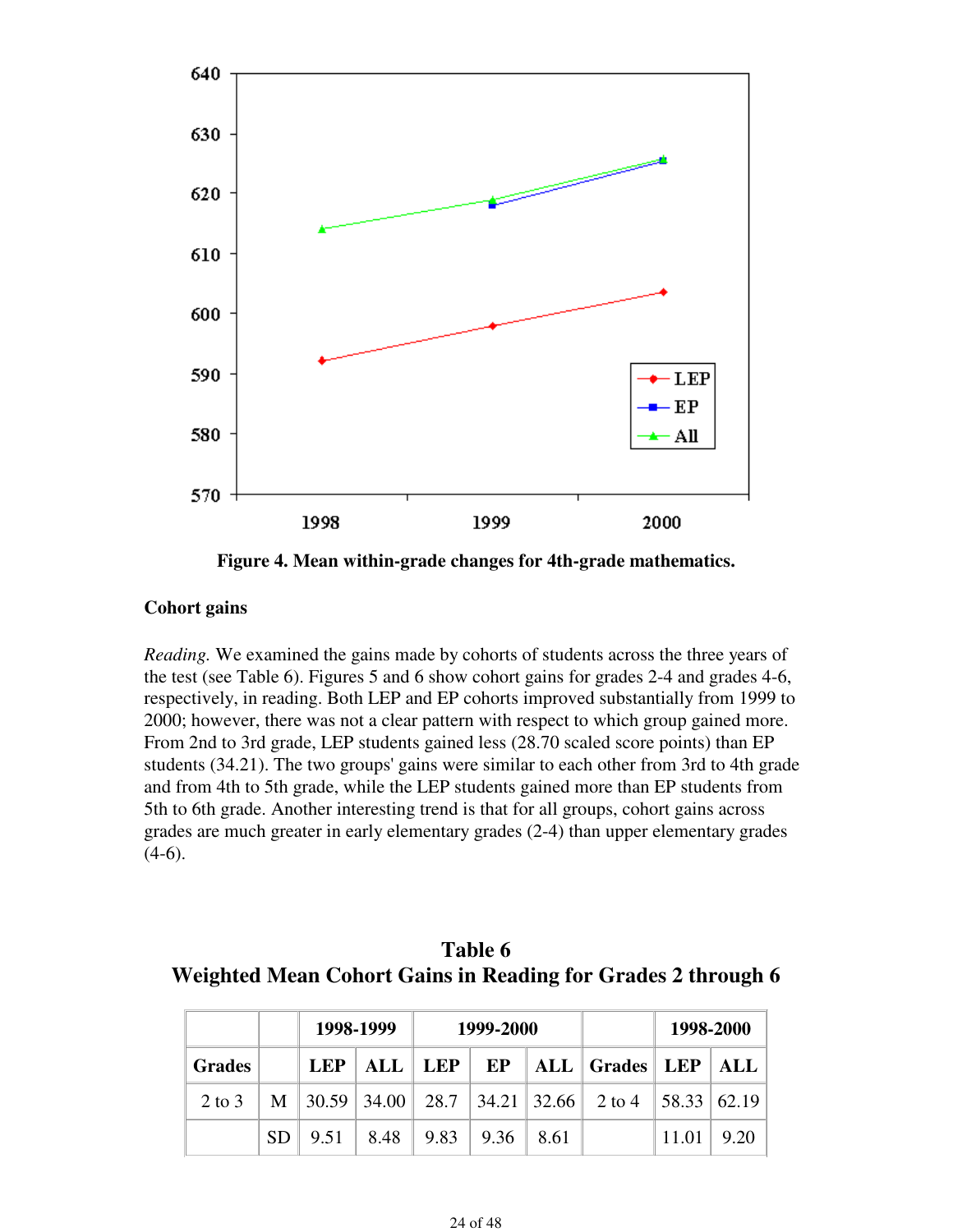|                   |  |                                                        |  | $3 \text{ to } 4 \mid M \mid 30.27 \mid 29.54 \mid 27.87 \mid 27.76 \mid 28.35 \mid 3 \text{ to } 5 \mid 47.99 \mid 47.05$ |              |  |
|-------------------|--|--------------------------------------------------------|--|----------------------------------------------------------------------------------------------------------------------------|--------------|--|
|                   |  | $SD \mid 8.89 \mid 7.28 \mid 8.97 \mid 7.85 \mid 7.11$ |  |                                                                                                                            | $10.06$ 8.93 |  |
|                   |  |                                                        |  | 4 to 5   M   19.51   18.31   17.91   16.75   17.53   4 to 6   38.75   33.53                                                |              |  |
|                   |  | $SD \mid 8.43 \mid 7.06 \mid 8.35 \mid 7.49 \mid 6.79$ |  |                                                                                                                            | $10.94$ 9.77 |  |
| $5 \text{ to } 6$ |  | $\mid$ M $\mid$ 19.75   15.72   18.88   14.91   15.92  |  |                                                                                                                            |              |  |
|                   |  | $SD$   7.41   7.24   8.23   7.27   7.00                |  |                                                                                                                            |              |  |



**Figure 5. Mean cohort gains for 2nd through 4th graders in reading.**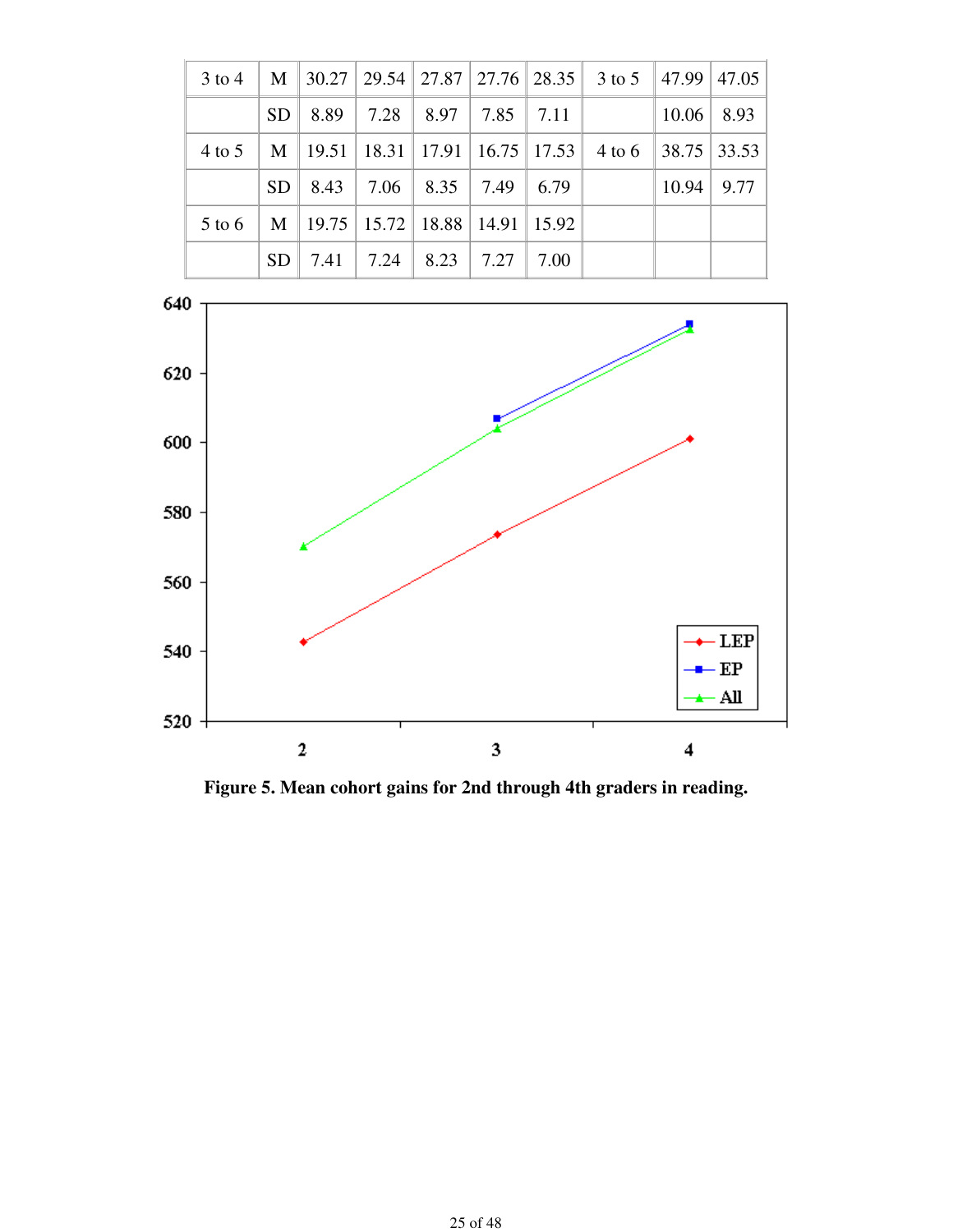

**Figure 6. Mean cohort gains for 4th through 6th graders in reading.**

*Language.* The cohort gains in language were similar to those in reading (see Appendix C). There was not a consistent pattern of gains for LEP, EP, and all students. From 1999 to 2000, EP students gained more (22.48 scaled score points) than LEP students (21.02) from 2nd to 3rd grade, although not by much. The two groups gained similarly across the other grade ranges, with EP students gaining slightly more then LEP students from 4th to 5th grade. LEP students gained slightly more than EP students from 3rd to 4th grade and 5th to 6th grade.

*Mathematics.* The cohort gains for mathematics, displayed in Table 7, reveal a pattern consistent with that seen in the within-group changes. From 1999 to 2000, LEP students gained less than EP students in every cohort. For example, from 2nd to 3rd grade, LEP students gained an average of 31.76 scaled score points, while EP students gained an average of 35.30 scaled score points. These patterns are suggested in Figures 7 and 8 as well, as the LEP line diverges slightly from both the EP and all lines.

|               | <b>Mathematics for Grades 2 through 6</b> |                                            |           |  |           |  |                                                    |                    |  |  |  |  |
|---------------|-------------------------------------------|--------------------------------------------|-----------|--|-----------|--|----------------------------------------------------|--------------------|--|--|--|--|
|               |                                           |                                            | 1998-1999 |  | 1999-2000 |  |                                                    | 1998-2000          |  |  |  |  |
| <b>Grades</b> |                                           | LEP                                        |           |  |           |  | ALL   LEP   EP   ALL   Grades   LEP   ALL          |                    |  |  |  |  |
| 2 to 3        |                                           |                                            |           |  |           |  | M 31.61 33.74 31.76 35.30 34.37 2 to 4 55.96 60.70 |                    |  |  |  |  |
|               |                                           | SD   12.23   11.03   12.61   12.02   11.20 |           |  |           |  |                                                    | $13.21 \mid 11.64$ |  |  |  |  |

| Table 7                                   |
|-------------------------------------------|
| <b>Weighted Mean Cohort Gains in</b>      |
| <b>Mathematics for Grades 2 through 6</b> |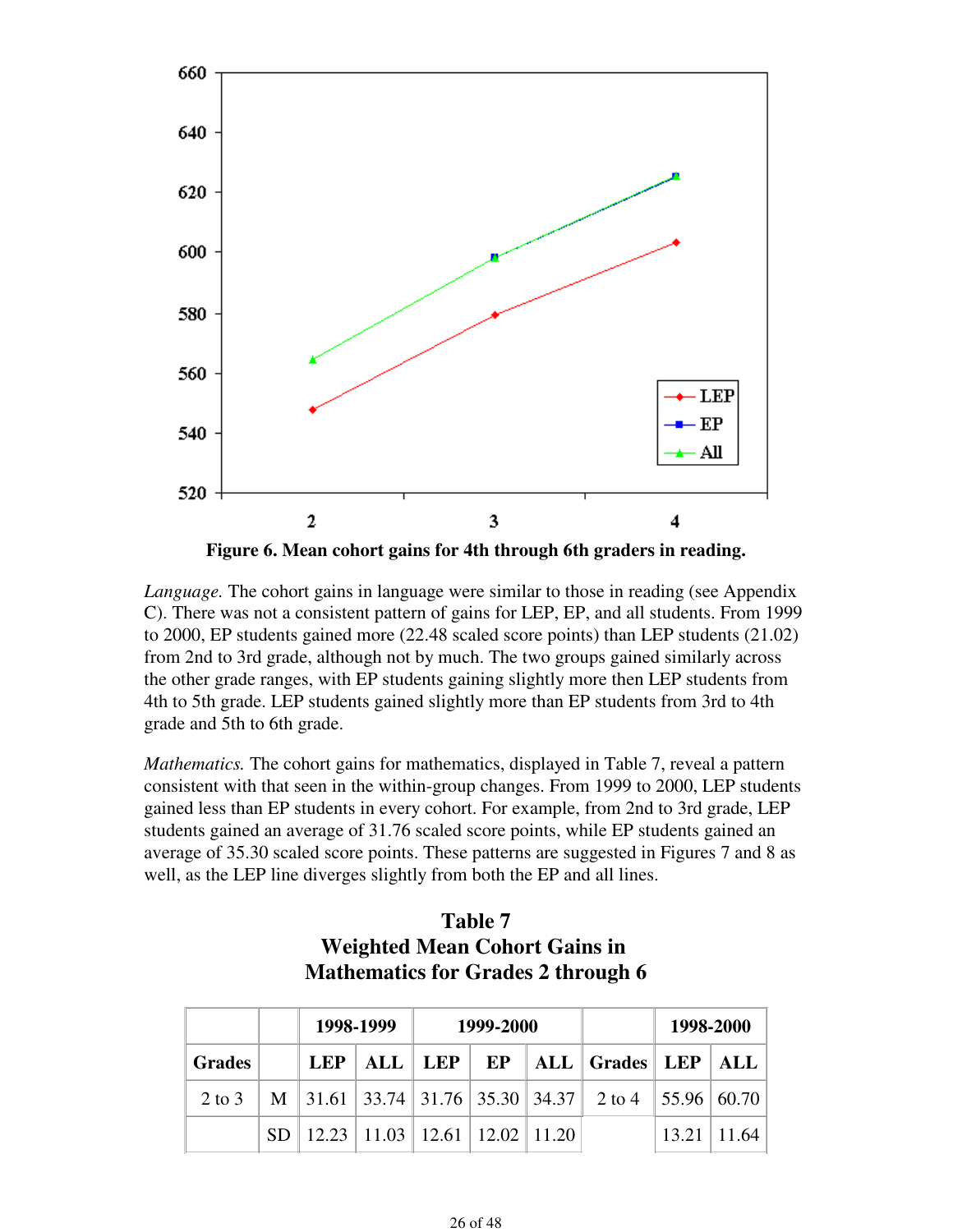|        |                 |                                            |                                                |  | 3 to 4   M   26.81   28.30   24.38   27.49   27.07   3 to 5   52.83   57.00 |                         |
|--------|-----------------|--------------------------------------------|------------------------------------------------|--|-----------------------------------------------------------------------------|-------------------------|
|        |                 | $SD$   11.02   9.65   11.12   10.74   9.76 |                                                |  |                                                                             | $12.85$   11.17         |
|        |                 |                                            |                                                |  | 4 to 5   M   27.13   28.26   26.07   28.91   28.73   4 to 6   50.46   53.54 |                         |
|        |                 | $SD$   9.43   8.16   9.53   9.03   8.08    |                                                |  |                                                                             | $12.65 \mid 10.95 \mid$ |
| 5 to 6 |                 | M   22.79   24.58   22.60   25.67   25.43  |                                                |  |                                                                             |                         |
|        | SD <sub>1</sub> |                                            | $9.36 \div 8.96 \div 9.64 \div 9.32 \div 8.80$ |  |                                                                             |                         |



**Figure 7. Mean cohort gains for 2nd through 4th graders in mathematics.**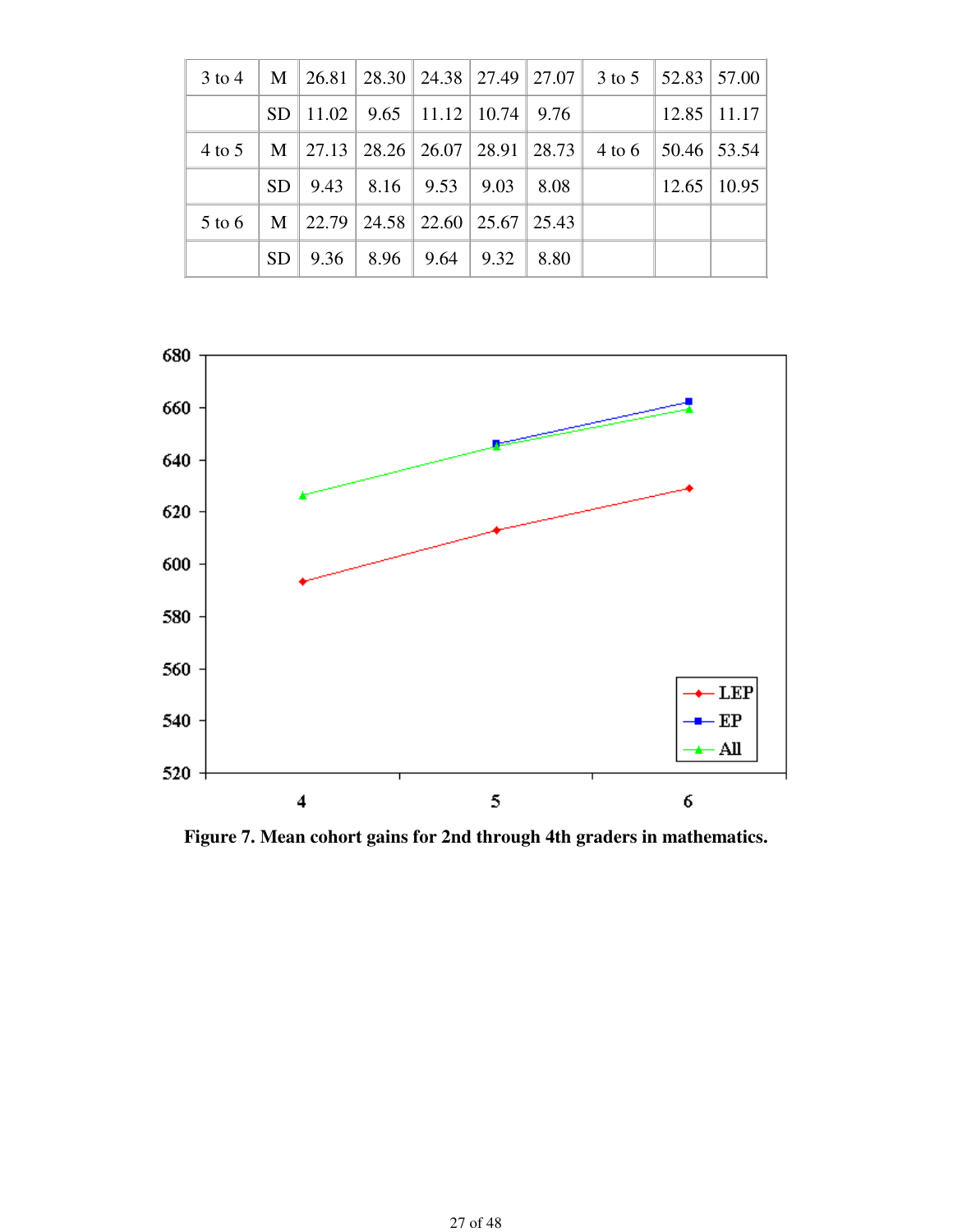



To determine whether the use of weighted means yields substantially different results than unweighted means, we computed a limited number of unweighted means. The unweighted scaled score means for reading, language, and mathematics for grades 2 through 4 are displayed in Appendix D. The results for reading are quite interesting. The unweighted means for the LEP students are higher than the weighted means for all three grades in 1999 and 2000. In contrast, unweighted means for the EP students are lower than the weighted means for all three grades in these years. This indicates that when using unweighted means to summarize reading scores, the gap between EP and LEP students appears to be less than it is when using weighted means to estimate the average score at the student level. In other words, the gap in reading scores between LEP and EP students is wider when taking into account the number of students in each subgroup for a grade-level within a school. This phenomenon is also present in the language scores, but to a lesser extent. For mathematics, the unweighted means were consistently higher for both LEP and EP groups.

### **Discussion**

Our concern for basing educational policy on valid evidence of academic success motivated this commentary and analysis. We first sought to provide a summary and validity critique of writings citing Stanford-9 scores in arguments regarding the success of Proposition 227 in California. Multiple issues have threatened the validity of inferences based on the California data concerning LEP students: testing LEP students in English, failing to consider myriad alternative explanations for score trends, and generalizing from a limited and nonrandom sample of schools. In addition, we have observed errors in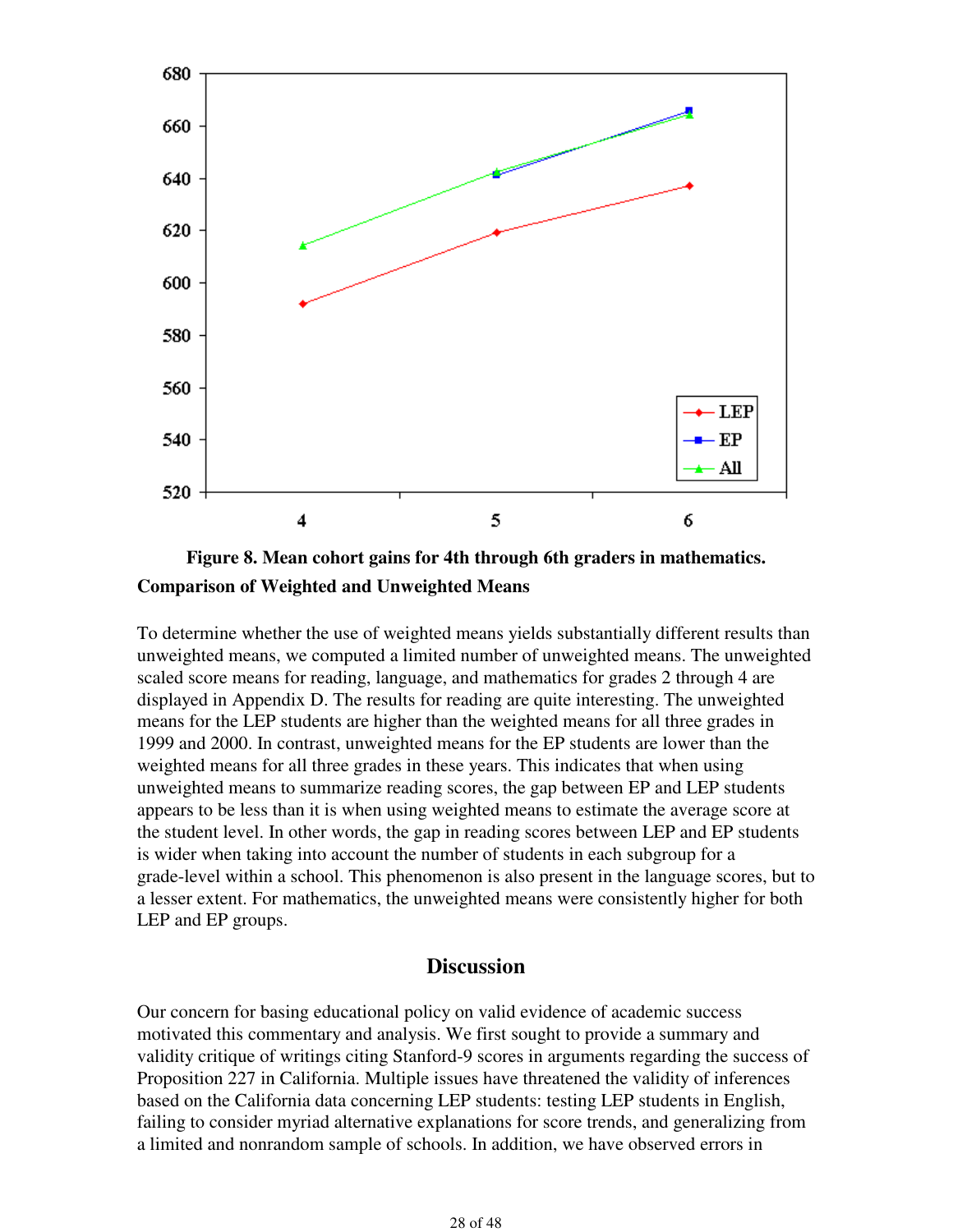quantitatively summarizing this large dataset of standardized scores. In the context of the California data, the misuse and misinterpretation of percentile rank scores, the inappropriate averaging of data across years and grades, and the failure to consider the unit of analysis when using aggregated data are common problems. As validity arguments must include judgments about the appropriateness of interpretations made from test scores (Messick, 1989), this critique should raise many doubts regarding conclusions that have previously been drawn from LEP students' scores on the Stanford-9. In addition, the topics discussed in this paper generalize readily to other applications in which large standardized datasets are cited in educational policy debates.

Our analysis of the STAR dataset differed in three important ways from previous summaries of these data: a) we used scaled scores to assess academic gain across years; b) we computed weighted means to account for the number of students represented by an aggregate score; and c) we were modest with respect to the meaning our results hold for informing language program policy. As previously reported (e.g., Butler et al., 2000) means improved for both LEP and EP students over the three-year period. Our examination of weighted means revealed that from 1998 to 2000, scores for LEP students remained substantially below the scores for EP students in schools that reported aggregate scores for both LEP and EP students, and that with few exceptions this gap is not narrowing.

A within-grade comparison of reading scores for LEP and EP students across grades 2-6 indicated that EP students made slightly larger gains than LEP students in all grades. Loose cohort gains for LEP and EP students in reading were similar; however, for some grade intervals LEP students gained slightly more, while for other intervals EP students gained slightly more. The results for language arts subtest scores were similar to those in reading. In mathematics, an examination of the within-grade mean gain scores revealed that LEP students gained slightly less than EP students in all grades from 1999 to 2000. For 1999-2000 cohort gains, LEP students gained less than EP students in every cohort.

Because it was impossible to follow an individual student's growth across multiple years, the comparison of groups from year to year undoubtedly involved the comparison of different students. This problem was complicated by redesignation of students from LEP status to EP status. Not only was it unclear how many students were redesignated, but redesignation criteria differed across districts. Finally, there are many factors that have been repeatedly shown to influence student achievement. For example, LEP students may differ, on average, from their EP peers with respect to socioeconomic status and mobility, but there was no way to control for such differences using these data.

These findings should be regarded as descriptive summaries of the California STAR data, and we caution that these must be interpreted in light of the substantial limitations of these data for research purposes. *Whatever the score differences between LEP and EP students, judgments of the effects of language program policy on LEP student achievement are not warranted by these data.* To further address the question of performance differences between language programs on a large scale, we attempted to use language census data (California Language Census Data Files, 2000) and academic performance index (API; California Academic Performance Index Data Files, 2000) data to tie schools to specific program types. Most schools reported having students in nearly every program type. Because we could not identify individual students, we could not parse the data from schools into program type. We then attempted to compare schools that reported 100% of their LEP students in bilingual programs in 1998, 1999, and 2000 with schools that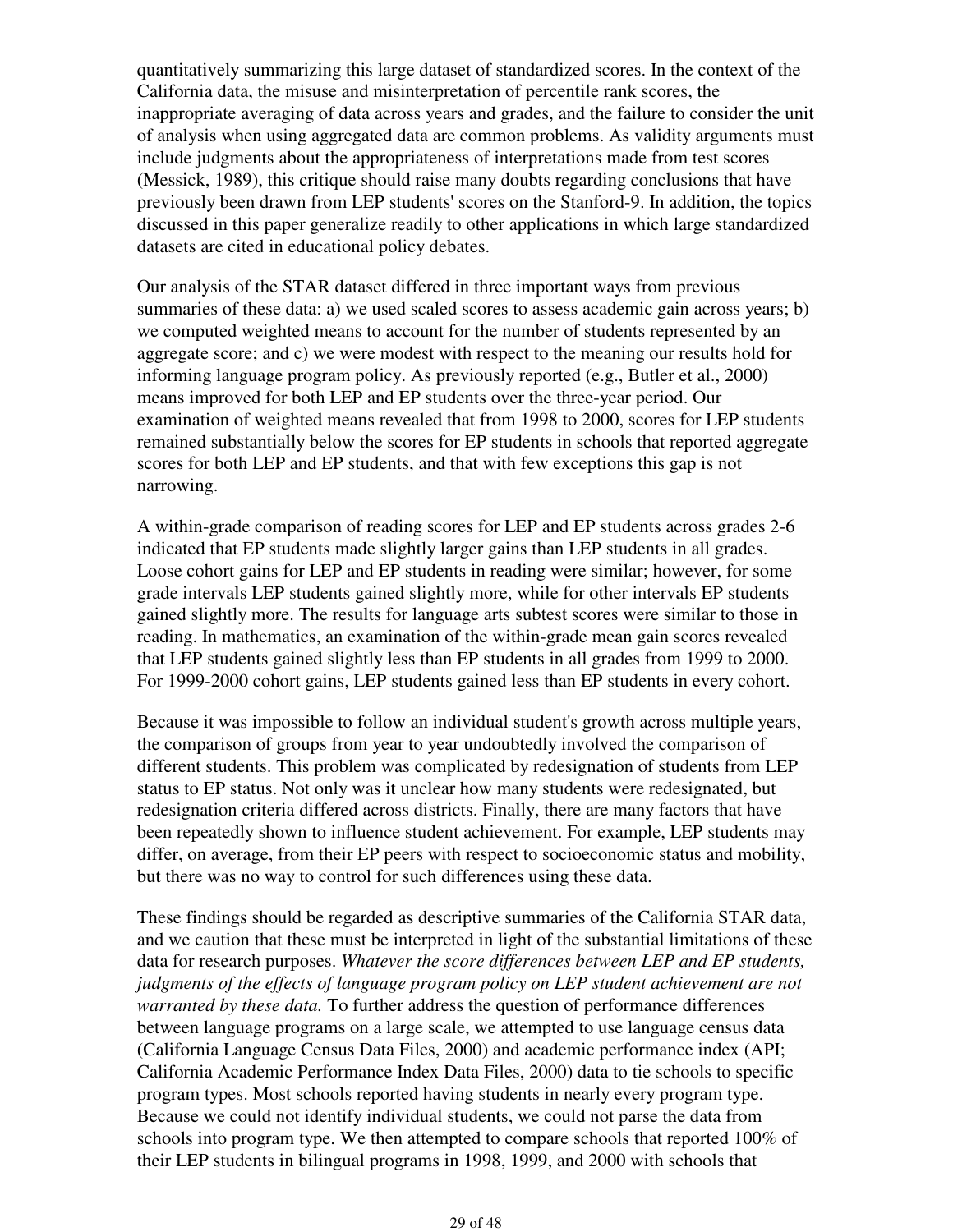reported 100% of their LEP students in English immersion programs in those years; however, this resulted in such a drastic reduction in data that we did not feel quantitative comparisons were warranted (only six schools reported 100% of LEP students in bilingual programs over the three years).

Further investigation is also needed to explore the differences in score trends observed when using unweighted versus weighted means, most notably the underestimation of EP and LEP mean differences with unweighted means. Factors associated with school size may offer meaning to these patterns. We attempted to use API data to investigate the relationship between score trends and mobility, socioeconomic status, and class size. However, due to the aggregated nature of these data, we were only able to reach very general and well-known conclusions, such as that schools with lower average SES tended to have lower test scores.

The evaluation of policy outcomes is a high-stakes activity requiring more thoughtful and detailed analyses than computing overall group NPR means. In the context of school accountability systems, Camilli and Bulkley (2001) summarized that tying accountability to single achievement outcomes does not automatically shed light on *why* certain changes were noted. They also argued that appropriate and informative use of statistical models for evaluating policy outcomes requires appreciable technical sophistication. We concur with these notions and find them relevant for our context of evaluating language program effects for LEP students. There is a strong need for research that is well-planned and well-executed that seeks to evaluate language program effects with better controls.

We offer several conclusions based on our validity critique and analysis of the Stanford-9 data. First, the scores of LEP students are not catching up to those of their English-proficient peers in any consistent manner across grades and subjects. Second, the success or failure of programs to remedy the disparity between LEP and EP students should be judged by means other than a single academic achievement test administered in English. The construct of language on an achievement test is qualitatively different from language proficiency as measured on an assessment of English as a second language. Using test scores for any purpose requires that we consider the appropriateness of the scores for the intended use and provide evidence to justify this use. In all assessments, not only should the psychometric validity of the tests be considered, but the potential consequences of the test's use must also be judged. Given the changing demographics of the United States, educators, researchers, and policymakers must join forces to establish policy that will provide maximal opportunity for LEP students to learn.

### **Notes**

<sup>1</sup>We conducted a full-text search of the NEXIS/LEXIS Academic Universe archive of major U.S. newspapers using the search terms "bilingual education, test scores, California." "Major U.S. newspapers" are defined by NEXIS/LEXIS as U.S. newspapers listed in the top 50 in circulation in *Editor & Publisher Year Book*. In a manual inspection of the results, we excluded any publication that did not mention the increase in Stanford-9 test scores in relation to Proposition 227 and also included a *Newsday* article (Willen & Kowal, 2000, p. A10) that refers to the event as "a recent California study."

 $2$ The "language" subtest of the Stanford-9 measures comprehensive language arts proficiency and is intended for use with English-proficient students; therefore it should not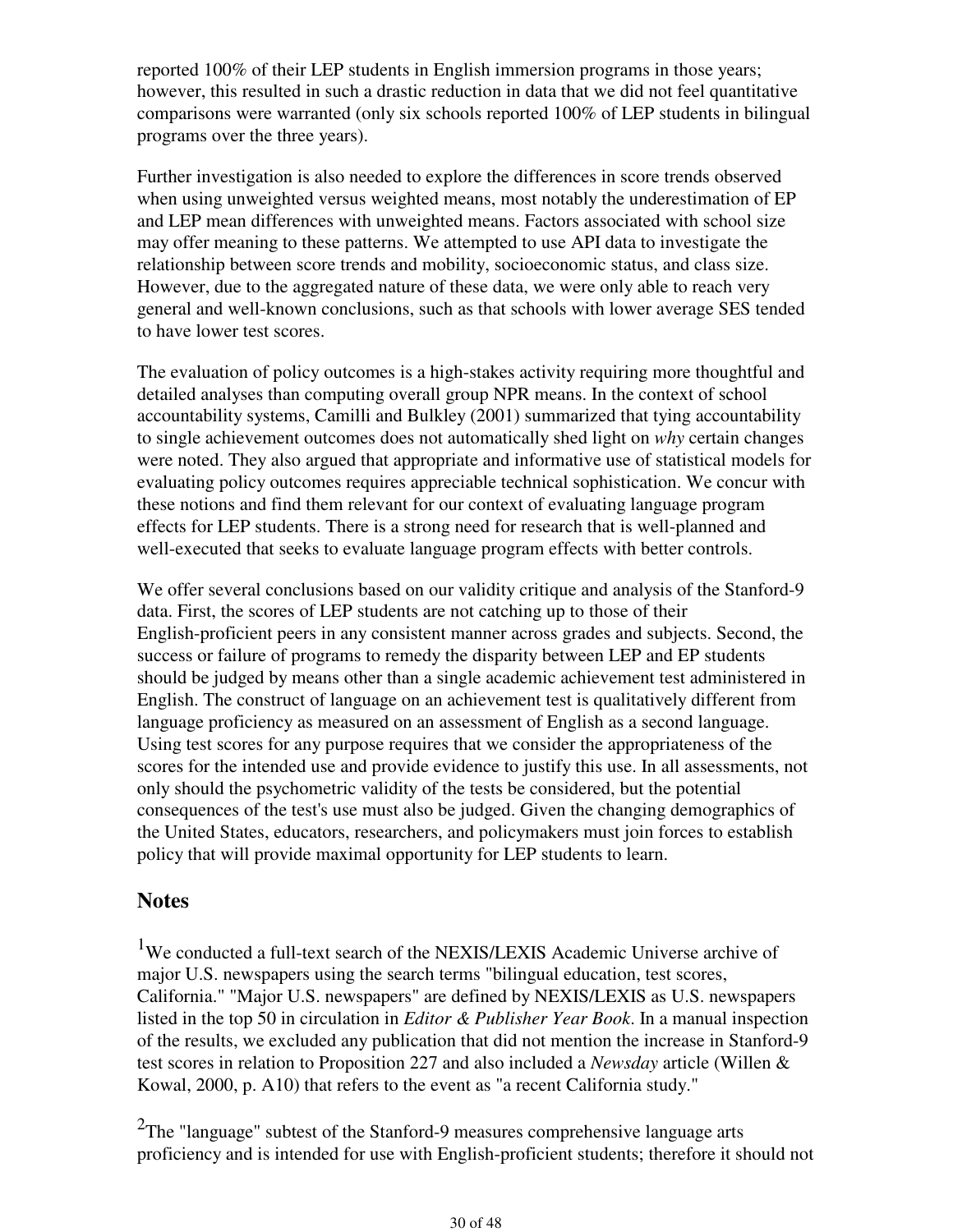be regarded as an assessment of English language proficiency.

## **References**

Alamillo, L., & Viramontes, C. (2000). Reflections from the classroom: Teacher perspectives on the implementation of Proposition 227. *Bilingual Research Journal, 24*, 155-168.

American Educational Research Association, American Psychological Association, National Council on Measurement in Education. (1999). *Standards for educational and psychological testing*. Washington, DC: Author.

Amselle, J., & Allison, A. C. (2000, August). Two years of success: An analysis of California test scores after Proposition 227. *READ Abstracts* [On-line]. Available: http://www.ceousa.org/html/227rep.html

Anastasi, A. (1981). Coaching, test sophistication, and developed abilities. *American Psychologist, 36*, 1086-1093.

August, D., & Hakuta, K. (Eds.). (1998). *Educating language-minority children.* Washington, DC: National Academy Press.

Bangert-Drowns, R. L., Kulik, J. A., & Kulik, C. C. (1983). Effects of coaching programs on achievement test performance. *Review of Educational Research, 53*, 571-585.

Berliner, D. C. (1988). Meta-comment: A discussion of critiques of L. M. Dunn's monograph *Bilingual Hispanic Children on the U.S. Mainland*. *Hispanic Journal of Behavioral Sciences, 10*, 273-300.

Berliner, D., & Biddle, B. (1995). *The manufactured crisis: Myths, fraud, and the attack on America's schools.* Reading, MA: Addison-Wesley.

Bond, L. (1989). The effects of special preparation on measures of scholastic ability. In R. L. Linn (Ed.), *Educational Measurement* (3rd ed.) (pp. 13-103). New York: Macmillan Publishing Company.

Butler, Y. G., Orr, J. E., Gutierrez, M. B., & Hakuta, K. (2000). Inadequate conclusions from an inadequate assessment: What can SAT-9 scores tell us about the impact of Proposition 227 in California. *Bilingual Research Journal, 24*, 141-154.

*California Academic Performance Index Data Files.* (2000). Sacramento, CA: California Department of Education. [On-line database, 8/15/2000] Available: http://api.cde.ca.gov/datafiles.html

California Education Code (2001). *English language education for immigrant children*, Division 1, Part 1, Chapter 3. [On-line]. Available: http://www.leginfo.ca.gov/calaw.html

*California Language Census Data Files.* (2000). Sacramento, CA: California Department of Education. [On-line database, 8/15/2000] Available: http://www.cde.ca.gov/demographics/files/census.htm

*California Standardized Testing and Reporting* (2000). Sacramento, CA: California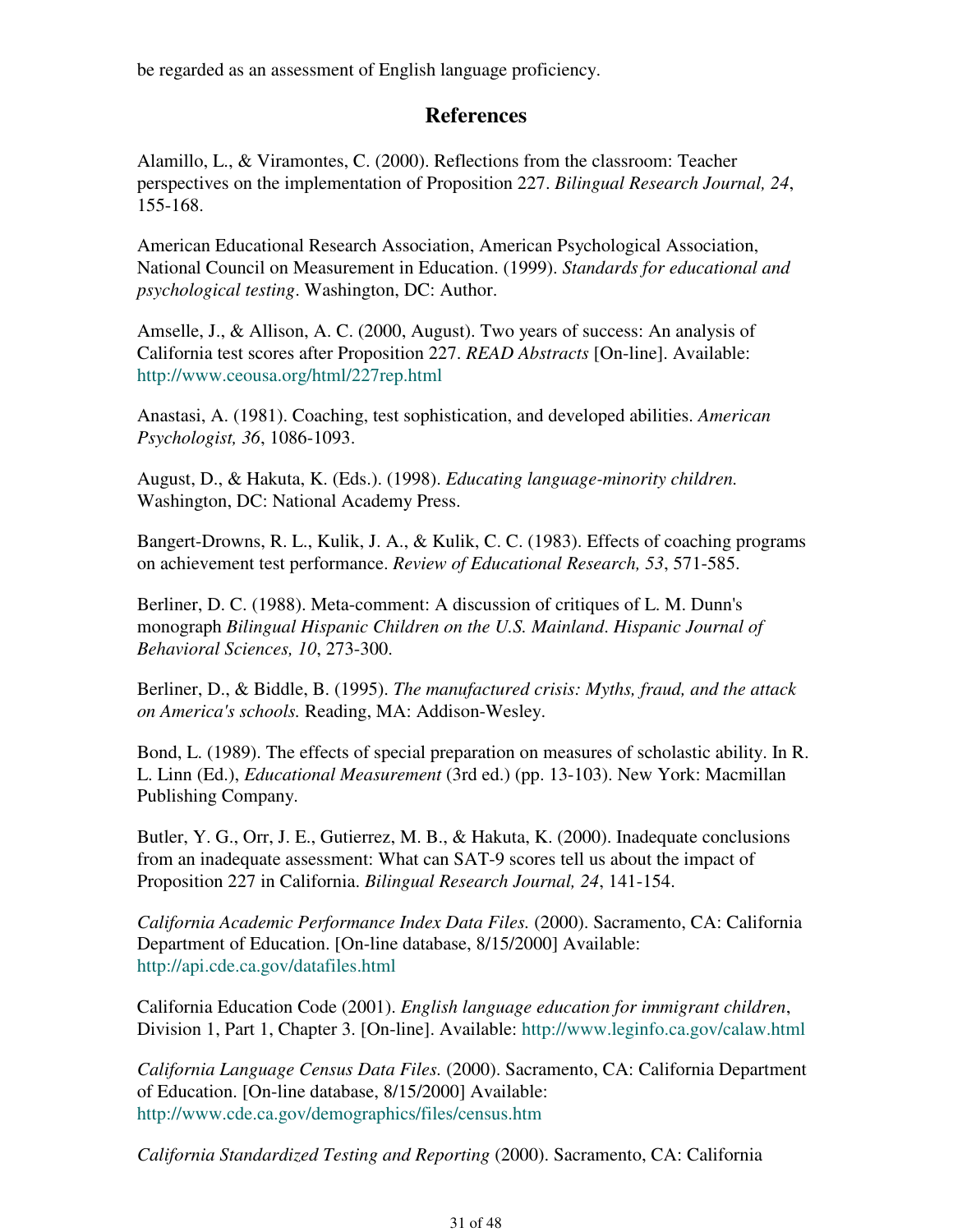Department of Education. [On-line database, 8/15/2000] Available: http://star.cde.ca.gov

California State Board of Education. (2000). *State Monetary Awards Programs Based on the Academic Performance Index.* [On-line] Available: http://www.cde.ca.gov/ope/ae/pages/certstaffact.html

Californians Together. (2000, August 21). *Schools with large enrollments of English learners and substantial bilingual instruction are effective in teaching English* [On-line]. Available: http://www.bilingualeducation.org/news.htm

Camilli, G., & Bulkley, K. (2001, March 4). Critique of "An evaluation of the Florida A-Plus Accountability and School Choice Program." *Educational Policy Analysis Archives, 9* [On-line journal] Available: http://epaa.asu.edu/

Campbell, D. T., & Kenny, D. A. (1999). *A primer on regression artifacts.* New York: Guilford Press.

Campbell, D. T., & Stanley, J. C. (1966). *Experimental and quasi-experimental designs for research.* Chicago: Rand McNally.

Campbell, P. R. (1994). *Population projections for states by age, race, and sex: 1993 to 2020* (U.S. Bureau of the Census - Current population reports, pp. 17-23). Washington, DC: Government Printing Office.

Crawford, J. (1999). *Bilingual education: History, politics, theory, and practice.* Los Angeles: Bilingual Education Services.

Crocker, L., & Algina, J. (1986). *Introduction to classical and modern test theory*. Orlando, FL: Holt, Rinehart, and Wilson.

Cronbach, L. J. (1960). *Essentials of psychological testing (2nd ed.)*. New York: Harper.

de Cos, P. (1999). *Educating California's immigrant children: Overview of bilingual education* (CRB-99-010). California Research Bureau.

Duran, R. P. (1989). Testing of linguistic minorities. In R. L. Linn (Ed.), *Educational measurement* (3rd ed.) (pp. 13-103). New York: Macmillan Publishing Company.

Eastin (2000). *Eastin releases additional STAR 2000 test results*. [On-line] Available: http://www.cde.ca.gov/statetests/star/pressrelease2000b.pdf

English for the Children. (2000, August 14). *After two years of Prop. 227 English immersion, a huge rise in California's immigrant scores; Pro-bilingual education districts lag behind.* [On-line]. Available: http://www.yeson227.org/releases.html

Gándera, P. (2000). In the aftermath of the storm: English learners in the post-227 era. *Bilingual Research Journal, 24*, 1-14.

Gándera, P., Maxwell-Jolly, J., Garcia, E., Asato, J., Gutierrez, K., Stritikus, T., & Curry, J. (2000, April). The initial impact of Proposition 227 on the instruction of English learners. [On-line]. Available: http://lmri.ucsb.edu/RESDISS/prop227effects.pdf.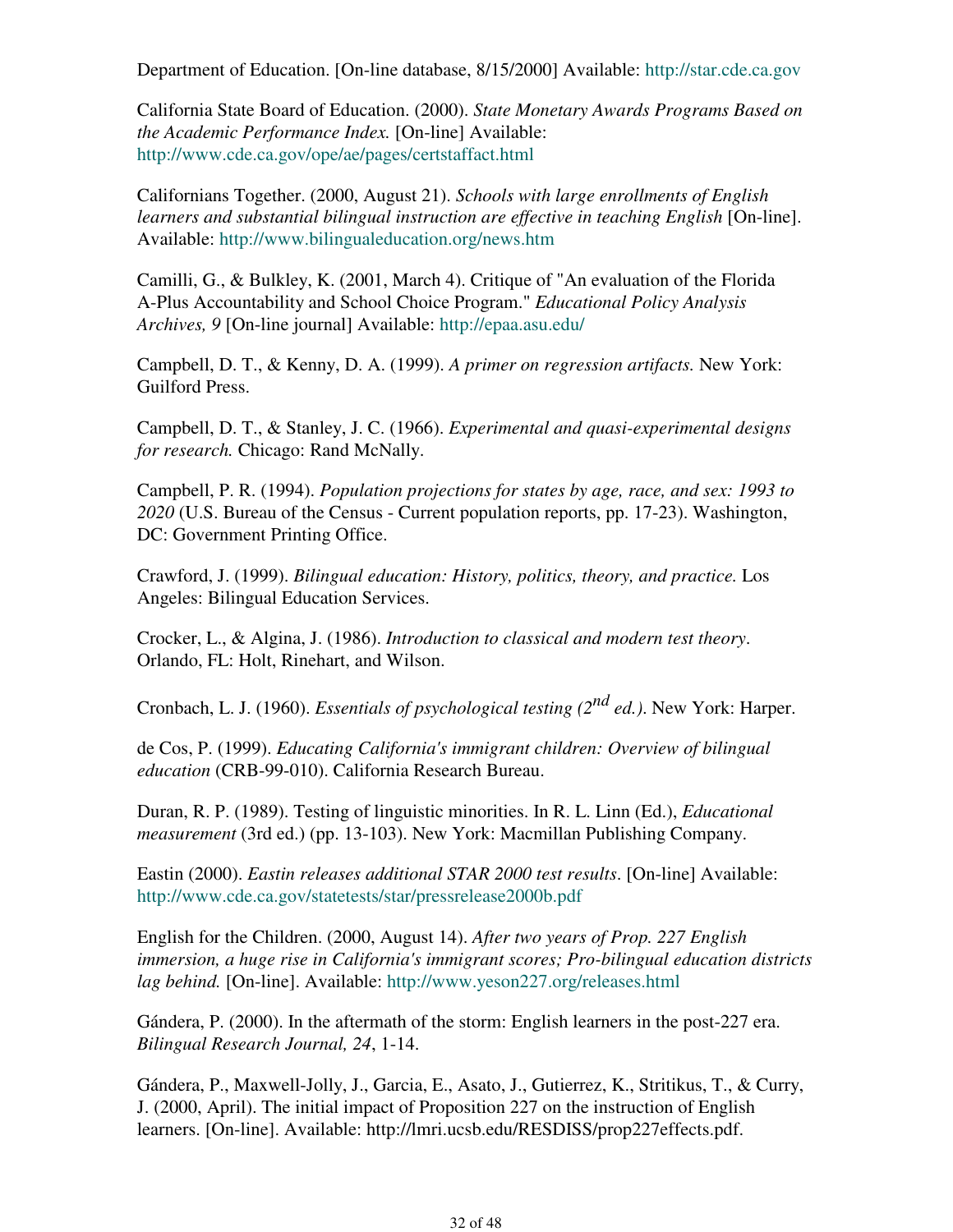Garcia, E. E., & Curry-Rodriguez, J. E. (2000). The education of Limited English Proficient students in California schools: An assessment of the influence of Proposition 227 in selected districts and schools. *Bilingual Research Journal, 24*, 15-36.

Genesee, F. (1984). On Cummins' theoretical framework. In C. Rivera (Ed.) *Language proficiency and academic achievement*. (pp. 20-27). Clevedon, UK: Multilingual Matters.

Glass, G. V, & Hopkins, K. D. (1996). *Statistical methods in education and psychology (3rd ed.).* Boston: Allyn & Bacon.

Gonzalez, D. (2000, November 8). Bilingual education gets rebuke from state voters. *Arizona Republic*, p. EX1.

Greene, J. P. (2001). *An evaluation of the Florida A-Plus Accountability and School Choice Program.* New York: The Manhattan Institute.

Groves, M. (2000, August 15). English skills still the key in **test scores;** Stanford 9: Results show vast divide in achievement between students who have language fluency and those who don't. *Los Angeles Times*, p. A3.

Gutiérrez, K. D., Asato, J., & Baquedano-Lopez, P. (2000). "English for the Children": The new literacy of the old world order, language policy, and educational reform. *Bilingual Research Journal, 24*, 87-112.

Hakuta, K. (2001). Silence from Oceanside and the future of bilingual education. Stanford University manuscript. Available at http://www.stanford.edu/~hakuta/SAT9/Silence%20from%20Oceanside.htm.

Harcourt Brace Educational Measurement. (1997a). *Sample questions for the Stanford Achievement Test, Ninth Edition*. San Antonio, TX: Author. [On-line]. Available: http://www.cde.ca.gov/statetests/star/stanford9.pdf

Harcourt Brace Educational Measurement. (1997b). *Spring norms book***.** San Antonio, TX: Author.

Harcourt Brace Educational Measurement. (1997c). *Technical data report***.** San Antonio, TX: Author.

Hayes, K., & Salazar, J. (2001). *Evaluation of the Structured English Immersion Program Final Report: Year I*. Language Acquisition and Literacy, Program Evaluation and Research Branch, Los Angeles Unified School District.

Juffs, A., & Harrington, M. (1995). Parsing effects in second language sentence processing: Subject and object asymmetries in wh-extraction. *Studies in Second Language Acquisition*, 17(4), 483-516.

Juffs, A., & Harrington, M. (1996). Garden path sentences and error data in second language sentence processing. *Language Learning*, 46(2), 283-326.

Kerr, J. (2000, August 15). English learners show gains. *Associated Press*.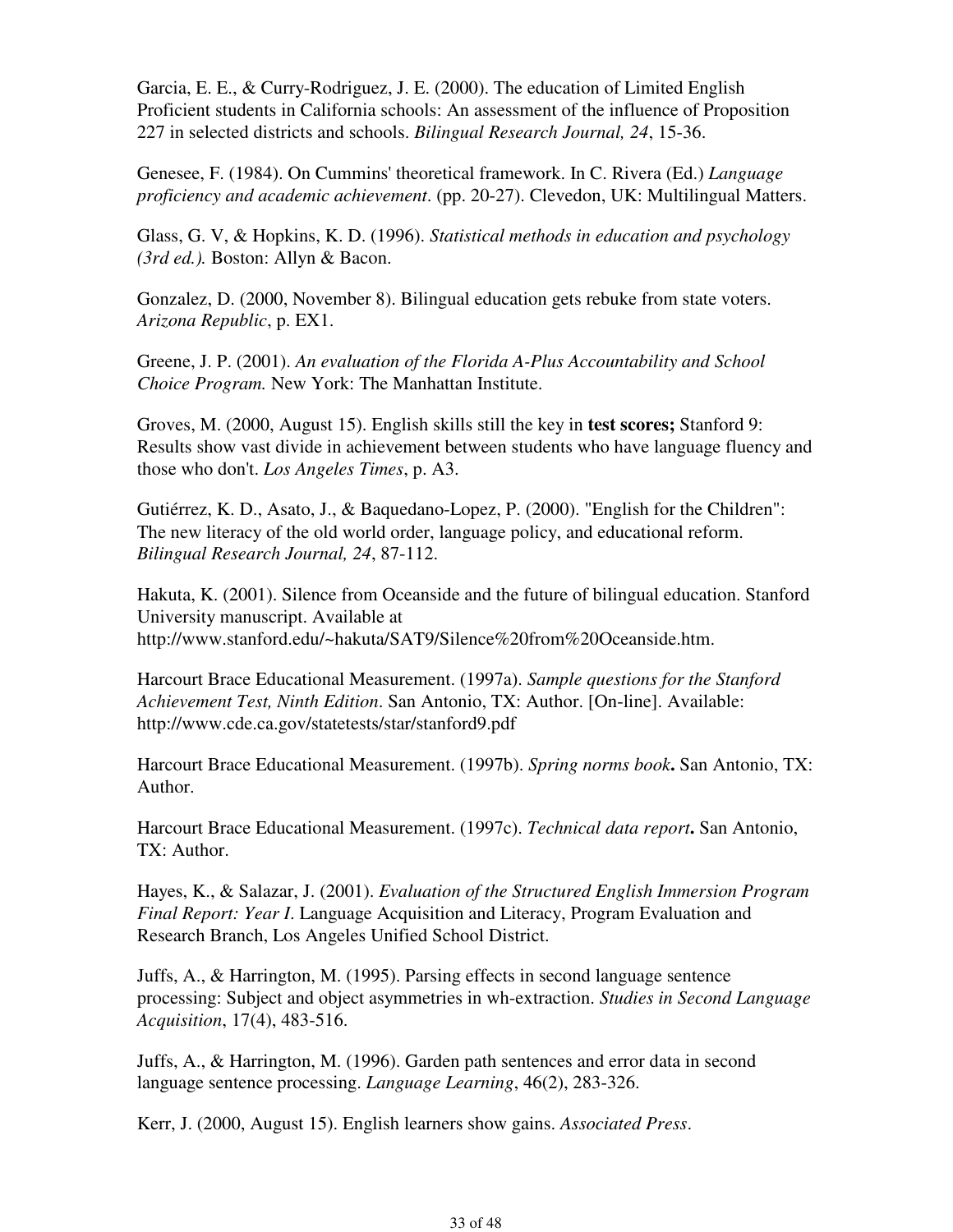Krashen, S. (1996). *Under attack: The case against bilingual education.* Culver City, CA: Language Education Associates.

Linn, R., Graue, E., & Sanders, N. (1990). Comparing state and district test results to national norms: The validity of claims that "everyone is above average". *Educational Measurement: Issues and Practice,* 5-14.

Macías, R. F., Nishikawa, S., & Venegas, J. (1998). *Summary report of the survey of the states' limited English proficient students and available educational programs and services, 1996-97.* Washington, DC: National Clearinghouse for Bilingual Education.

Maxwell-Jolly, J. (2000). Factors influencing implementation of mandated policy change: Proposition 227 in seven Northern California school districts. *Bilingual Research Journal, 24*, 37-56.

McNeil, L. (2000). *Contradictions of school reform: Educational costs of standardized testing*. New York: Routledge.

Messick, S. (1989). Validity. In R. L. Linn (Ed.), *Educational Measurement* (3rd ed.) (pp. 13-103). New York: Macmillan Publishing Company.

Meyer, M., & Fienberg, S. (Eds.). (1992). *Assessing evaluation studies: The case of bilingual education strategies.* Washington, DC: National Academy Press.

Moran, C. (2000, July 23). School test gains may be illusory, critics say. *San Diego Union-Tribune*, p. A1.

Moran, C., & Spielvogel, J. (2000, August 15). Students share in test gains; however, the gap between advantaged, disadvantaged has widened, data show. *San Diego Union-Tribune*, p. B1.

Muthén, B. O. (1991). Multilevel factor analysis of class and student achievement components. *Journal of Educational Measurement, 28,* 338-354.

Myles, F. (1996). The acquisition of interrogatives by English learners of French: The role played by structural distance. *Jyvaskyla Cross Language Studies*, 17, 195-208.

New York Times News Service. (2000, August 20). Spanish-speaking pupils gain after cored move to English; students in California improve strikingly with end of bilingual education. *The Baltimore Sun*, P. 3A.

Pilkington, C. L., Piersel, W. C. & Ponterotto, J. G. (1988). Home language as a predictor of first-grade achievement for Anglo- and Mexican-American children. *Contemporary Educational Psychology, 13*, 1-14.

Public Schools Accountability Act. (1999). [On-line] Available: http://www.cde.ca.gov/psaa/

Ramirez, D., Pasta, D., Yuen, S., Billings, D., & Ramey, D. (1991). *Final report. Longitudinal study of structured English immersion strategy, early-exit and late-exit transitional bilingual education programs for language-miority children*. (Vols. 1 & 2).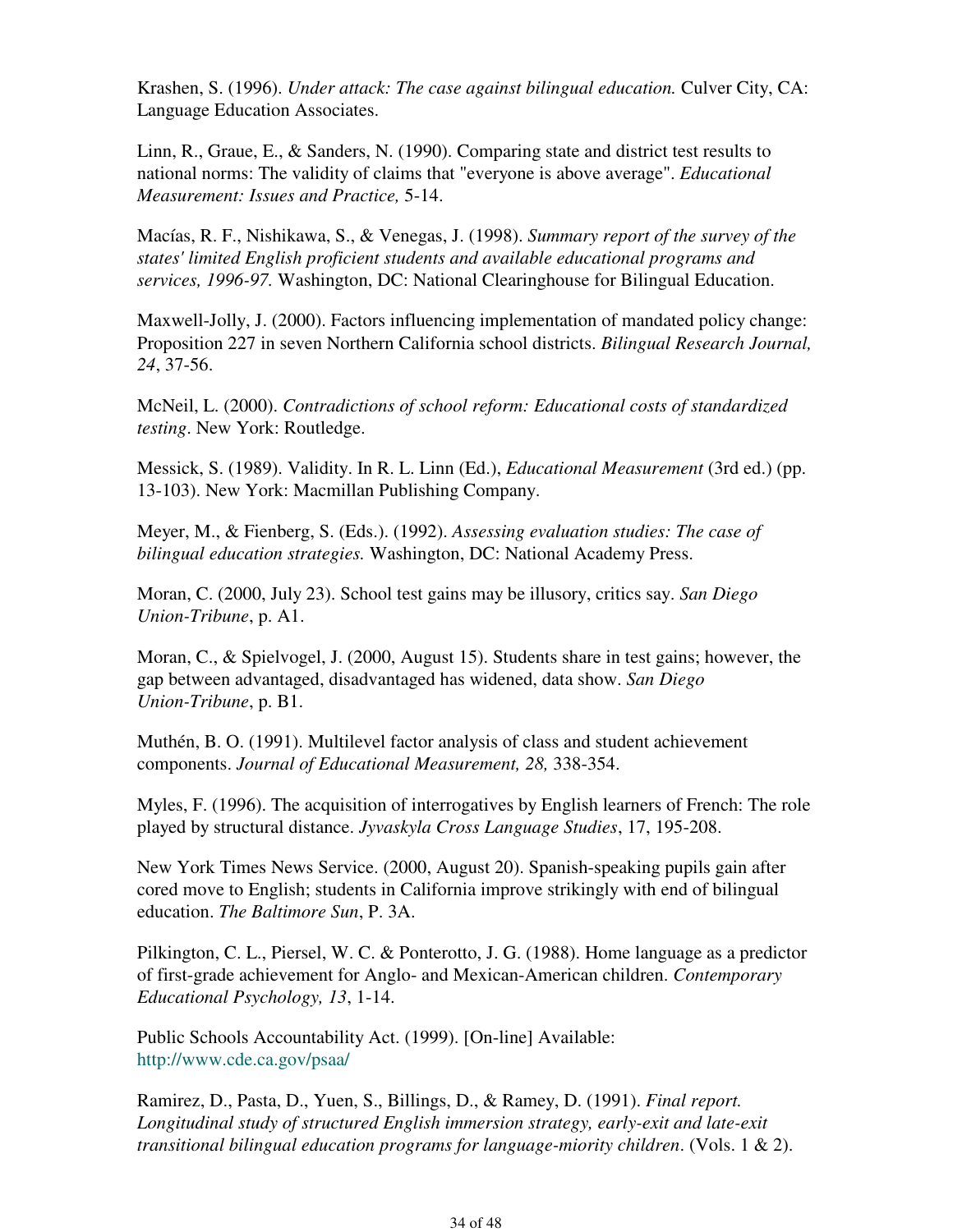San Mateo, CA: Aguirre International.

Rogosa, D. R. (1999). *How accurate are the STAR national percentile rank scores for individual students? An interpretive guide.* Los Angeles, CA: National Center for Research on Evaluation, Standards, and Student Testing [On-line]. Available: http://cresst96.cse.ucla.edu/CRESST/Reports/drrguide.html

Rosenthal, A., Milne, A., Ellman, F., Ginsburg, A., & Baker, K. (1983). A comparison of the effects of language background and socioeconomic status on achievement among elementary-school students. In K. Baker & E. de Kanter (Eds.). *Bilingual education: A reappraisal of federal policy*. Lexington, MA: Lexington Books.

Rossell, C., & Baker, K. (1996). The educational effectiveness of bilingual education. *Research in the Teaching of English, 30*, 7-74.

Sacks, P. (1999). *Standardized minds: The high price of America's testing culture and what we can do to change it.* Cambridge: Perseus Books.

Schirling, E., Contreras, F., & Ayala, C. (2000). Proposition 227: Tales from the schoolhouse. *Bilingual Research Journal, 24*, 127-140.

Simon, T. F., Fico, F., & Lacy, S. (1989). Covering conflict and controversy: Measuring balance, fairness, defamation. *Journalism Quarterly, 66,* 427-434.

Singer, E. & Endreny, P. (1993). *Reporting on risk: How the mass media portray accidents, diseases, and other hazards.* New York: Russell Sage Foundation.

Stabler, E. P. Jr. (1986). Possible contributing factors in test item difficulty: Research memorandum. Princeton, NJ: Educational Testing Service.

Stabler, E. P., Jr. (1994). The finite connectivity of linguistic structure. In C. Clifton, L. Frazier, & K. Rayner (Eds.), *Perspectives on sentence processing*. New York, NY: Erlbaum.

Steinberg, J. (2000a, August 20). Increase in test scores counters dire forecasts for bilingual ban. *New York Times*, p. A1.

Steinberg, J. (2000b, August 20). English-only classes appear a success; after ending bilingual programs, California schools see boosts in test scores. *Milwaukee Journal Sentinel*, p. 3A.

Steinberg, J. (2000c, August 20). Rising test scores shock critics of English-only law. *The Plain Dealer,* p. 21A.

Tankard, J., & Ryan, M. (1974). News source perceptions of accuracy in science coverage. *Journalism Quarterly, 51*, 219-225, 334.

Thompson, M. S. (April, 2000). *Investigating dependency at the classroom and school levels in educational research: A multilevel approach.* Presented at the Annual Meeting of the American Educational Research Association, New Orleans, Louisiana.

Ulibarri, D. M., Spencer, M. L., & Rivas, G. A. (1981). Language proficiency and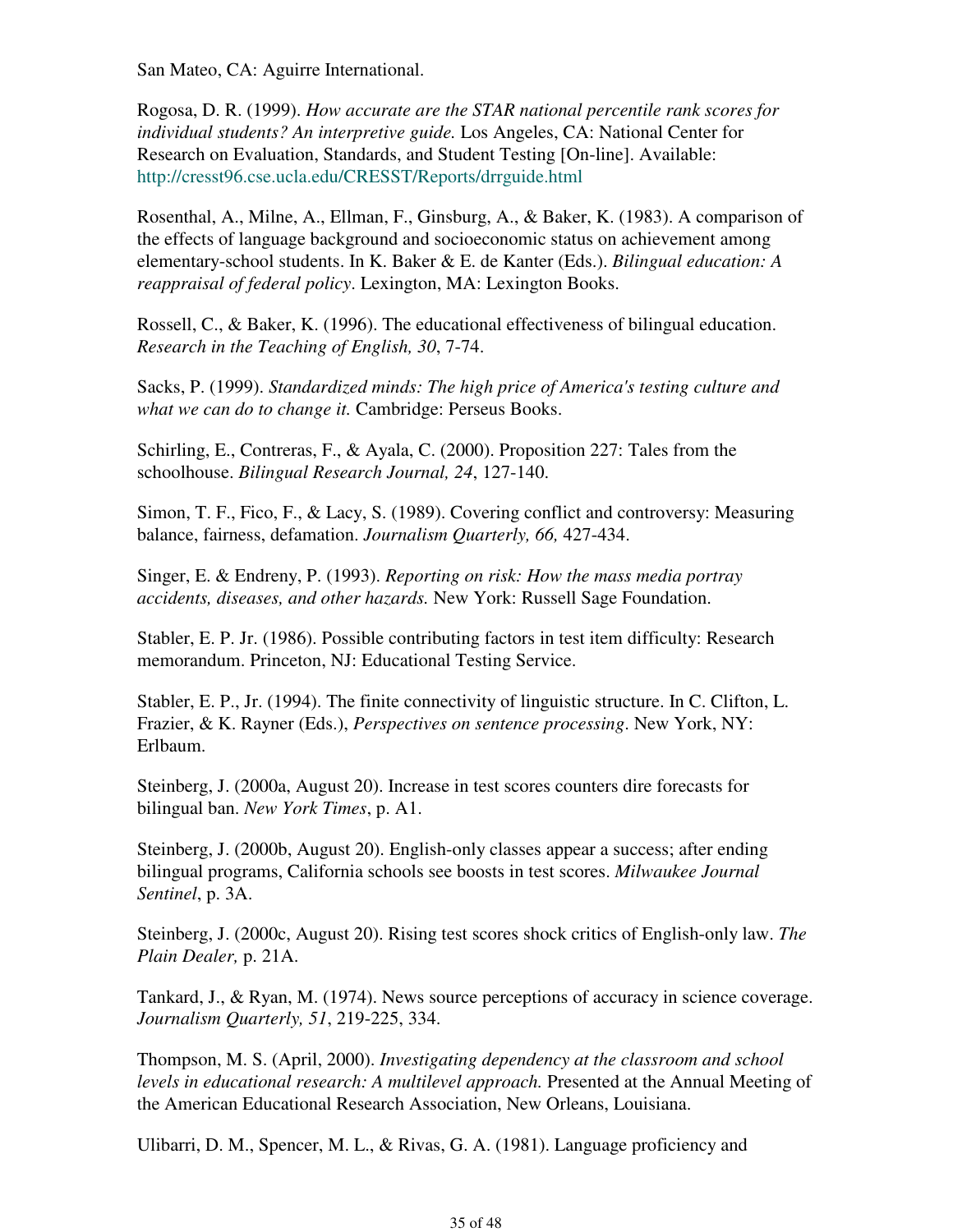academic achievement: A study of language proficiency tests and their relationship to school ratings as predictors of academic achievement. *NABE Journal, 5*, 47-80.

United States Department of Education. (1994). *Summary of the bilingual education state educational agency program survey of states' limited English proficient persons and available educational services (1992-1993): Final report.* Arlington, VA: Development Associates.

United States Department of Education. (1997). *1993–94 schools and staffing survey: A profile of policies and practices for limited English proficient students: Screening methods, program support, and teacher training*. Washington, D.C.: U.S. Department of Education. [On-line]. Available: http://nces.ed.gov/pubs/97472.pdf

Weiss, C., & Singer, E. (1987). *Reporting of social science in the national media.* New York: Russell Sage Foundation.

Willen, L., & Kowal, J. (2000, September 9). Study: Bilingual ed falling short. *Newsday*, p. A10.

Willig, A. (1985). A meta-analysis of selected studies on the effectiveness of bilingual education. *Review of Educational Research, 55,* 269-318.

Wright, C. R., & Michael, W. B. (1989). The relationship of average scores of seniors in 172 southern California high schools on a statewide standardized achievement test to percentages of families receiving federal aid and to percentages of limited-English proficient speakers. *Educational and Psychological Measurement, 49,* 937-944.

### **About the Authors**

### **Marilyn S. Thompson**

Marilyn Thompson is Assistant Professor of Measurement, Statistics, and Methodological Studies in the Division of Psychology in Education at Arizona State University. Her research interests include methodological techniques for large data set analysis, applications of structural equation modeling and multilevel modeling, and policy pertaining to the assessment of English learners. Dr. Thompson is Director of the EDCARE laboratory at ASU, providing measurement, statistics, and evaluation services to the educational community. She previously taught physics and chemistry and was science department chair in an urban high school, giving her a first-hand perspective on the role of classroom assessment. She may be reached at m.thompson@asu.edu.

### **Kristen E. DiCerbo**

Kristen DiCerbo is a Ph.D. student in the School Psychology program in the Division of Psychology in Education, College of Education at Arizona State University. Her research interests include psychoeducational assessment, especially the assessment of minority children, and internalizing problems in children. She is currently a psychology intern in a district serving a large population of English learners. Ms. DiCerbo was formerly Editor of *Current Issues in Education*. She may be reached at kristen.dicerbo@asu.edu.

### **Kate Mahoney**

Kate Mahoney is a Ph.D. student in Curriculum and Instruction with a concentration in bilingual education at Arizona State University. Her teaching experience includes teaching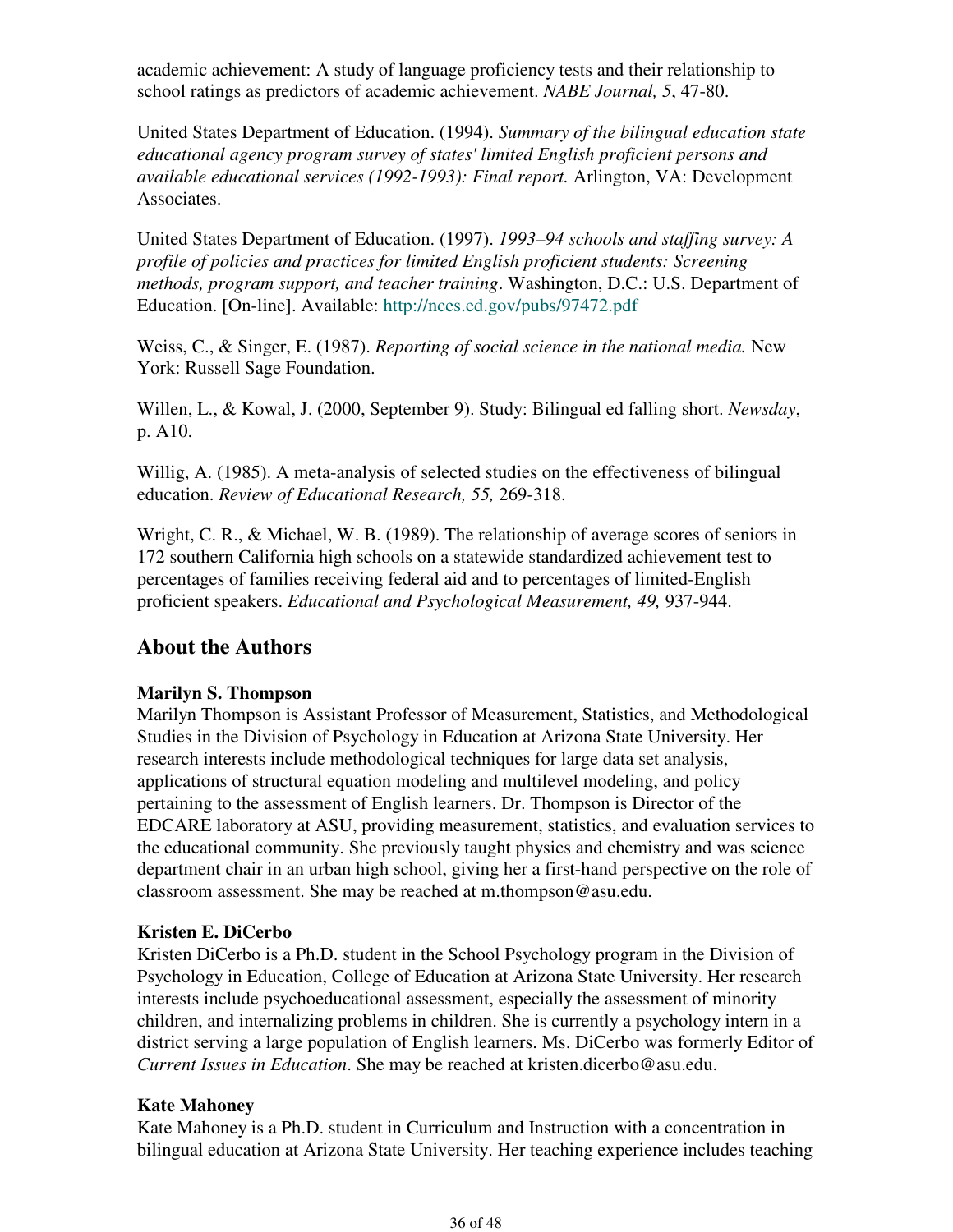mathematics with English language learners. Her research interests include psychometrics and validity issues concerned with testing English language learners.

#### **Jeff MacSwan**

Jeff MacSwan is an Assistant Professor of Language and Literacy in the College of Education at Arizona State University. He has published articles in *Hispanic Journal of Behavioral Sciences, Bilingual Review, Bilingual Research Journal, Bilingualism: Language and Cognition*, and *Southwest Journal of Linguistics*. He is the author of *A Minimalist Approach to Intrasentential Code Switching* (Garland, 1999), and editor of the forthcoming volume *Grammatical Theory and Bilingual Codeswitching* (MIT Press). He is chair of the organizing committee of the Fourth International Symposium on Bilingualism, to be held at Arizona State University in April, 2003. He may be reached at macswan@asu.edu.

# **Appendices**

|         |                  |             |            | 1998   |            | 1999   |        | 2000       |        |        |
|---------|------------------|-------------|------------|--------|------------|--------|--------|------------|--------|--------|
| Subject | Grade            |             | <b>LEP</b> | All    | <b>LEP</b> | EP     | All    | <b>LEP</b> | EP     | All    |
| Reading |                  |             |            |        |            |        |        |            |        |        |
|         | $\overline{2}$   | M           | 542.93     | 570.14 | 550.11     | 578.98 | 575.35 | 555.91     | 584.00 | 580.64 |
|         |                  | <b>SD</b>   | 15.13      | 23.35  | 15.23      | 18.55  | 23.23  | 15.40      | 18.25  | 23.17  |
|         |                  | $\mathbf N$ | 2388       | 4843   | 2557       | 2557   | 3319   | 2741       | 2741   | 3356   |
|         | 3                | M           | 567.19     | 599.53 | 573.53     | 606.94 | 604.06 | 578.52     | 611.32 | 608.33 |
|         |                  | <b>SD</b>   | 13.51      | 25.97  | 13.00      | 19.15  | 25.17  | 12.50      | 18.37  | 24.57  |
|         |                  | $\mathbf N$ | 2445       | 4874   | 2608       | 2608   | 4936   | 2788       | 2788   | 4979   |
|         | $\overline{4}$   | M           | 593.31     | 626.58 | 597.35     | 630.15 | 629.20 | 601.07     | 634.35 | 632.77 |
|         |                  | <b>SD</b>   | 11.91      | 25.10  | 12.08      | 18.19  | 24.52  | 11.84      | 17.47  | 24.03  |
|         |                  | $\mathbf N$ | 2295       | 4837   | 2422       | 2422   | 4894   | 2606       | 2606   | 4958   |
|         | 5                | M           | 610.03     | 643.35 | 612.81     | 646.04 | 644.92 | 615.14     | 647.72 | 646.84 |
|         |                  | <b>SD</b>   | 9.96       | 22.42  | 10.05      | 15.66  | 21.79  | 10.00      | 15.05  | 21.36  |
|         |                  | $\mathbf N$ | 2147       | 4798   | 2293       | 2293   | 4868   | 2436       | 2436   | 4924   |
|         | 6                | M           | 624.30     | 655.79 | 627.47     | 660.78 | 657.78 | 628.96     | 662.54 | 659.37 |
|         |                  | <b>SD</b>   | 9.04       | 19.55  | 9.12       | 14.70  | 18.99  | 9.49       | 14.64  | 18.98  |
|         |                  | $\mathbf N$ | 1449       | 3395   | 1522       | 1522   | 3319   | 1646       | 1646   | 3356   |
|         | $\boldsymbol{7}$ | M           | 633.17     | 670.85 | 635.71     | 679.00 | 672.17 | 638.05     | 680.54 | 674.06 |
|         |                  | <b>SD</b>   | 10.34      | 20.31  | 9.75       | 15.49  | 19.61  | 10.85      | 15.72  | 19.74  |

## **Appendix A Weighted Mean Scaled Scores**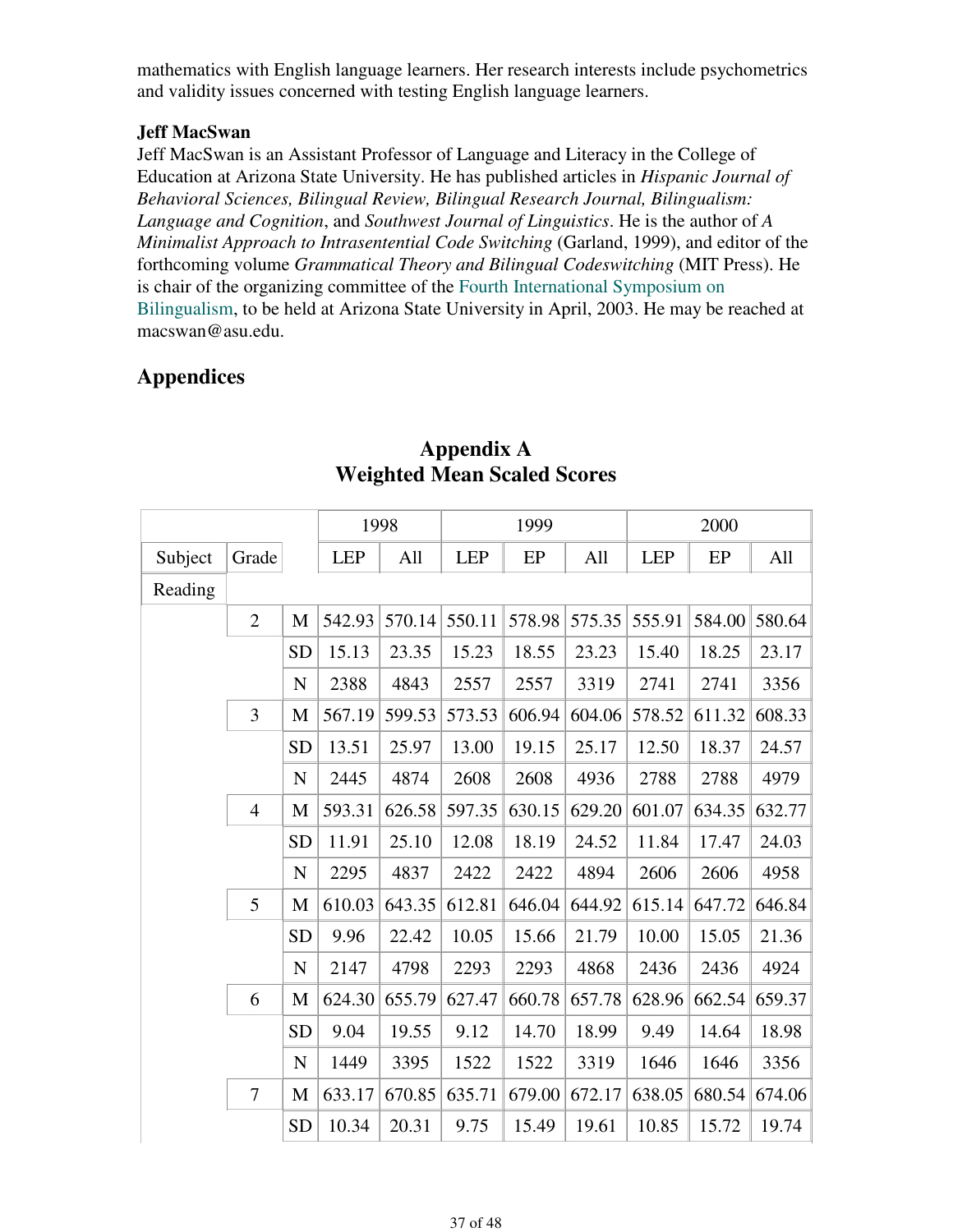|         |                | $\mathbf N$ | 885        | 1776   | 941        | 941    | 1769   | 997        | 997    | 1797   |
|---------|----------------|-------------|------------|--------|------------|--------|--------|------------|--------|--------|
|         | 8              | M           | 649.52     | 684.52 | 651.42     | 692.03 | 686.13 | 653.21     | 693.55 | 687.63 |
|         |                | <b>SD</b>   | 9.09       | 18.32  | 8.37       | 13.81  | 17.75  | 9.04       | 14.19  | 17.79  |
|         |                | $\mathbf N$ | 860        | 1803   | 919        | 919    | 1819   | 982        | 982    | 1851   |
|         | 9              | M           | 650.43     | 683.79 | 651.81     | 690.86 | 684.25 | 652.97     | 691.93 | 685.67 |
|         |                | <b>SD</b>   | 7.81       | 116.91 | 7.52       | 13.96  | 16.83  | 7.31       | 14.10  | 16.73  |
|         |                | $\mathbf N$ | 602        | 1288   | 641        | 641    | 1288   | 693        | 693    | 1321   |
|         | 10             | M           | 654.50     | 689.40 | 656.25     | 697.05 | 689.85 | 656.93     | 697.56 | 691.05 |
|         |                | <b>SD</b>   | 8.65       | 16.74  | 7.81       | 13.84  | 16.50  | 7.88       | 14.29  | 16.70  |
|         |                | $\mathbf N$ | 602        | 1440   | 614        | 614    | 1435   | 704        | 704    | 1479   |
|         | 11             | M           | 662.13     | 697.18 | 663.57     | 703.39 | 696.76 | 664.35     | 703.50 | 697.81 |
|         |                | <b>SD</b>   | 9.35       | 16.35  | 8.26       | 13.26  | 15.83  | 8.29       | 13.91  | 16.07  |
|         |                | $\mathbf N$ | 571        | 1395   | 598        | 598    | 1393   | 661        | 661    | 1446   |
|         |                |             |            | 1998   |            | 1999   |        |            | 2000   |        |
| Subject | Grade          |             | <b>LEP</b> | All    | <b>LEP</b> | EP     | All    | <b>LEP</b> | EP     | All    |
| Math    |                |             |            |        |            |        |        |            |        |        |
|         | $\mathbf{2}$   | M           | 547.65     | 564.58 | 555.79     | 572.58 | 571.91 | 562.12     | 579.37 | 579.14 |
|         |                | <b>SD</b>   | 15.75      | 20.96  | 15.97      | 19.20  | 21.07  | 16.47      | 19.05  | 21.38  |
|         |                | $\mathbf N$ | 2540       | 4875   | 2555       | 2557   | 4914   | 2737       | 2741   | 4969   |
|         | 3              | M           | 571.11     | 590.43 | 579.49     | 598.43 | 598.36 | 587.14     | 606.81 | 606.51 |
|         |                | <b>SD</b>   | 15.58      | 22.36  | 15.30      | 19.45  | 21.95  | 15.25      | 19.07  | 21.66  |
|         |                | $\mathbf N$ | 2493       | 4883   | 2602       | 2608   | 4938   | 2783       | 2788   | 4980   |
|         | $\overline{4}$ | M           | 592.14     | 614.08 | 597.92     | 618.28 | 618.95 | 603.46     | 625.57 | 625.71 |
|         |                | <b>SD</b>   | 13.03      | 21.56  | 13.42      | 18.09  | 21.24  | 13.43      | 17.77  | 21.23  |
|         |                | $\mathbf N$ | 2385       | 4846   | 2419       | 2420   | 4902   | 2604       | 2606   | 4959   |
|         | 5              | M           | 614.86     | 638.55 | 619.22     | 641.50 | 642.36 | 623.74     | 646.64 | 647.75 |
|         |                | <b>SD</b>   | 11.84      | 21.09  | 11.99      | 16.85  | 20.73  | 12.15      | 16.63  | 20.92  |
|         |                | N           | 2209       | 4808   | 2286       | 2292   | 4871   | 2431       | 2434   | 4927   |
|         | 6              | M           | 629.16     | 656.14 | 633.79     | 661.83 | 660.34 | 637.24     | 665.71 | 664.57 |
|         |                | <b>SD</b>   | 12.45      | 21.67  | 12.99      | 18.08  | 21.65  | 13.62      | 18.30  | 22.03  |
|         |                | N           | 1486       | 3400   | 1520       | 1522   | 3322   | 1644       | 1646   | 3361   |
|         | $\tau$         | M           | 643.68     | 667.56 | 646.47     | 674.23 | 670.16 | 648.62     | 676.83 | 673.15 |
|         |                | <b>SD</b>   | 10.90      | 19.16  | 10.61      | 17.09  | 18.85  | 11.44      | 17.61  | 19.61  |
|         |                | N           | 886        | 1777   | 941        | 941    | 1772   | 996        | 997    | 1793   |
|         |                |             |            |        |            |        |        |            |        |        |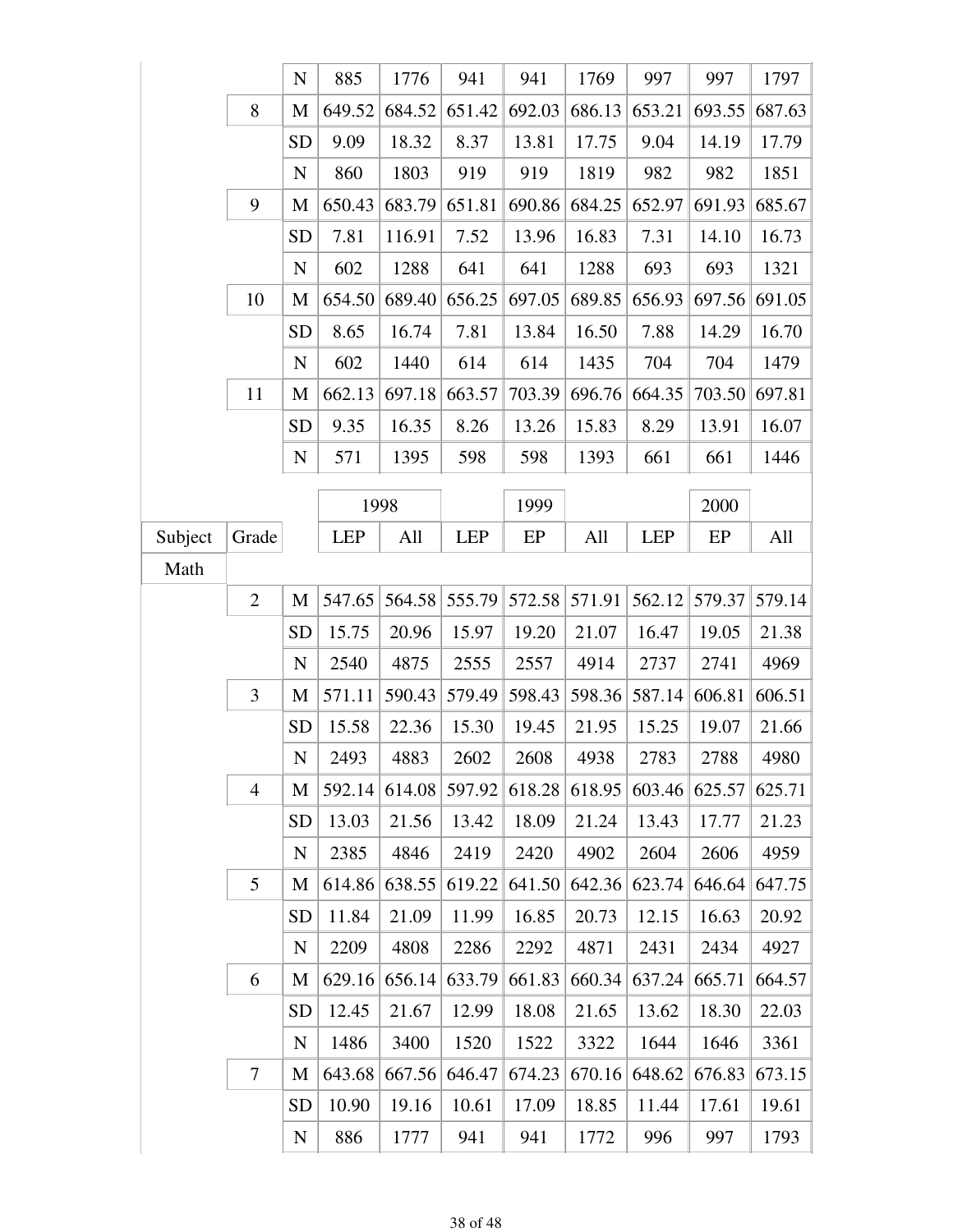|          | 8              | M           | 652.85     | 676.41        | 655.18     | 682.99 | 679.36                      | 656.96     | 685.46 | 681.71 |
|----------|----------------|-------------|------------|---------------|------------|--------|-----------------------------|------------|--------|--------|
|          |                | <b>SD</b>   | 11.70      | 18.74         | 10.83      | 16.65  | 18.80                       | 11.43      | 17.09  | 19.10  |
|          |                | $\mathbf N$ | 868        | 1803          | 912        | 917    | 1810                        | 979        | 981    | 1847   |
|          | 9              | M           | 667.00     | 688.24        | 668.78     | 698.79 | 689.71                      | 670.22     | 696.90 | 692.25 |
|          |                | <b>SD</b>   | 11.20      | 16.98         | 10.28      | 14.97  | 16.76                       | 9.91       | 15.42  | 17.08  |
|          |                | $\mathbf N$ | 617        | 1285          | 638        | 641    | 1295                        | 690        | 693    | 1326   |
|          | 10             | M           | 677.47     | 694.70        | 679.93     | 701.79 | 696.78                      | 680.26     | 702.34 | 698.09 |
|          |                | <b>SD</b>   | 12.17      | 15.66         | 11.17      | 14.53  | 15.76                       | 10.81      | 15.02  | 15.98  |
|          |                | $\mathbf N$ | 609        | 1438          | 609        | 614    | 1433                        | 696        | 704    | 1478   |
|          | 11             | M           | 680.76     | 699.80        | 684.06     | 707.38 | 702.07                      | 684.69     | 708.36 | 703.99 |
|          |                | <b>SD</b>   | 13.66      | 17.52         | 13.05      | 16.18  | 17.57                       | 12.84      | 16.89  | 18.03  |
|          |                | $\mathbf N$ | 575        | 1397          | 594        | 598    | 1392                        | 658        | 661    | 1439   |
|          |                |             | 1998       |               |            | 1999   |                             |            | 2000   |        |
| Subject  | Grade          |             | <b>LEP</b> | All           | <b>LEP</b> | EP     | All                         | <b>LEP</b> | EP     | All    |
| Language |                |             |            |               |            |        |                             |            |        |        |
|          | $\overline{2}$ | M           | 558.26     | 580.56        | 563.58     | 588.20 | 585.12                      | 568.34     | 592.11 | 589.54 |
|          |                | <b>SD</b>   | 13.09      | 20.79         | 13.37      | 17.11  | 20.75                       | 13.78      | 17.15  | 20.93  |
|          |                | N           | 2483       | 4868          | 2546       | 2556   | 4910                        | 2730       | 2740   | 4969   |
|          | 3              | M           | 571.63     | 596.13        | 578.35     | 603.84 | 602.17                      | 584.12     | 609.41 | 607.56 |
|          |                | <b>SD</b>   | 13.33      | 22.57         | 13.49      | 18.14  | 22.27                       | 13.64      | 17.63  | 21.92  |
|          |                | $\mathbf N$ | 2442       | 4873          | 2586       | 2601   | 4933                        | 2771       | 2786   | 4977   |
|          | $\overline{4}$ | M           |            | 595.30 620.61 | 598.68     |        | 623.71 622.82 602.67 628.02 |            |        | 626.78 |
|          |                | <b>SD</b>   | 11.92      | 20.89         | 12.25      | 16.60  | 20.62                       | 11.93      | 15.95  | 20.11  |
|          |                | N           | 2367       | 4839          | 2407       | 2413   | 4895                        | 2596       | 2604   | 4960   |
|          | 5              | M           | 607.68     | 634.34        | 610.14     | 636.88 | 636.29                      | 613.07     | 639.29 | 639.03 |
|          |                | SD          | 10.76      | 20.49         | 10.96      | 15.88  | 20.29                       | 11.02      | 15.59  | 20.15  |
|          |                | $\mathbf N$ | 2190       | 4805          | 2278       | 2291   | 4871                        | 2424       | 2433   | 1927   |
|          | 6              | M           | 617.70     | 643.43        | 620.59     | 648.11 | 645.75                      | 622.65     | 650.80 | 648.31 |
|          |                | <b>SD</b>   | 9.64       | 17.68         | 10.11      | 14.36  | 17.75                       | 10.55      | 14.56  | 17.96  |
|          |                | $\mathbf N$ | 1472       | 3394          | 1513       | 1521   | 3314                        | 1634       | 1646   | 3354   |
|          | $\tau$         | M           | 626.52     | 655.69        | 628.79     | 663.36 | 657.72                      | 631.26     | 665.77 | 660.41 |
|          |                | <b>SD</b>   | 9.74       | 17.65         | 9.34       | 14.56  | 17.57                       | 10.18      | 14.77  | 17.78  |
|          |                | $\mathbf N$ | 883        | 1768          | 938        | 941    | 1768                        | 991        | 996    | 1790   |
|          | 8              | M           | 632.29     | 661.89        | 633.81     | 669.37 | 664.12                      | 635.63     | 671.49 | 666.25 |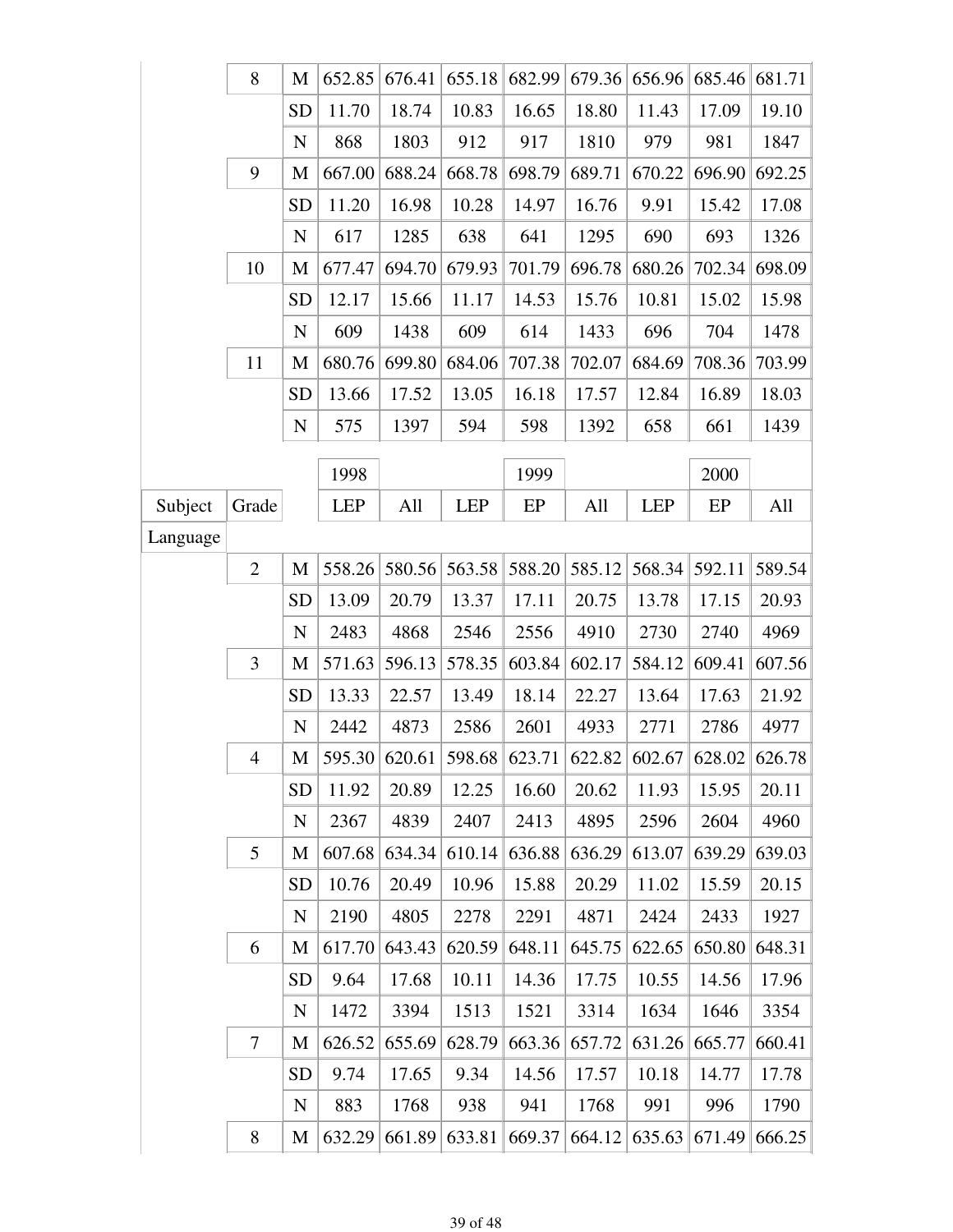|          |                | <b>SD</b>   | 9.07       | 17.89  | 8.74       | 14.86  | 18.05  | 9.28       | 15.21  | 18.22  |
|----------|----------------|-------------|------------|--------|------------|--------|--------|------------|--------|--------|
|          |                | $\mathbf N$ | 866        | 1799   | 913        | 918    | 1802   | 978        | 982    | 1843   |
|          | 9              | M           | 642.68     | 668.38 | 643.96     | 676.22 | 669.97 | 644.84     | 678.01 | 672.07 |
|          |                | <b>SD</b>   | 9.29       | 15.47  | 8.98       | 13.19  | 15.67  | 9.07       | 13.76  | 16.08  |
|          |                | $\mathbf N$ | 608        | 1285   | 633        | 640    | 1280   | 688        | 693    | 1318   |
|          | 10             | M           | 639.13     | 669.03 | 640.67     | 678.03 | 670.48 | 641.48     | 679.24 | 672.59 |
|          |                | <b>SD</b>   | 9.64       | 17.34  | 8.64       | 14.64  | 17.43  | 8.95       | 15.26  | 17.67  |
|          |                | ${\bf N}$   | 597        | 1431   | 606        | 613    | 1425   | 693        | 703    | 1463   |
|          | 11             | M           | 650.25     | 678.16 | 652.09     | 686.12 | 679.64 | 652.70     | 686.90 | 681.33 |
|          |                | <b>SD</b>   | 9.42       | 15.69  | 8.83       | 13.37  | 15.99  | 8.91       | 14.46  | 16.44  |
|          |                | $\mathbf N$ | 565        | 1386   | 588        | 597    | 1383   | 658        | 661    | 1438   |
|          |                |             | 1998       |        |            | 1999   |        |            | 2000   |        |
| Subject  | Grade          |             | <b>LEP</b> | All    | <b>LEP</b> | EP     | All    | <b>LEP</b> | EP     | All    |
| Spelling |                |             |            |        |            |        |        |            |        |        |
|          | $\mathbf{2}$   | M           | 533.17     | 558.19 | 542.89     | 568.99 | 565.13 | 550.35     | 575.46 | 572.04 |
|          |                | <b>SD</b>   | 19.86      | 23.42  | 19.94      | 19.41  | 23.26  | 20.75      | 19.27  | 23.49  |
|          |                | N           | 2502       | 4872   | 2553       | 2553   | 4912   | 2739       | 2739   | 4970   |
|          | 3              | M           | 567.11     | 589.48 | 574.74     | 598.86 | 595.70 | 582.39     | 604.80 | 601.92 |
|          |                | <b>SD</b>   | 17.49      | 20.30  | 16.97      | 16.15  | 19.96  | 16.67      | 15.92  | 19.38  |
|          |                | N           | 2487       | 4883   | 2603       | 2603   | 4936   | 2785       | 2785   | 1981   |
|          | $\overline{4}$ | M           | 583.53     | 612.64 | 588.39     | 617.46 | 615.69 | 593.67     | 623.30 | 620.95 |
|          |                | SD          | 14.27      | 23.21  | 14.58      | 17.86  | 22.60  | 14.21      | 17.27  | 22.14  |
|          |                | N           | 2384       | 4849   | 2420       | 2420   | 4900   | 2604       | 2604   | 4961   |
|          | 5              | M           | 603.56     | 629.88 | 606.59     | 634.13 | 632.42 | 610.18     | 636.86 | 635.52 |
|          |                | <b>SD</b>   | 11.46      | 19.07  | 11.63      | 14.77  | 18.90  | 11.73      | 14.16  | 18.61  |
|          |                | $\mathbf N$ | 2200       | 4810   | 2286       | 2286   | 4874   | 2430       | 2430   | 4929   |
|          | 6              | M           | 611.54     | 642.94 | 615.15     | 649.85 | 645.85 | 618.38     | 653.33 | 649.06 |
|          |                | <b>SD</b>   | 11.76      | 20.18  | 12.39      | 16.11  | 20.07  | 12.68      | 16.17  | 20.33  |
|          |                | $\mathbf N$ | 1486       | 3400   | 1521       | 1521   | 3323   | 1645       | 1645   | 3361   |
|          | $\tau$         | M           | 623.16     | 657.22 | 625.20     | 665.34 | 658.31 | 627.47     | 667.90 | 660.98 |
|          |                | <b>SD</b>   | 11.08      | 18.26  | 10.91      | 14.55  | 17.92  | 12.25      | 14.86  | 18.40  |
|          |                | $\mathbf N$ | 887        | 1775   | 938        | 938    | 1771   | 995        | 995    | 1798   |
|          | 8              | M           | 641.29     | 668.60 | 642.20     | 675.44 | 670.07 | 643.64     | 677.14 | 671.75 |
|          |                | <b>SD</b>   | 8.00       | 14.65  | 7.87       | 12.03  | 14.68  | 8.27       | 12.32  | 14.82  |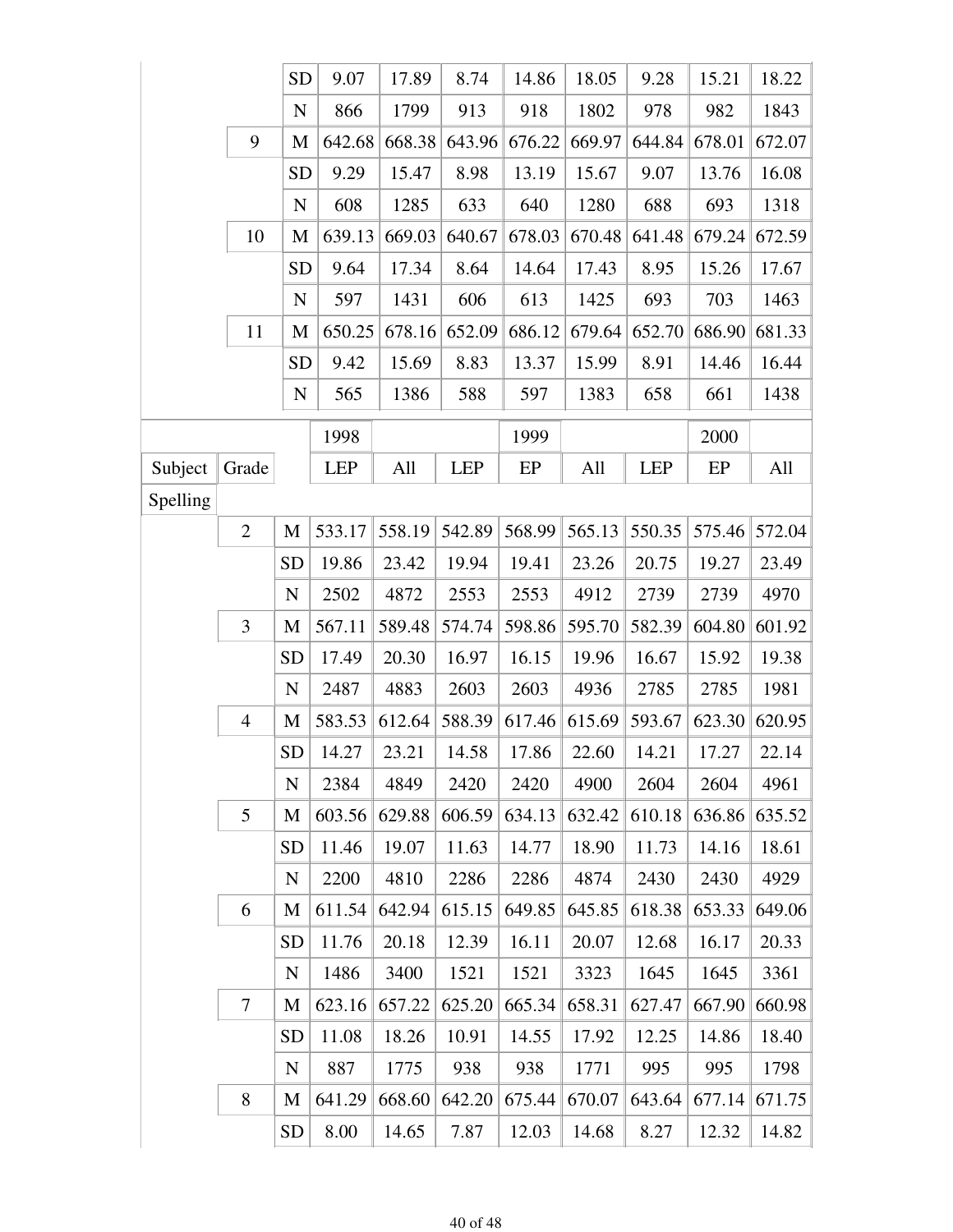|                       |       | $\mathbf N$ | 870        | 1807   | 916        | 916    | 1816   | 978        | 978    | 1848   |
|-----------------------|-------|-------------|------------|--------|------------|--------|--------|------------|--------|--------|
|                       |       |             |            | 1998   |            | 1999   |        |            | 2000   |        |
| Subject               | Grade |             | <b>LEP</b> | All    | <b>LEP</b> | EP     | All    | <b>LEP</b> | EP     | All    |
| Science               |       |             |            |        |            |        |        |            |        |        |
|                       | 9     | M           | 651.24     | 670.30 | 652.79     | 675.05 | 671.21 | 653.62     | 675.96 | 672.39 |
|                       |       | <b>SD</b>   | 6.60       | 12.30  | 6.05       | 10.35  | 12.00  | 5.95       | 10.47  | 11.98  |
|                       |       | ${\bf N}$   | 616        | 1281   | 639        | 640    | 1290   | 689        | 693    | 1325   |
|                       | 10    | M           | 656.39     | 676.94 | 657.96     | 682.40 | 678.00 | 657.81     | 682.15 | 678.20 |
|                       |       | <b>SD</b>   | 7.20       | 13.22  | 6.04       | 11.54  | 13.07  | 6.03       | 11.85  | 13.15  |
|                       |       | ${\bf N}$   | 606        | 1428   | 609        | 614    | 1434   | 691        | 704    | 1471   |
|                       | 11    | M           | 659.77     | 681.99 | 661.60     | 687.48 | 683.23 | 662.08     | 687.60 | 683.98 |
|                       |       | <b>SD</b>   | 7.41       | 13.66  | 6.79       | 12.15  | 12.00  | 6.47       | 12.50  | 13.80  |
|                       |       | ${\bf N}$   | 571        | 1388   | 593        | 598    | 1387   | 658        | 661    | 1436   |
| <b>Social Studies</b> |       |             |            |        |            |        |        |            |        |        |
|                       | 9     | M           | 632.42     | 649.34 | 633.57     | 652.97 | 649.61 | 634.83     | 653.88 | 650.91 |
|                       |       | <b>SD</b>   | 5.09       | 11.28  | 4.54       | 9.69   | 10.89  | 4.01       | 9.54   | 10.65  |
|                       |       | $\mathbf N$ | 614        | 1279   | 638        | 641    | 1283   | 689        | 693    | 1323   |
|                       | 10    | M           | 633.48     | 652.44 | 634.03     | 656.65 | 652.61 | 634.04     | 656.44 | 652.87 |
|                       |       | <b>SD</b>   | 5.75       | 11.72  | 4.93       | 10.24  | 11.51  | 4.71       | 10.40  | 11.46  |
|                       |       | $\mathbf N$ | 604        | 1425   | 608        | 614    | 1428   | 693        | 704    | 1466   |
|                       | 11    | $\mathbf M$ | 645.77     | 665.91 | 647.20     | 671.00 | 666.65 | 647.86     | 670.94 | 667.45 |
|                       |       | <b>SD</b>   | 6.56       | 12.49  | 5.81       | 10.39  | 12.00  | 5.70       | 10.74  | 12.02  |
|                       |       | $\mathbf N$ | 573        | 1384   | 590        | 598    | 1379   | 657        | 661    | 1434   |

# **Appendix B Weighted Mean Within-grade Gains**

| Subject | Grade |           | 1998-1999  |      |            | 1999-2000 |            | 1998-2000  |            |
|---------|-------|-----------|------------|------|------------|-----------|------------|------------|------------|
|         |       |           | <b>LEP</b> | ALL  | <b>LEP</b> | EP        | <b>ALL</b> | <b>LEP</b> | <b>ALL</b> |
| Reading |       |           |            |      |            |           |            |            |            |
|         | 2     | М         | 7.84       | 5.88 | 4.20       | 4.40      | 5.39       | 12.90      | 11.21      |
|         |       | <b>SD</b> | 9.82       | 8.89 | 10.54      | 9.67      | 8.31       | 10.88      | 9.66       |
|         | 3     | M         | 8.30       | 5.02 | 3.12       | 4.72      | 4.57       | 11.58      | 9.60       |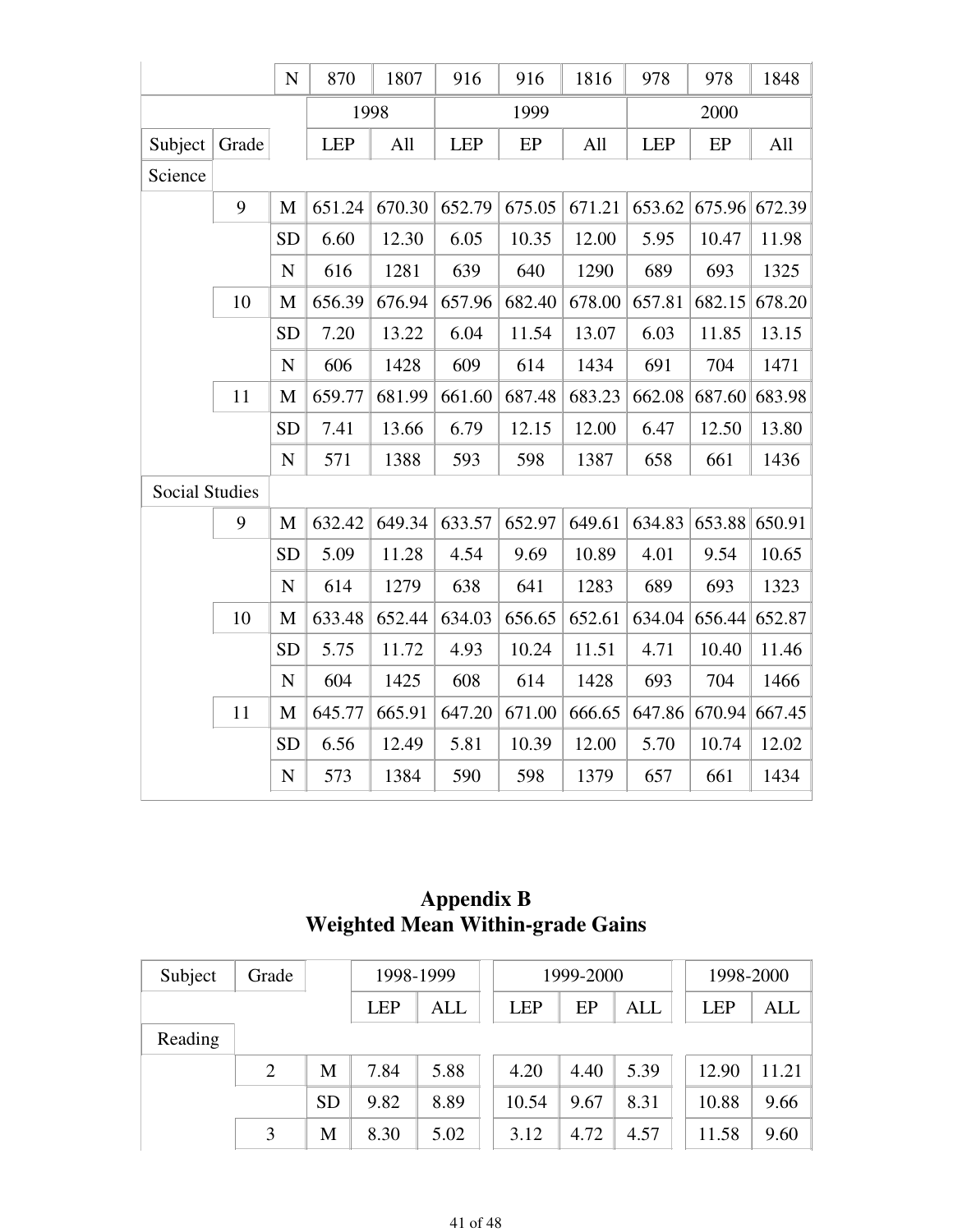|         |                | <b>SD</b> | 10.87      | 8.36       | 10.98      | 9.41      | 7.80       | 10.24      |       | 8.71      |
|---------|----------------|-----------|------------|------------|------------|-----------|------------|------------|-------|-----------|
|         | $\overline{4}$ | M         | 6.47       | 2.69       | 2.16       | 3.58      | 3.79       | 7.60       |       | 6.48      |
|         |                | <b>SD</b> | 10.27      | 8.02       | 10.07      | 8.69      | 7.48       | 9.65       |       | 8.44      |
|         | 5              | M         | 3.81       | 1.65       | 1.27       | 1.88      | 1.83       | 4.54       |       | 3.44      |
|         |                | <b>SD</b> | 7.68       | 7.09       | 7.92       | 7.75      | 6.90       | 8.88       |       | 7.56      |
|         | 6              | M         | 3.56       | 2.12       | 1.96       | 1.97      | 1.51       | 4.18       |       | 3.68      |
|         |                | <b>SD</b> | 8.01       | 5.93       | 6.84       | 6.52      | 5.52       | 7.35       |       | 6.23      |
|         | $\tau$         | M         | 3.64       | 1.37       | 3.94       | 2.46      | 1.96       | 4.26       |       | 3.30      |
|         |                | <b>SD</b> | 7.44       | 5.10       | 8.65       | 5.61      | 4.77       | 8.39       |       | 5.45      |
|         | 8              | M         | 3.55       | 1.62       | 2.35       | 2.37      | 1.52       | 3.46       |       | 3.15      |
|         |                | <b>SD</b> | 6.97       | 4.59       | 7.85       | 5.94      | 4.57       | 8.08       |       | 5.25      |
|         | 9              | M         | 1.07       | 0.41       | 1.29       | 1.32      | 1.35       | 2.61       |       | 1.81      |
|         |                | <b>SD</b> | 6.07       | 4.11       | 5.62       | 4.23      | 3.99       | 6.50       |       | 4.20      |
|         | 10             | M         | 1.30       | 0.44       | 0.83       | 1.14      | 1.13       | 2.44       |       | 1.59      |
|         |                | <b>SD</b> | 6.67       | 4.44       | 6.60       | 4.68      | 4.42       | 7.99       |       | 4.56      |
|         | 11             | M         | 1.52       | $-0.36$    | 0.91       | 0.98      | 0.92       | 2.31       |       | 0.60      |
|         |                | <b>SD</b> | 7.28       | 5.15       | 7.38       | 5.30      | 5.26       | 7.65       |       | 5.23      |
| Subject | Grade          |           |            |            |            |           |            |            |       |           |
|         |                |           | 1998-1999  |            |            | 1999-2000 |            |            |       | 1998-2000 |
|         |                |           | <b>LEP</b> | <b>ALL</b> | <b>LEP</b> | EP        | <b>ALL</b> | <b>LEP</b> |       | ALL       |
| Math    |                |           |            |            |            |           |            |            |       |           |
|         | $\overline{2}$ | M         | 10.08      | 7.72       | 6.91       | 7.63      | 7.29       |            | 14.37 | 15.04     |
|         |                | <b>SD</b> | 12.82      | 10.02      | 14.14      | 12.01     | 10.18      |            | 13.47 | 11.66     |
|         | $\mathfrak{Z}$ | M         | 11.82      | 8.17       | 7.35       | 9.60      | 8.38       |            | 16.43 | 16.56     |
|         |                | <b>SD</b> | 13.23      | 9.87       | 12.92      | 10.59     | 9.38       |            | 13.08 | 11.03     |
|         | $\overline{4}$ | M         | 7.84       | 4.88       | 4.95       | 7.33      | 6.91       |            | 11.30 | 11.83     |
|         |                | <b>SD</b> | 10.33      | 8.71       | 11.39      | 9.51      | 8.35       |            | 11.08 | 9.69      |
|         | 5              | M         | 4.90       | 3.78       | 4.49       | 5.68      | 5.34       | 8.44       |       | 9.09      |
|         |                | <b>SD</b> | 9.10       | 8.31       | 10.03      | 8.84      | 8.18       |            | 10.37 | 9.39      |
|         | 6              | M         | 4.66       | 4.30       | 3.67       | 4.89      | 4.11       | 7.55       |       | 8.49      |
|         |                | <b>SD</b> | 10.06      | 7.54       | 9.66       | 8.61      | 7.51       | 9.51       |       | 8.51      |
|         | $\tau$         | M         | 3.80       | 2.60       | 2.04       | 3.13      | 3.08       | 4.61       |       | 5.69      |
|         |                | <b>SD</b> | 7.73       | 5.25       | 7.72       | 6.30      | 5.37       | 7.01       |       | 5.97      |
|         | $8\,$          | M         | 4.09       | 2.97       | 1.92       | 2.73      | 2.40       | 4.19       |       | 5.38      |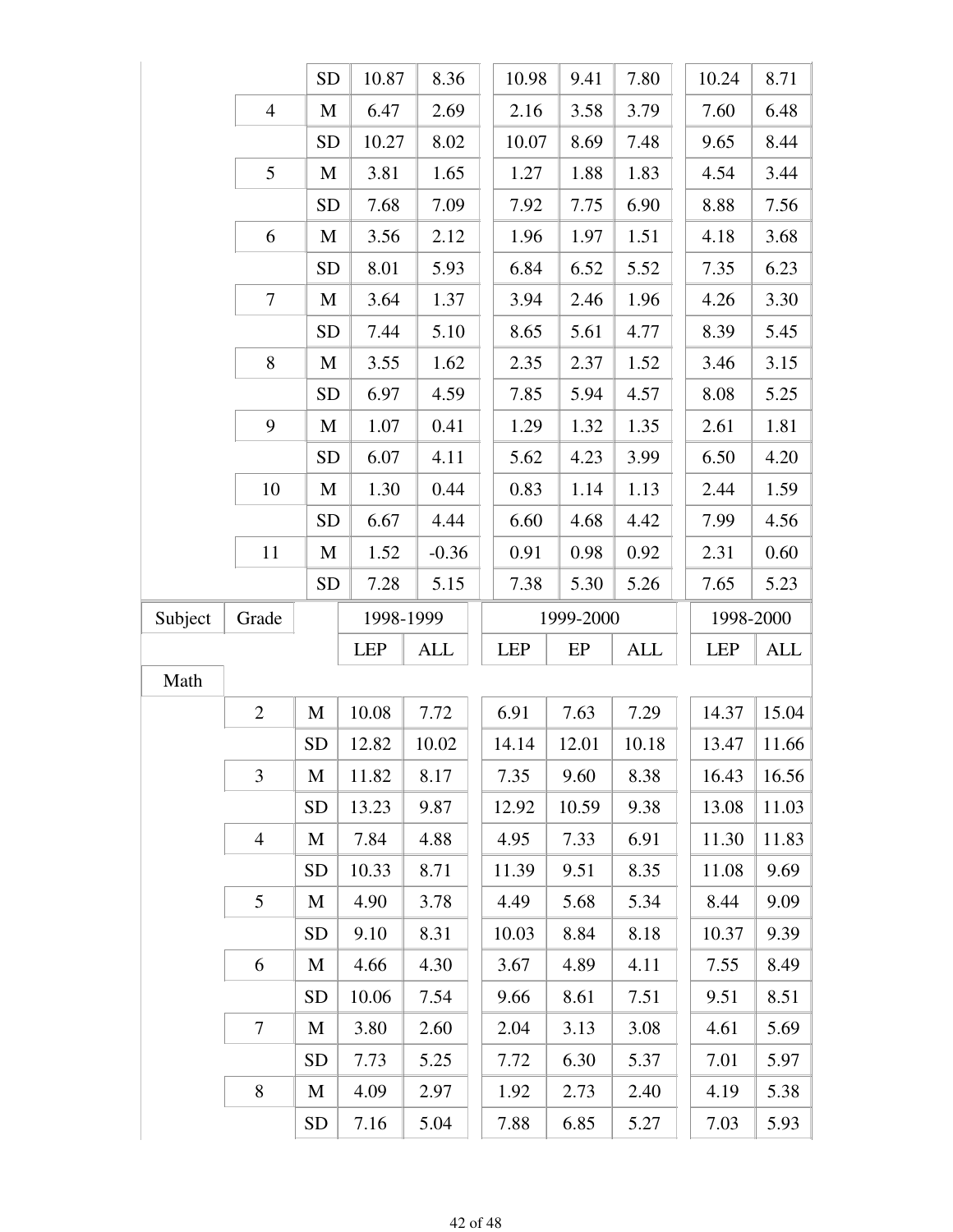|          | 9              | M                        |              | 1.71       |      | 1.46       | 1.68       | 2.53      | 2.52       | 3.52       | 3.97       |
|----------|----------------|--------------------------|--------------|------------|------|------------|------------|-----------|------------|------------|------------|
|          |                | <b>SD</b>                |              | 5.75       | 4.30 |            | 4.96       | 4.60      | 4.23       | 6.05       | 4.54       |
|          | 10             | $\mathbf{M}$             |              | 2.36       | 2.14 |            | 0.68       | 1.24      | 1.25       | 3.16       | 3.40       |
|          |                | <b>SD</b>                |              | 5.82       | 4.01 |            | 5.28       | 4.48      | 3.99       | 6.50       | 4.33       |
|          | 11             | M                        |              | 3.42       | 2.35 |            | 0.88       | 1.92      | 1.83       | 4.30       | 4.22       |
|          |                | <b>SD</b>                |              | 6.64       | 4.68 |            | 6.30       | 5.23      | 4.82       | 6.69       | 5.14       |
| Subject  |                | Grade                    |              |            |      | 1998-1999  |            | 1999-2000 |            | 1998-2000  |            |
|          |                |                          |              | <b>LEP</b> |      | <b>ALL</b> | <b>LEP</b> | $\rm EP$  | <b>ALL</b> | <b>LEP</b> | <b>ALL</b> |
| Language |                |                          |              |            |      |            |            |           |            |            |            |
|          |                | $\mathbf{2}$             | M            | 5.69       |      | 5.85       | 3.82       | 4.07      | 4.55       | 9.95       | 9.46       |
|          |                |                          | <b>SD</b>    | 9.25       |      | 8.24       | 11.01      | 9.05      | 8.07       | 10.34      | 9.26       |
|          |                | 3                        | M            | 8.34       |      | 6.42       | 3.54       | 6.02      | 5.62       | 12.88      | 12.00      |
|          |                |                          | <b>SD</b>    | 10.92      |      | 8.32       | 10.58      | 9.77      | 7.96       | 10.59      | 9.02       |
|          |                | $\overline{\mathcal{L}}$ | M            | 5.56       |      | 2.24       | 1.83       | 3.43      | 4.15       | 7.30       | 6.35       |
|          |                |                          | <b>SD</b>    | 9.62       |      | 7.56       | 10.09      | 8.41      | 7.43       | 9.93       | 8.20       |
|          |                | 5                        | $\mathbf M$  | 3.25       |      | 1.99       | 2.02       | 2.13      | 2.66       | 4.85       | 4.59       |
|          |                |                          | <b>SD</b>    | 8.57       |      | 7.66       | 8.71       | 8.25      | 7.56       | 9.74       | 8.17       |
|          |                | 6                        | $\mathbf{M}$ | 3.08       |      | 2.37       | 1.99       | 3.19      | 2.49       | 4.50       | 4.93       |
|          |                |                          | <b>SD</b>    | 8.78       |      | 6.62       | 7.80       | 6.77      | 6.31       | 7.92       | 6.96       |
|          |                | 7                        | M            | 3.48       |      | 2.04       | 3.11       | 2.75      | 2.76       | 4.24       | 4.80       |
|          |                |                          | <b>SD</b>    | 7.50       |      | 5.15       | 8.82       | 5.84      | 5.02       | 7.66       | 5.58       |
|          |                | 8                        | $\mathbf M$  | 2.92       |      | 2.24       | 2.56       | 2.49      | 2.18       | 3.31       | 4.41       |
|          |                |                          | <b>SD</b>    | 5.97       |      | 4.96       | 8.55       | 7.37      | 5.10       | 7.55       | 5.63       |
|          |                | 9                        | $\mathbf M$  | 1.01       |      | 1.54       | 1.11       | 2.23      | 2.10       | 2.41       | 3.67       |
|          |                |                          | <b>SD</b>    | 5.85       |      | 4.21       | 5.43       | 4.54      | 4.24       | 6.72       | 4.52       |
|          |                | 10                       | $\mathbf M$  | 1.24       |      | 1.46       | 1.24       | 2.06      | 2.05       | 2.53       | 3.53       |
|          |                |                          | <b>SD</b>    | 6.08       |      | 4.89       | 6.08       | 5.36      | 4.95       | 7.38       | 5.06       |
|          | 11             |                          | M            | 2.00       |      | 1.56       | 0.61       | 1.68      | 1.58       | 2.62       | 3.21       |
|          |                |                          | <b>SD</b>    | 6.30       |      | 4.67       | 6.59       | 5.22      | 5.03       | 7.01       | 5.09       |
| Subject  | Grade          |                          |              | 1998-1999  |      |            |            | 1999-2000 |            | 1998-2000  |            |
|          |                |                          |              | <b>LEP</b> |      | ALL        | <b>LEP</b> | EP        | ALL        | <b>LEP</b> | <b>ALL</b> |
| Spelling |                |                          |              |            |      |            |            |           |            |            |            |
|          | $\overline{2}$ |                          | M            | 9.49       |      | 7.46       | 7.70       | 5.89      | 6.96       | 16.91      | 14.36      |
|          |                |                          | <b>SD</b>    | 12.38      |      | 9.80       | 11.84      | 25.10     | 9.46       | 13.83      | 10.96      |
|          | 3              |                          | M            | 7.80       |      | 6.61       | 8.06       | 5.55      | 6.41       | 15.76      | 13.01      |
|          |                |                          | <b>SD</b>    | 10.99      |      | 8.59       | 10.66      | 20.02     | 8.50       | 12.16      | 9.46       |
|          | $\overline{4}$ |                          | M            | 4.44       |      | 3.12       | 5.68       | 4.91      | 5.48       | 10.14      | 8.60       |
|          |                |                          | <b>SD</b>    | 9.68       |      | 8.45       | 9.91       | 20.82     | 8.17       | 10.43      | 9.14       |
|          | 5              |                          | M            | 2.80       |      | 2.59       | 3.25       | 2.12      | 2.99       | 6.12       | 5.56       |
|          |                |                          | <b>SD</b>    | 9.04       |      | 7.36       | 8.60       | 21.36     | 7.21       | 9.80       | 7.91       |
|          | 6              |                          | M            | 3.05       |      | 2.98       | 2.94       | 2.44      | 3.19       | 6.14       | 6.26       |
|          |                |                          | <b>SD</b>    | 8.75       |      | 7.17       | 8.71       | 24.24     | 6.99       | 9.50       | 7.75       |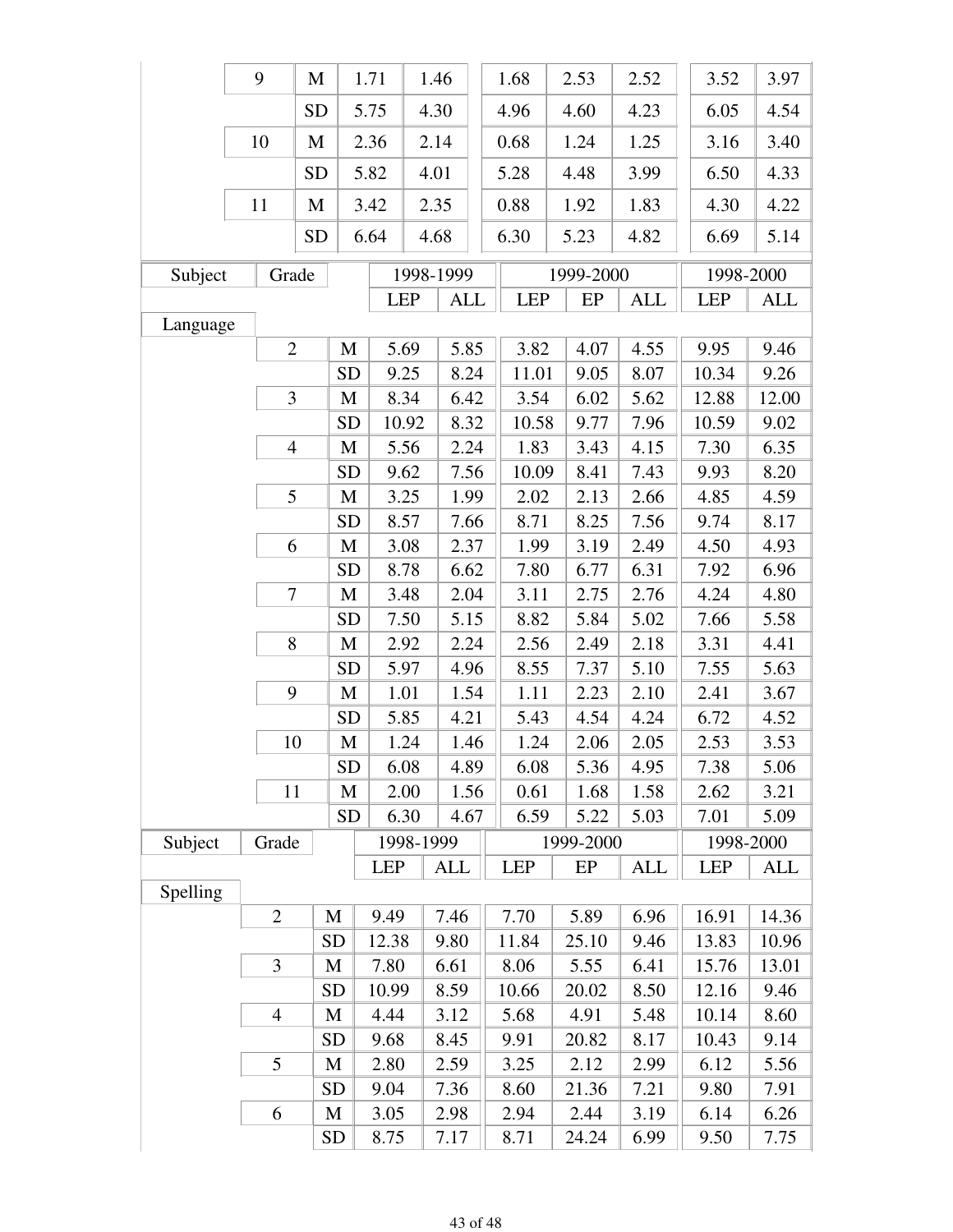|                       | $\overline{7}$ | M         | 1.65 | 1.06 | 1.98 | 2.42    | 2.78 | 3.68 | 3.86 |
|-----------------------|----------------|-----------|------|------|------|---------|------|------|------|
|                       |                | <b>SD</b> | 7.25 | 4.89 | 7.67 | 14.15   | 4.92 | 8.21 | 5.42 |
|                       | 8              | M         | 0.83 | 1.44 | 1.23 | 0.97    | 1.70 | 2.20 | 3.14 |
|                       |                | <b>SD</b> | 5.91 | 4.49 | 5.99 | 22.11   | 4.57 | 6.99 | 5.25 |
| Science               |                |           |      |      |      |         |      |      |      |
|                       | 9              | M         | 1.38 | 0.87 | 1.06 | 0.89    | 1.15 | 2.56 | 2.03 |
|                       |                | <b>SD</b> | 5.21 | 3.60 | 4.59 | 12.65   | 3.28 | 5.53 | 3.69 |
|                       | 10             | M         | 1.38 | 1.10 | 0.01 | $-0.35$ | 0.14 | 1.55 | 1.24 |
|                       |                | <b>SD</b> | 5.34 | 4.03 | 4.60 | 17.65   | 3.76 | 5.99 | 4.14 |
|                       | 11             | M         | 1.86 | 1.33 | 0.46 | 0.20    | 0.65 | 2.34 | 2.02 |
|                       |                | <b>SD</b> | 5.25 | 4.42 | 5.10 | 16.08   | 4.39 | 5.65 | 4.56 |
| <b>Social Studies</b> |                |           |      |      |      |         |      |      |      |
|                       | 9              | M         | 1.08 | 0.22 | 1.46 | 0.93    | 1.26 | 2.58 | 1.49 |
|                       |                | <b>SD</b> | 4.53 | 3.10 | 3.77 | 12.45   | 2.97 | 4.36 | 3.20 |
|                       | 10             | M         | 0.35 | 0.14 | 0.09 | $-0.19$ | 0.23 | 0.61 | 0.37 |
|                       |                | <b>SD</b> | 4.56 | 3.43 | 4.05 | 15.78   | 3.22 | 5.09 | 3.43 |
|                       | 11             | М         | 1.58 | 0.77 | 0.78 | 0.39    | 0.71 | 2.16 | 1.52 |
|                       |                | <b>SD</b> | 5.46 | 4.21 | 5.30 | 14.81   | 3.95 | 5.57 | 4.26 |

### **Appendix C Weighted Mean Cohort Gains**

| Subject | Grade      |           |            | 1998-1999  |            | 1999-2000 |            | Grades     |            | 1998-2000 |
|---------|------------|-----------|------------|------------|------------|-----------|------------|------------|------------|-----------|
|         |            |           | <b>LEP</b> | <b>ALL</b> | <b>LEP</b> | EP        | <b>ALL</b> |            | <b>LEP</b> | ALL       |
| Reading |            |           |            |            |            |           |            |            |            |           |
|         | $2$ to $3$ | M         | 30.59      | 34.00      | 28.7       | 34.21     | 32.66      | $2$ to 4   | 58.33      | 62.19     |
|         |            | <b>SD</b> | 9.51       | 8.48       | 9.83       | 9.36      | 8.61       |            | 11.01      | 9.20      |
|         | $3$ to $4$ | M         | 30.27      | 29.54      | 27.87      | 27.76     | 28.35      | $3$ to $5$ | 47.99      | 47.05     |
|         |            | <b>SD</b> | 8.89       | 7.28       | 8.97       | 7.85      | 7.11       |            | 10.06      | 8.93      |
|         | $4$ to 5   | M         | 19.51      | 18.31      | 17.91      | 16.75     | 17.53      | $4$ to $6$ | 38.75      | 33.53     |
|         |            | <b>SD</b> | 8.43       | 7.06       | 8.35       | 7.49      | 6.79       |            | 10.94      | 9.77      |
|         | $5$ to $6$ | M         | 19.75      | 15.72      | 18.88      | 14.91     | 15.92      |            |            |           |
|         |            | <b>SD</b> | 7.41       | 7.24       | 8.23       | 7.27      | 7.00       |            |            |           |
| Math    |            |           |            |            |            |           |            |            |            |           |
|         | $2$ to $3$ | M         | 31.61      | 33.74      | 31.76      | 35.30     | 34.37      | $2$ to $4$ | 55.96      | 60.70     |
|         |            | <b>SD</b> | 12.23      | 11.03      | 12.61      | 12.02     | 11.20      |            | 13.21      | 11.64     |
|         | $3$ to $4$ | M         | 26.81      | 28.30      | 24.38      | 27.49     | 27.07      | $3$ to $5$ | 52.83      | 57.00     |
|         |            | <b>SD</b> | 11.02      | 9.65       | 11.12      | 10.74     | 9.76       |            | 12.85      | 11.17     |
|         | $4$ to $5$ | M         | 27.13      | 28.26      | 26.07      | 28.91     | 28.73      | $4$ to $6$ | 50.46      | 53.54     |
|         |            | <b>SD</b> | 9.43       | 8.16       | 9.53       | 9.03      | 8.08       |            | 12.65      | 10.95     |
|         | $5$ to $6$ | M         | 22.79      | 24.58      | 22.60      | 25.67     | 25.43      |            |            |           |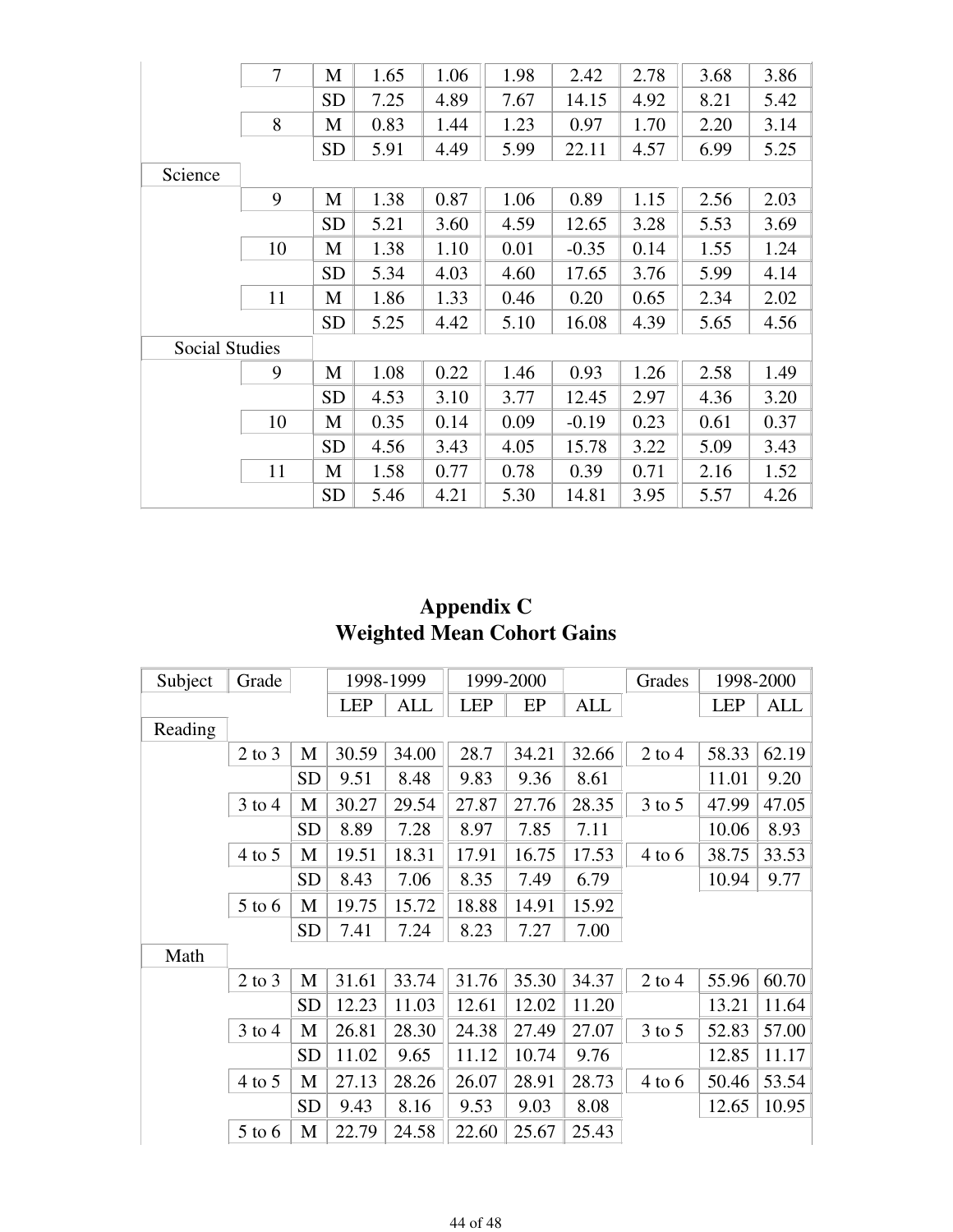|          |            | <b>SD</b> | 9.36  | 8.96  | 9.64  | 9.32  | 8.80  |            |       |       |
|----------|------------|-----------|-------|-------|-------|-------|-------|------------|-------|-------|
| Spelling |            |           |       |       |       |       |       |            |       |       |
|          | $2$ to $3$ | M         | 41.78 | 37.55 | 40.24 | 35.15 | 36.66 | $2$ to 4   | 61.12 | 62.30 |
|          |            | <b>SD</b> | 11.00 | 9.19  | 10.68 | 9.88  | 9.17  |            | 12.79 | 9.55  |
|          | $3$ to $4$ | M         | 21.57 | 26.03 | 19.51 | 26.15 | 24.82 | $3$ to $5$ | 43.41 | 45.79 |
|          |            | <b>SD</b> | 10.08 | 8.04  | 10.13 | 8.91  | 8.21  |            | 11.73 | 8.38  |
|          | $4$ to 5   | M         | 23.27 | 19.82 | 22.04 | 18.34 | 19.77 | $4$ to $6$ | 37.95 | 37.41 |
|          |            | <b>SD</b> | 8.70  | 7.91  | 9.09  | 8.46  | 7.72  |            | 11.58 | 9.49  |
|          | $5$ to 6   | M         | 13.88 | 17.32 | 13.88 | 18.61 | 18.04 |            |       |       |
|          |            | <b>SD</b> | 8.89  | 7.47  | 9.28  | 7.96  | 7.54  |            |       |       |
| Language |            |           |       |       |       |       |       |            |       |       |
|          | $2$ to $3$ | M         | 20.06 | 21.70 | 21.02 | 22.48 | 22.29 | $2$ to $4$ | 44.52 | 45.78 |
|          |            | <b>SD</b> | 9.40  | 8.53  | 9.64  | 9.64  | 8.52  |            | 10.63 | 9.00  |
|          | $3$ to $4$ | M         | 27.13 | 26.50 | 24.71 | 23.62 | 24.30 | $3$ to $5$ | 41.50 | 42.56 |
|          |            | <b>SD</b> | 9.21  | 7.92  | 9.35  | 8.61  | 7.77  |            | 10.98 | 9.03  |
|          | $4$ to 5   | M         | 14.83 | 15.69 | 14.54 | 15.84 | 16.14 | $4$ to $6$ | 31.03 | 29.07 |
|          |            | <b>SD</b> | 8.73  | 6.82  | 8.62  | 7.56  | 6.74  |            | 10.67 | 8.85  |
|          | $5$ to 6   | M         | 15.37 | 12.84 | 15.01 | 12.89 | 13.72 |            |       |       |
|          |            | <b>SD</b> | 8.08  | 7.70  | 8.56  | 8.11  | 7.58  |            |       |       |

### **Appendix D Unweighted Mean Scaled Scores**

|         |                |             |            | 1998   |            | 1999   |        |            | 2000   |        |
|---------|----------------|-------------|------------|--------|------------|--------|--------|------------|--------|--------|
| Subject | Grade          |             | <b>LEP</b> | All    | <b>LEP</b> | EP     | All    | <b>LEP</b> | EP     | All    |
| Reading |                |             |            |        |            |        |        |            |        |        |
|         | $\overline{2}$ | M           | 547.69     | 572.91 | 554.73     | 570.92 | 578.67 | 560.34     | 578.08 | 583.94 |
|         |                | <b>SD</b>   | 17.95      | 23.06  | 17.70      | 19.18  | 22.82  | 17.47      | 19.08  | 22.65  |
|         |                | $\mathbf N$ | 2388       | 4843   | 2557       | 2557   | 3319   | 2741       | 2741   | 3356   |
|         | 3              | M           | 571.02     | 602.21 | 577.13     | 596.33 | 607.21 | 581.95     | 605.26 | 611.58 |
|         |                | <b>SD</b>   | 15.33      | 25.72  | 15.24      | 19.47  | 24.87  | 14.44      | 18.95  | 24.2   |
|         |                | N           | 2445       | 4874   | 2608       | 2608   | 4936   | 2788       | 2788   | 4979   |
|         | $\overline{4}$ | M           | 596.17     | 628.96 | 600.18     | 616.57 | 631.78 | 604.38     | 624.12 | 635.56 |
|         |                | <b>SD</b>   | 13.98      | 24.82  | 13.71      | 18.02  | 24.31  | 13.74      | 17.46  | 23.72  |
|         |                | ${\bf N}$   | 2295       | 4837   | 2422       | 2422   | 4894   | 2606       | 2606   | 4958   |
| Math    |                |             |            |        |            |        |        |            |        |        |
|         | $\overline{2}$ | M           | 550.59     | 566.41 | 558.44     | 576.57 | 573.95 | 565.5      | 582.29 | 581.36 |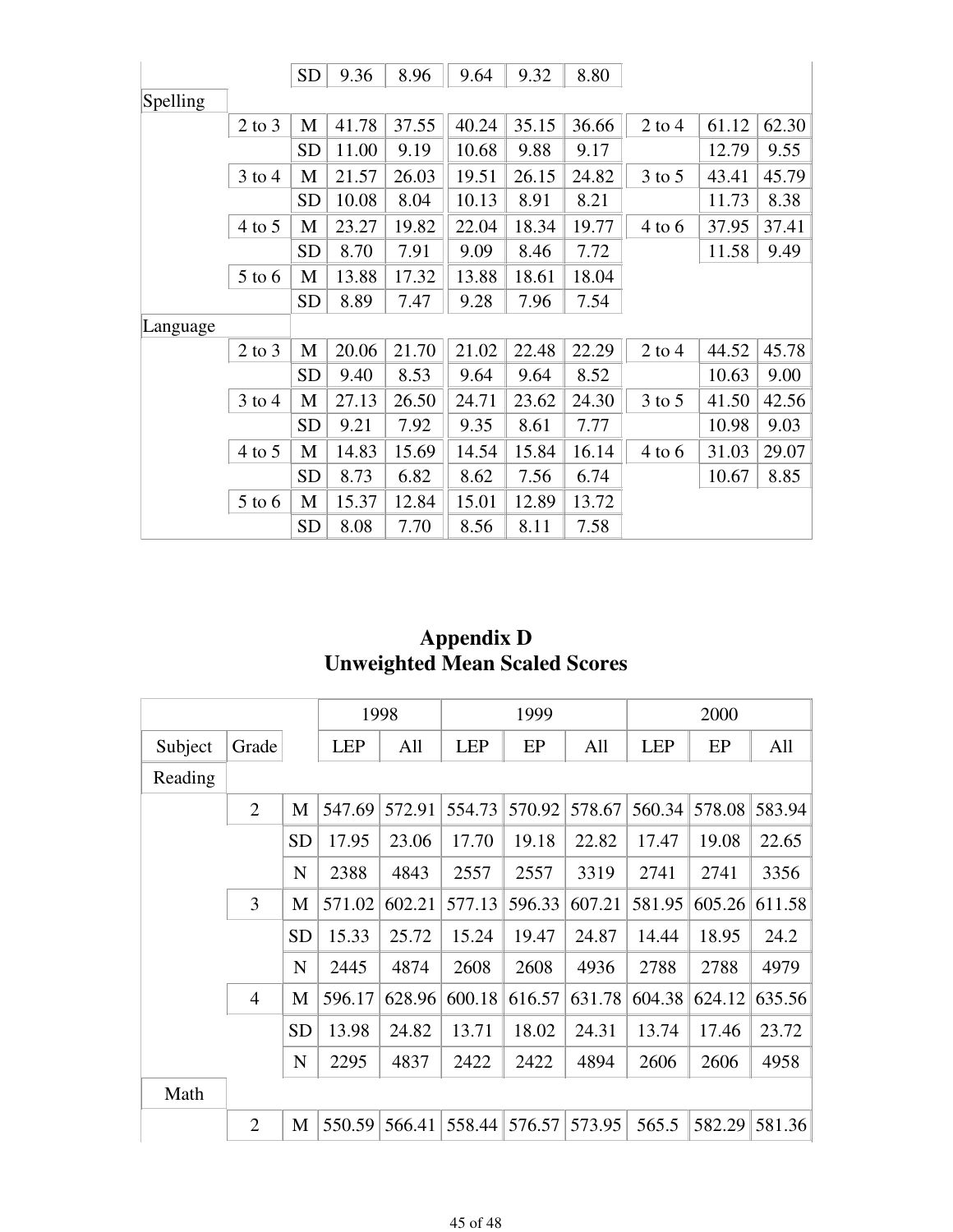|          |                | <b>SD</b>   | 18.48  | 21.18  | 18.75  | 18.52  | 21.26  | 18.98  | 18.1   | 21.31  |
|----------|----------------|-------------|--------|--------|--------|--------|--------|--------|--------|--------|
|          |                | $\mathbf N$ | 2540   | 4875   | 2555   | 2557   | 4914   | 2737   | 2741   | 4969   |
|          | $\overline{3}$ | M           | 574.02 | 591.96 | 582.39 | 604.47 | 600.25 | 590.49 | 609.41 | 608.48 |
|          |                | <b>SD</b>   | 17.78  | 22.41  | 17.83  | 19.09  | 22.09  | 17.56  | 18.15  | 21.48  |
|          |                | $\mathbf N$ | 2493   | 4883   | 2602   | 2608   | 4938   | 2783   | 2788   | 4980   |
|          | $\overline{4}$ | M           | 594.48 | 615.47 | 600.48 | 627.87 | 620.52 | 606.75 | 632.41 | 627.5  |
|          |                | <b>SD</b>   | 15.32  | 21.45  | 15.29  | 17.9   | 21.18  | 15.43  | 17.15  | 20.98  |
|          |                | ${\bf N}$   | 2385   | 4846   | 2419   | 2420   | 4902   | 2604   | 2606   | 4959   |
| Language |                |             |        |        |        |        |        |        |        |        |
|          | $\overline{2}$ | M           | 561.73 | 582.3  | 566.96 | 586.13 | 587.17 | 571.59 | 590.57 | 591.59 |
|          |                | <b>SD</b>   | 15.57  | 20.55  | 15.57  | 17.03  | 20.31  | 15.7   | 17.1   | 20.41  |
|          |                | $\mathbf N$ | 2483   | 4868   | 2546   | 2556   | 4910   | 2730   | 2740   | 4969   |
|          | 3              | M           | 574.98 | 597.75 | 581.86 | 601.61 | 604.16 | 587.39 | 607.58 | 609.49 |
|          |                | <b>SD</b>   | 15.5   | 22.33  | 15.78  | 18.01  | 21.93  | 15.71  | 17.47  | 21.53  |
|          |                | $\mathbf N$ | 2442   | 4873   | 2586   | 2601   | 4933   | 2771   | 2786   | 4977   |
|          | $\overline{4}$ | M           | 597.9  | 622    | 601.72 | 621.92 | 624.21 | 605.9  | 626.58 | 628.25 |
|          |                | SD          | 13.9   | 20.48  | 13.97  | 16.46  | 20.22  | 13.68  | 15.68  | 19.61  |
|          |                | $\mathbf N$ | 2367   | 4839   | 2407   | 2413   | 4895   | 2596   | 2604   | 4960   |
|          |                |             |        |        |        |        |        |        |        |        |

#### **Copyright 2002 by the** *Education Policy Analysis Archives*

The World Wide Web address for the *Education Policy Analysis Archives* is **epaa.asu.edu**

General questions about appropriateness of topics or particular articles may be addressed to the Editor, Gene V Glass, glass@asu.edu or reach him at College of Education, Arizona State University, Tempe, AZ 85287-2411. The Commentary Editor is Casey D. Cobb: casey.cobb@unh.edu .

### **EPAA Editorial Board**

Michael W. Apple University of Wisconsin

John Covaleskie Northern Michigan University

Sherman Dorn University of South Florida

Richard Garlikov hmwkhelp@scott.net Greg Camilli Rutgers University

Alan Davis University of Colorado, Denver

Mark E. Fetler California Commission on Teacher Credentialing

Thomas F. Green Syracuse University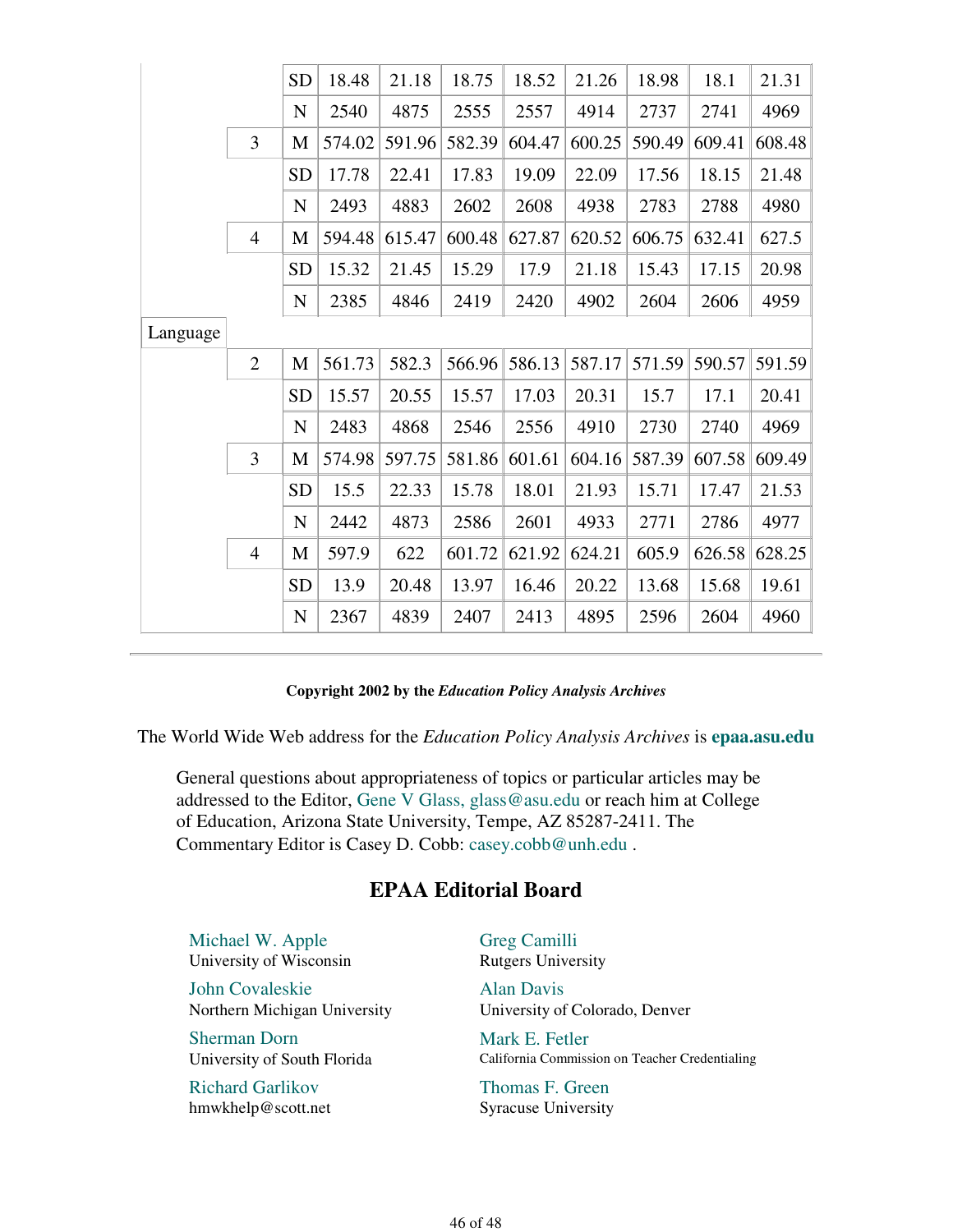Alison I. Griffith York University

Ernest R. House University of Colorado

Craig B. Howley Appalachia Educational Laboratory

Daniel Kallós Umeå University

Thomas Mauhs-Pugh Green Mountain College

William McInerney Purdue University

Les McLean University of Toronto

Anne L. Pemberton apembert@pen.k12.va.us

Richard C. Richardson New York University

Dennis Sayers California State University—Stanislaus

Michael Scriven scriven@aol.com

Robert Stonehill U.S. Department of Education Arlen Gullickson Western Michigan University

Aimee Howley Ohio University

William Hunter University of Calgary

Benjamin Levin University of Manitoba

Dewayne Matthews Education Commission of the States

Mary McKeown-Moak MGT of America (Austin, TX)

Susan Bobbitt Nolen University of Washington

Hugh G. Petrie SUNY Buffalo

Anthony G. Rud Jr. Purdue University

Jay D. Scribner University of Texas at Austin

Robert E. Stake University of Illinois—UC

David D. Williams Brigham Young University

#### **EPAA Spanish Language Editorial Board**

**Associate Editor for Spanish Language Roberto Rodríguez Gómez Universidad Nacional Autónoma de México**

roberto@servidor.unam.mx

Adrián Acosta (México) Universidad de Guadalajara adrianacosta@compuserve.com

Teresa Bracho (México) Centro de Investigación y Docencia Económica-CIDE bracho dis1.cide.mx

Ursula Casanova (U.S.A.) Arizona State University casanova@asu.edu

Erwin Epstein (U.S.A.) Loyola University of Chicago Eepstein@luc.edu

J. Félix Angulo Rasco (Spain) Universidad de Cádiz felix.angulo@uca.es

Alejandro Canales (México) Universidad Nacional Autónoma de México canalesa@servidor.unam.mx

José Contreras Domingo Universitat de Barcelona Jose.Contreras@doe.d5.ub.es

Josué González (U.S.A.) Arizona State University josue@asu.edu